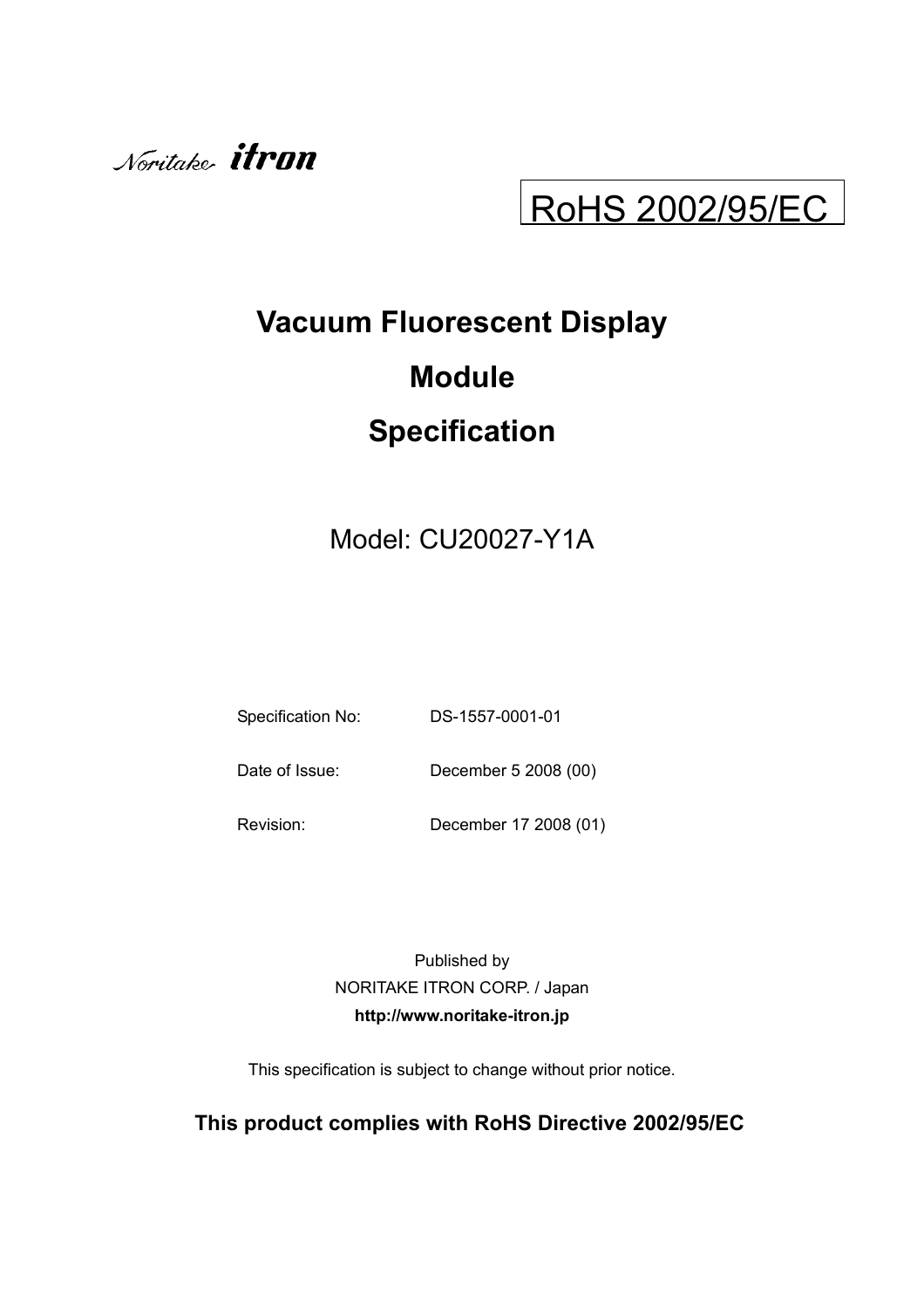| Index.<br>1      |                    |  |
|------------------|--------------------|--|
| 1.1              |                    |  |
| 1.2              |                    |  |
| 1.3              |                    |  |
| 1.3.1            |                    |  |
| $\mathbf{2}$     |                    |  |
| 2.1              |                    |  |
| 2.2              |                    |  |
| 2.3              |                    |  |
| 3                |                    |  |
| 4<br>5           |                    |  |
| 6                |                    |  |
| 7                |                    |  |
| 7.1              |                    |  |
| 7.1.1            |                    |  |
| 7.1.2<br>7.1.3   |                    |  |
| 7.2              |                    |  |
| 7.2.1            |                    |  |
| 7.2.2            |                    |  |
| 7.2.3            |                    |  |
|                  | 7.2.3.1<br>7.2.3.2 |  |
| 7.2.4            |                    |  |
| 7.3              |                    |  |
| 8                |                    |  |
| 8.1              |                    |  |
| 8.1.1            |                    |  |
| 8.1.2<br>8.1.3   |                    |  |
| 9                |                    |  |
| 9.1              |                    |  |
| 9.2              |                    |  |
|                  |                    |  |
| 9.3              |                    |  |
| 9.4              |                    |  |
| 10<br>11         |                    |  |
| 12               |                    |  |
| 13               |                    |  |
| 13.1             |                    |  |
| 13.2             |                    |  |
| 13.3             |                    |  |
| 13.3.1           |                    |  |
| 13.3.2           |                    |  |
| 13.3.3<br>13.3.4 |                    |  |
|                  |                    |  |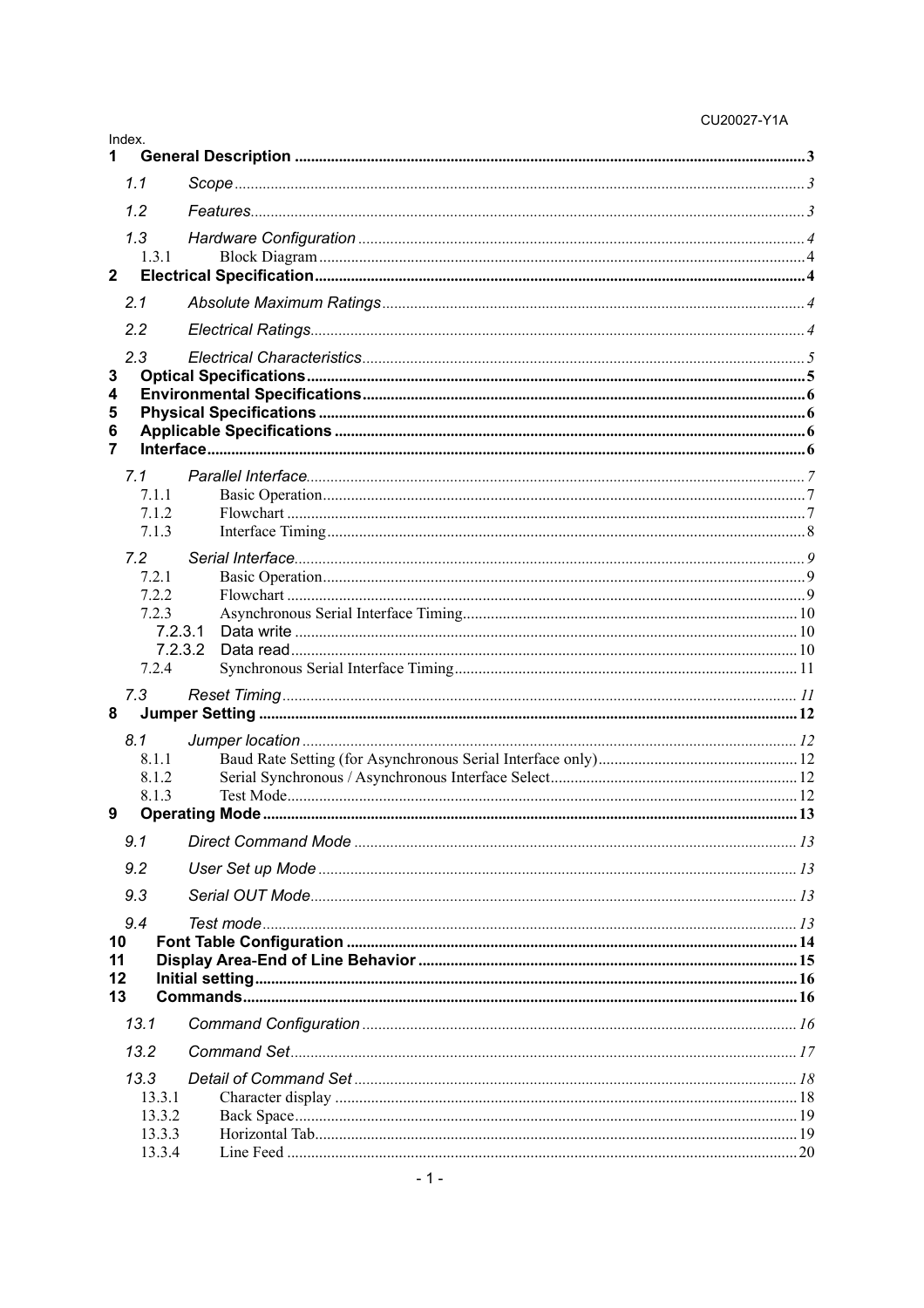# CU20027-Y1A

| 13.3.5  |  |
|---------|--|
| 13.3.6  |  |
| 13.3.7  |  |
| 13.3.8  |  |
| 13.3.9  |  |
| 13.3.10 |  |
| 13.3.11 |  |
| 13.3.12 |  |
| 13.3.13 |  |
| 13.3.14 |  |
| 13.3.15 |  |
| 13.3.16 |  |
| 13.3.17 |  |
| 13.3.18 |  |
| 13.3.19 |  |
| 13.3.20 |  |
| 13.3.21 |  |
| 13.3.22 |  |
| 13.3.23 |  |
| 13.3.24 |  |
| 13.3.25 |  |
| 13.3.26 |  |
| 13.3.27 |  |
| 13.3.28 |  |
| 13.3.29 |  |
| 13.3.30 |  |
| 13.3.31 |  |
| 13.3.32 |  |
| 13.3.33 |  |
| 13.3.34 |  |
| 13.3.35 |  |
| 13.3.36 |  |
| 13.3.37 |  |
| 13.3.38 |  |
| 13.3.39 |  |
| 13.3.40 |  |
| 13.3.41 |  |
| 13.3.42 |  |
| 13.3.43 |  |
| 13.3.44 |  |
| 13.3.45 |  |
| 13.3.46 |  |
| 13.3.47 |  |
| 13.3.48 |  |
| 13.3.49 |  |
| 14      |  |
|         |  |
| 14.1    |  |
| 14.2    |  |
| 14.2.1  |  |
| 14 2 2  |  |
| 15      |  |
| 16      |  |
|         |  |
|         |  |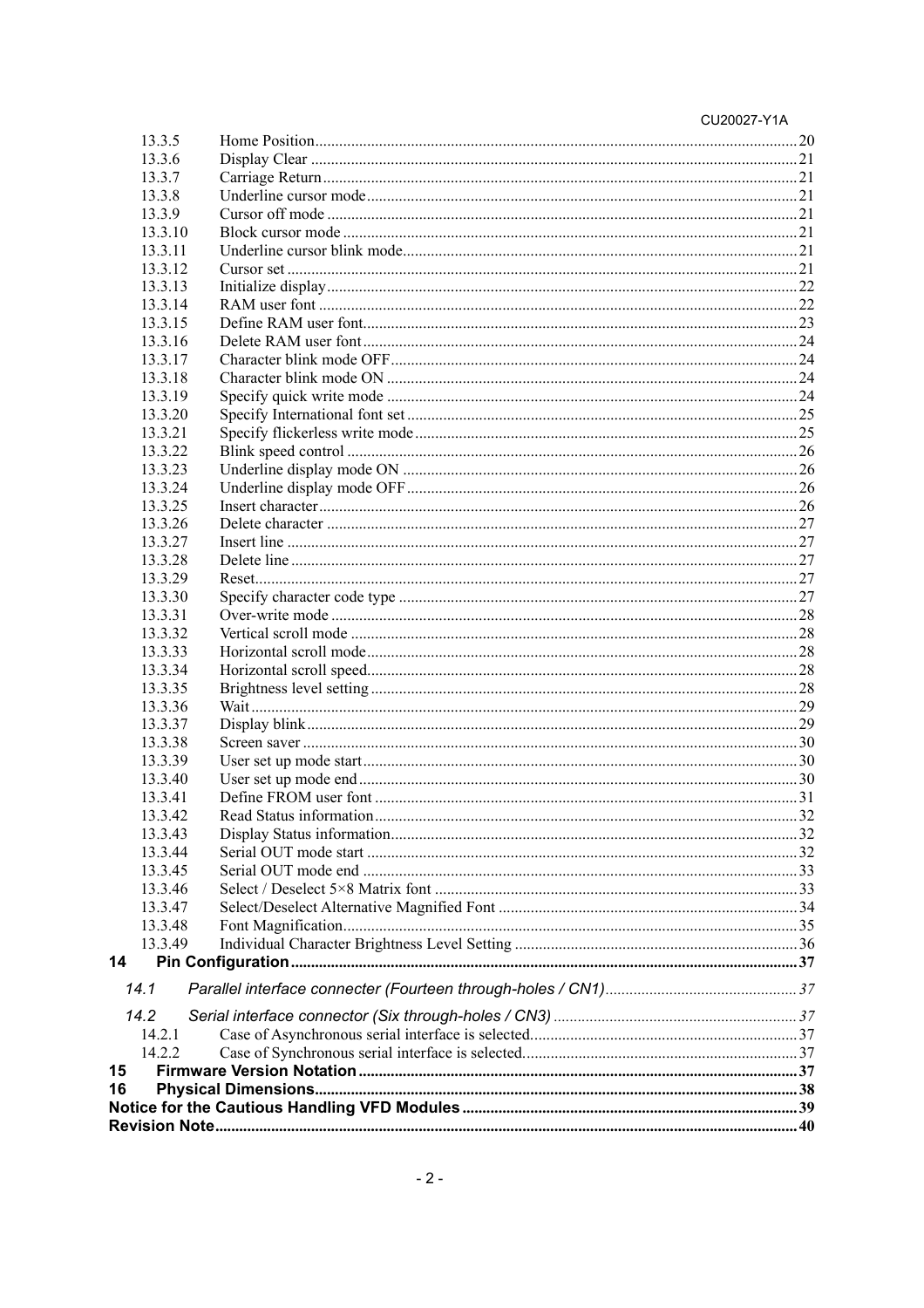# **1 General Description**

# **1.1 Scope**

This specification covers the operation and operating requirements of the Vacuum Fluorescent Display (VFD) module CU20027-Y1A.

# **1.2 Features**

- Functions
	- o Character highlight
	- o Easy to use ASCII commands and fonts.
	- o Character Magnification
	- o Screen Saver
	- o Blink Action Command(Display or Character)
- Display
	- o Vivid green indication
	- o Wider viewing angle
	- $\circ$  High Brightness (Typ. 2000 cd/m<sup>2</sup>)
	- o Brightness Levels: 8 levels of overall display brightness with 8 relative levels for each individual 5×8 Matrix
- Font
	- o New 5×8 Matrix Character Font
	- o Many International Font Sets
	- o RAM User-Definable Characters (16 characters)
	- o FROM User-Definable Characters (224 characters)
	- o 40 (20×2) Characters on the compact display area
- **Interface** 
	- o C MOS Signal level
	- o Parallel Interface: i80 type 8bit bus
	- $\circ$  Serial Interface: either Synchronous or Asynchronous is selected by jumper setting
- **Operation** 
	- o DC 5V input
	- o Wide Operation Temperature Range (−40 ~ +85ºC)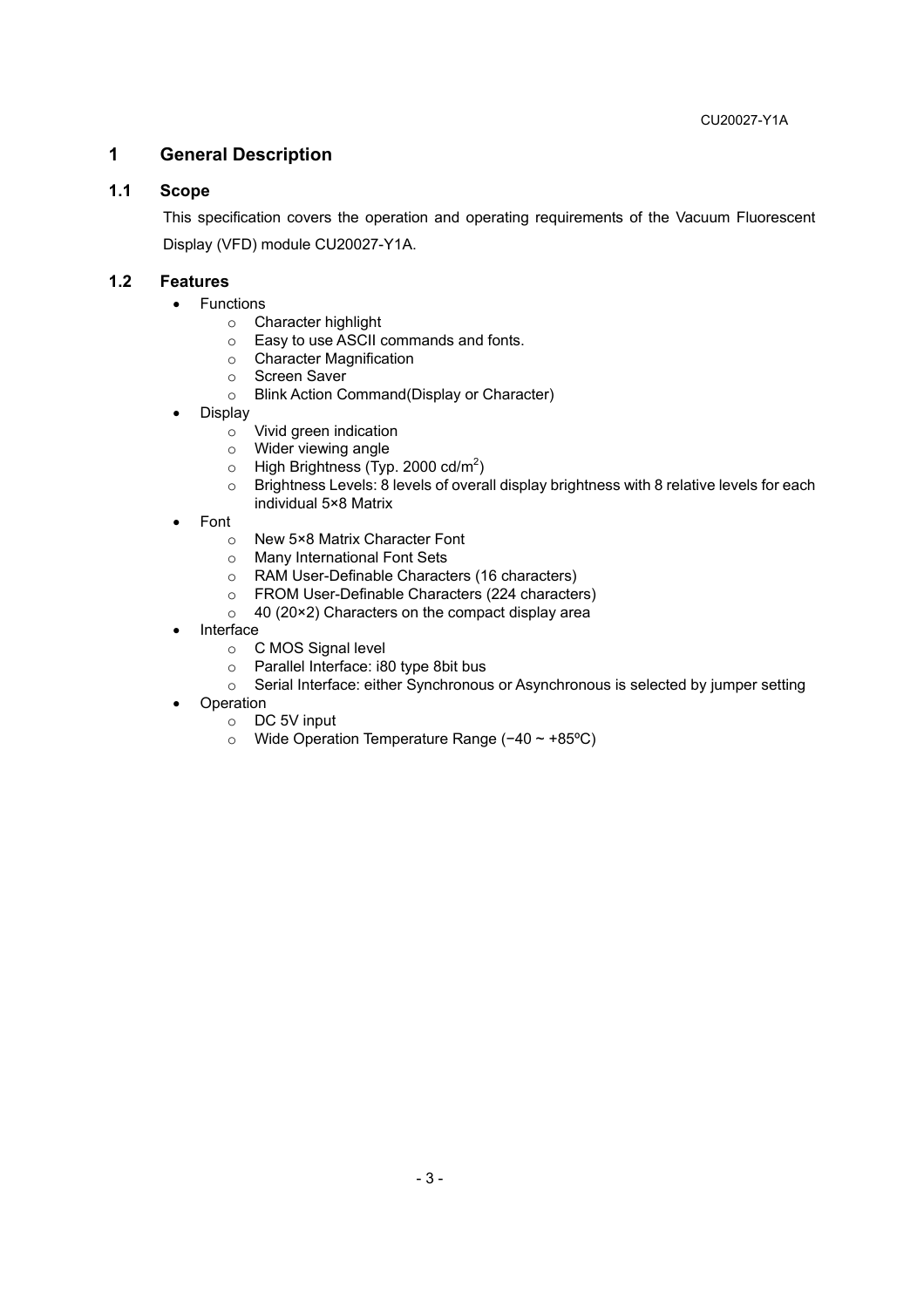# **1.3 Hardware Configuration**

The module consists of: 20 x 2 character Display (VFD) Refresh RAM Character generator DC/DC converter (Supply all necessary power for VFD) Display controller All necessary control logic circuits

#### **1.3.1 Block Diagram**



# **2 Electrical Specification**

# **2.1 Absolute Maximum Ratings**

| Parameter                                            | Symbol                     | Min.   | Typ.                         | Max.          | Unit                     |
|------------------------------------------------------|----------------------------|--------|------------------------------|---------------|--------------------------|
| Power Supply Voltage                                 | $\mathsf{V}_{\mathsf{CC}}$ | $-0.3$ | $\qquad \qquad \blacksquare$ | +6.0          | $\mathsf{V}_\mathsf{DC}$ |
| Logic Supply Voltage<br>D0-D7, /WR, SIN, SCK, /RESET | $V_{\text{IN}}$            | -0.3   | $\overline{\phantom{0}}$     | $V_{CC}$ +0.3 | $\mathsf{V}_\mathsf{DC}$ |

# **2.2 Electrical Ratings**

| Parameter            | Symbol | Min. | $\tau_{VD}$ . | Max. | Unit |
|----------------------|--------|------|---------------|------|------|
| Power Supply Voltage | v cc   | 4.75 | 5.0           | 5.25 | ∨рс  |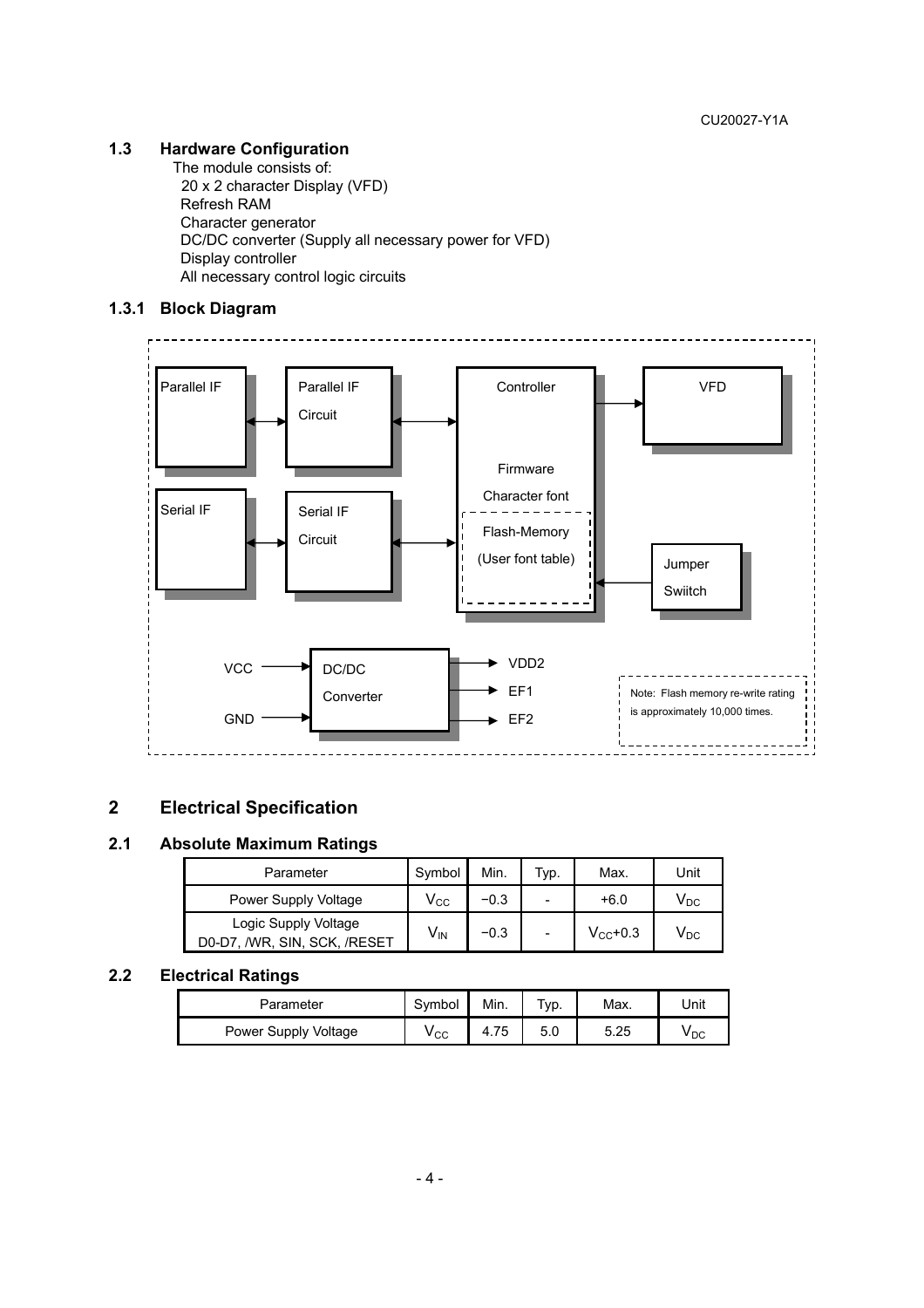# **2.3 Electrical Characteristics**

Measuring Conditions: Ambient temperature =  $25 \degree C$ , V<sub>CC</sub> =  $5.0 \text{ V}_{DC}$ 

| Parameter                        |                                    | Symbol           | Min.                | Typ.                     | Max.                | Unit             | Condition                 | <b>Note</b> |
|----------------------------------|------------------------------------|------------------|---------------------|--------------------------|---------------------|------------------|---------------------------|-------------|
| 'L' Level<br>Logic Input Current | D0-D7, /WR,<br>/RESET              | $I_{IL1}$        |                     | $\overline{a}$           | $-0.15$             | m <sub>A</sub>   | $V_{IN} = 0V$             |             |
|                                  | SIN, SCK                           | $I_{IL2}$        | $\blacksquare$      | $\overline{a}$           | $-0.55$             | mA               | $V_{IN} = 0V$             |             |
| 'H' Level                        | D0-D7,SIN,SCK                      | I <sub>IH1</sub> | $\blacksquare$      | $\overline{a}$           | 5.0                 | μA               | $V_{IN} = 5V$             | ÷.          |
| Logic Input Current              | /WR, /RESET                        | I <sub>IH2</sub> | $\blacksquare$      |                          | 0.25                | μA               | $V_{IN} = 5V$             |             |
| 'L' Level                        | D0-D7, /WR,<br>SIN, SCK            | $V_{IL1}$        | 0                   | $\overline{\phantom{a}}$ | $0.2 \times V_{CC}$ | $V_{DC}$         |                           |             |
| Logic Input Voltage              | /RESET                             | $V_{IL2}$        | 0                   | $\overline{a}$           | 0.8                 | $V_{DC}$         |                           |             |
| 'H' Level<br>Logic Input Voltage | D0-D7, /WR,<br>/RESET,<br>SIN, SCK | $V_{\text{IH}}$  | $0.8 \times V_{CC}$ |                          | $V_{\rm CC}$        | $V_{DC}$         |                           |             |
| 'L' Level                        | <b>PBUSY</b>                       | $V_{OL1}$        | ä,                  | L.                       | 0.1                 | $V_{DC}$         | $I_{OL}$ = 50µA           |             |
| Logic Output Voltage             | <b>SBUSY</b>                       | $V_{OL2}$        |                     | $\overline{a}$           | 0.45                | $V_{DC}$         | $I_{OL}$ = 200µA          |             |
| 'H' Level                        | <b>PBUSY</b>                       | $V_{OH1}$        | $V_{CC}$ -0.1       | $\blacksquare$           |                     | $V_{DC}$         | $I_{OH} = -50 \mu A$      | ÷,          |
| Logic Output Voltage             | <b>SBUSY</b>                       | V <sub>OH2</sub> | $V_{CC}$ -0.5       | $\blacksquare$           | $V_{\rm CC}$        | $V_{DC}$         | $I_{OH} = -200 \mu A$     | ÷,          |
| Power Supply Current             |                                    | $I_{CC1}$ -1     | ÷,                  | 240                      | 300                 | mA <sub>DC</sub> | <b>Brightness</b><br>100% | (1)         |
|                                  |                                    | $I_{CC2}$ -1     | $\frac{1}{2}$       | 200                      | 250                 | mA <sub>DC</sub> | <b>Brightness</b><br>100% | (2)         |
|                                  |                                    | $I_{CC1}$ -2     |                     | 320                      | 400                 | mA <sub>DC</sub> | <b>Brightness</b><br>200% | (1)         |
|                                  |                                    | $I_{CC2}$ -2     | $\blacksquare$      | 250                      | 310                 | mA <sub>DC</sub> | <b>Brightness</b><br>200% | (2)         |
|                                  |                                    | $I_{CC3}$        | $\frac{1}{2}$       | 25                       | 35                  | mA <sub>DC</sub> | Power Save<br>Mode        | (3)         |
| Power Consumption                |                                    |                  |                     | 1.2                      | 1.5                 | W                | <b>Brightness</b><br>100% | (1)         |
|                                  |                                    |                  |                     | 1.6                      | 2.0                 | W                | <b>Brightness</b><br>200% | (1)         |

(1)  $I_{CC1}$  shows the current when all dots in the display are on.

(2)  $I_{CC2}$  shows the current when all dots in the display are off.

(3)  $I_{CC3}$  shows the current with the Power Save Mode. Power save mode is one of the options of "Screen saver" command. Please refer to "Screen saver" command at Page 30.

Note: A slow start power supply may cause erroneous operations. I<sub>cc</sub> can be **approximately twice the specified supply current at power on.** 

# **3 Optical Specifications**

Luminance: Minimum 350 cd/m<sup>2</sup>, typically 1000 cd/m<sup>2</sup> (100% brightness) Typically 2000 cd/ $m^2$  (200% brightness) Color of illumination: Green (Blue Green)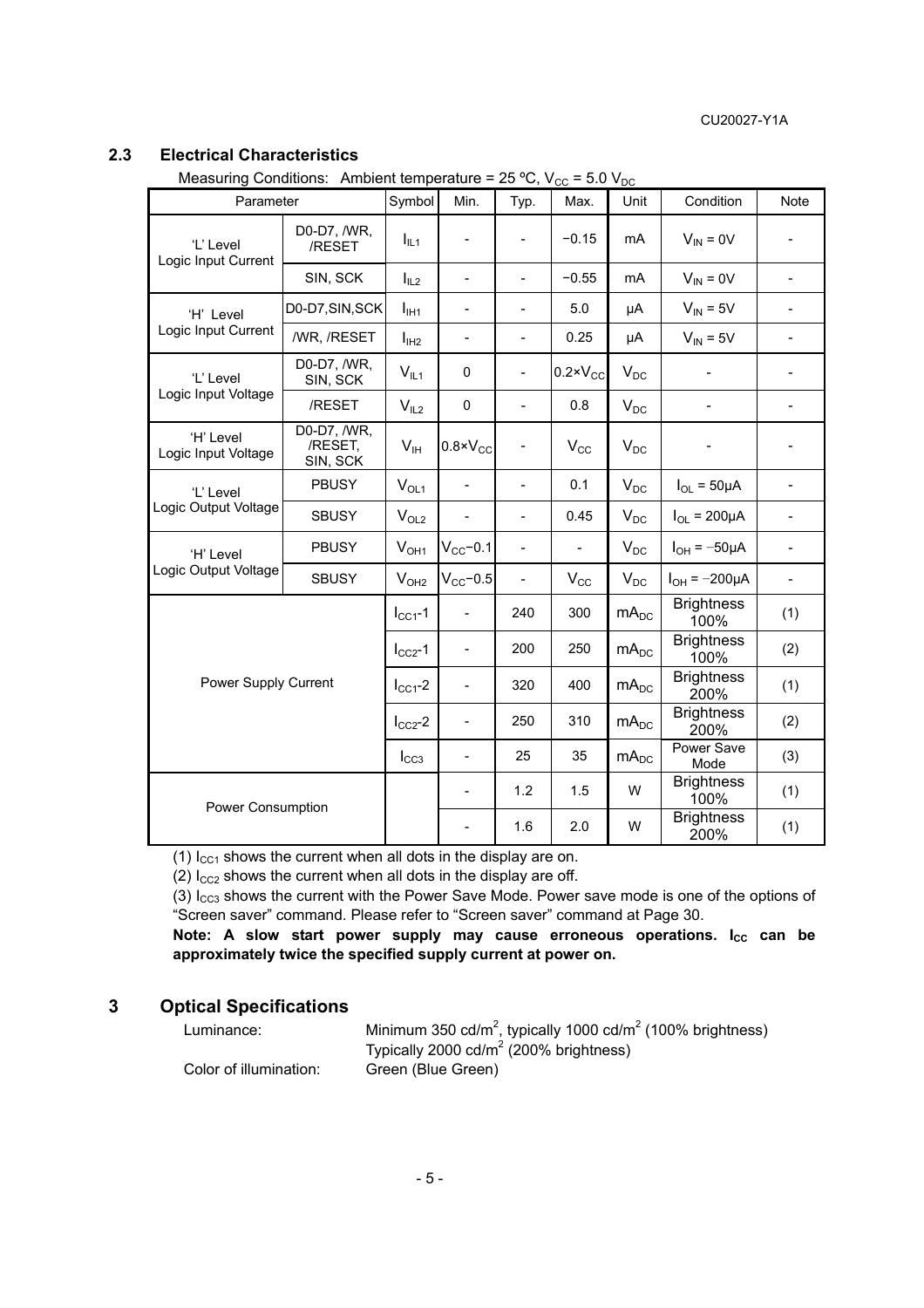# **4 Environmental Specifications**

| Operating temperature: | $-40$ to $+85$ °C                                                 |
|------------------------|-------------------------------------------------------------------|
| Storage temperature:   | $-40$ to $+85$ °C                                                 |
| Operating humidity:    | 20 to 80 % R.H (non-condensing)                                   |
| Storage humidity:      | 20 to 80 % R.H (non-condensing)                                   |
| Vibration:             | 10-55-10Hz, all amplitude 1mm, 30 minutes, X-Y-Z (non-operating)  |
| Shock:                 | $392m/s2$ (40G) 9ms X-Y-Z, 3 times each direction (non-operating) |

# **5 Physical Specifications**

| Number of characters: | 40 (20 characters x 2 lines)          |
|-----------------------|---------------------------------------|
| Matrix format:        | $5 \times 8$ dots                     |
| Display area:         | 73.4 x 15.0 mm $(X \times Y)$         |
| Character size:       | $2.72 \times 7.19$ mm $(X \times Y)$  |
| Character pitch:      | $3.72$ mm                             |
| Line pitch:           | 7.81 mm                               |
| Dot size:             | $0.44 \times 0.785$ mm $(X \times Y)$ |
| Dot pitch:            | $0.57 \times 0.915$ mm $(X \times Y)$ |
| Weight:               | Approximately 48 g                    |

#### **6 Applicable Specifications**

| Applicable reliability spec: | TT-99-3102 |
|------------------------------|------------|
| Applicable production spec:  | TT-98-3413 |

#### **7 Interface**

C MOS Signal level Parallel Interface: i80 type 8bit bus Serial Interface: Either Synchronous or Asynchronous is selected by jumper setting.

**The module cannot receive both serial and parallel data at the same time.**



**Monitoring the busy line is strongly recommended, because it prevents data loss and minimizes a waiting time to write next data.**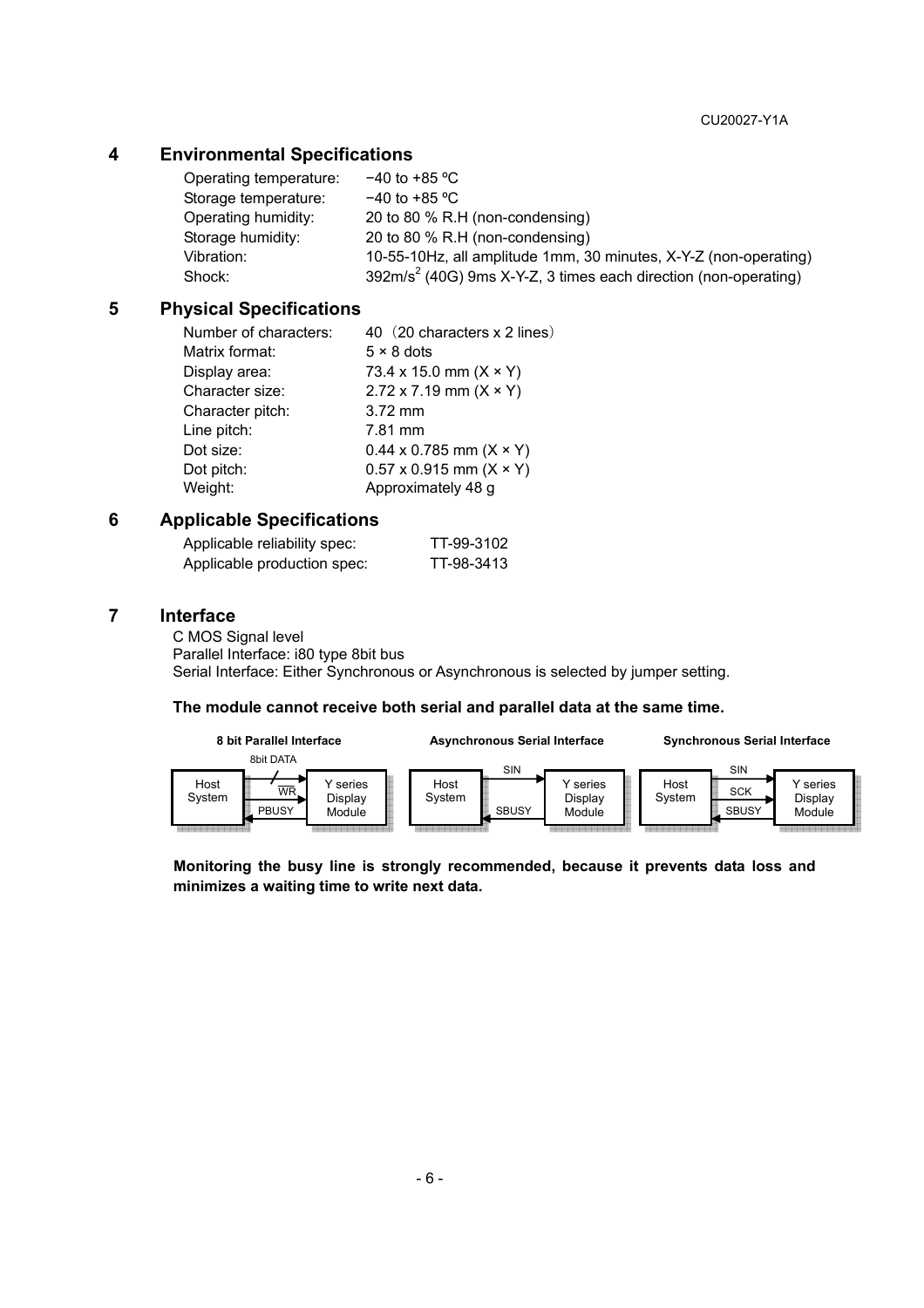# **7.1 Parallel Interface**

# **7.1.1 Basic Operation**

Data (D0-D7) has to be set prior to a rising edge of /WR line, and the data is clocked in on the rising edge of /WR line.

During data execution, the parallel busy line is high (PBUSY=1).

Writing data when PBUSY = 1 causes data loss, so please write data when PBUSY = 0.

# **7.1.2 Flowchart**

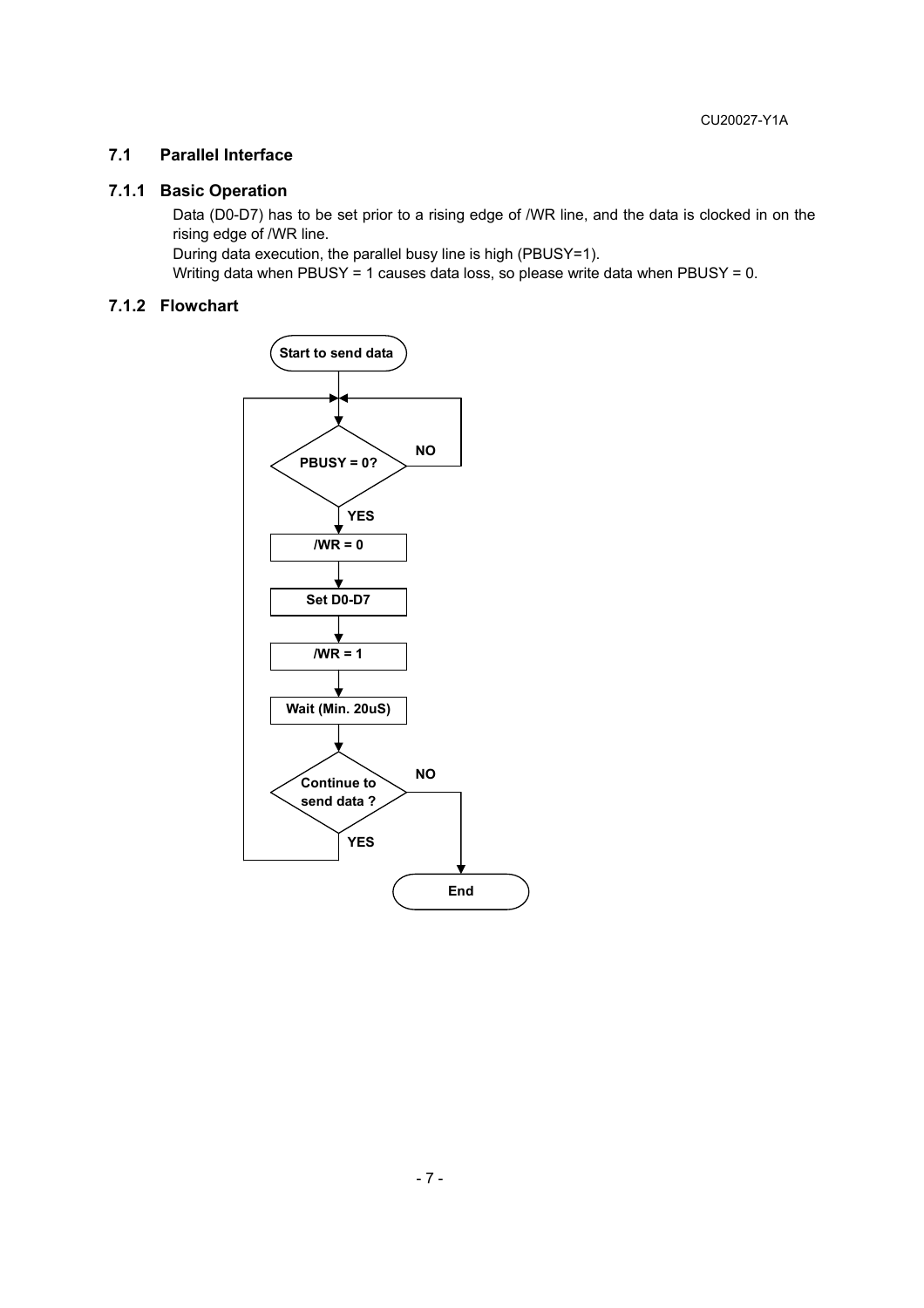# **7.1.3 Interface Timing**



**Note: Monitoring the parallel busy line (PBUSY) is strongly recommended, because it prevents data loss and minimizes a waiting time to write next data. Please write data when PBUSY = 0.**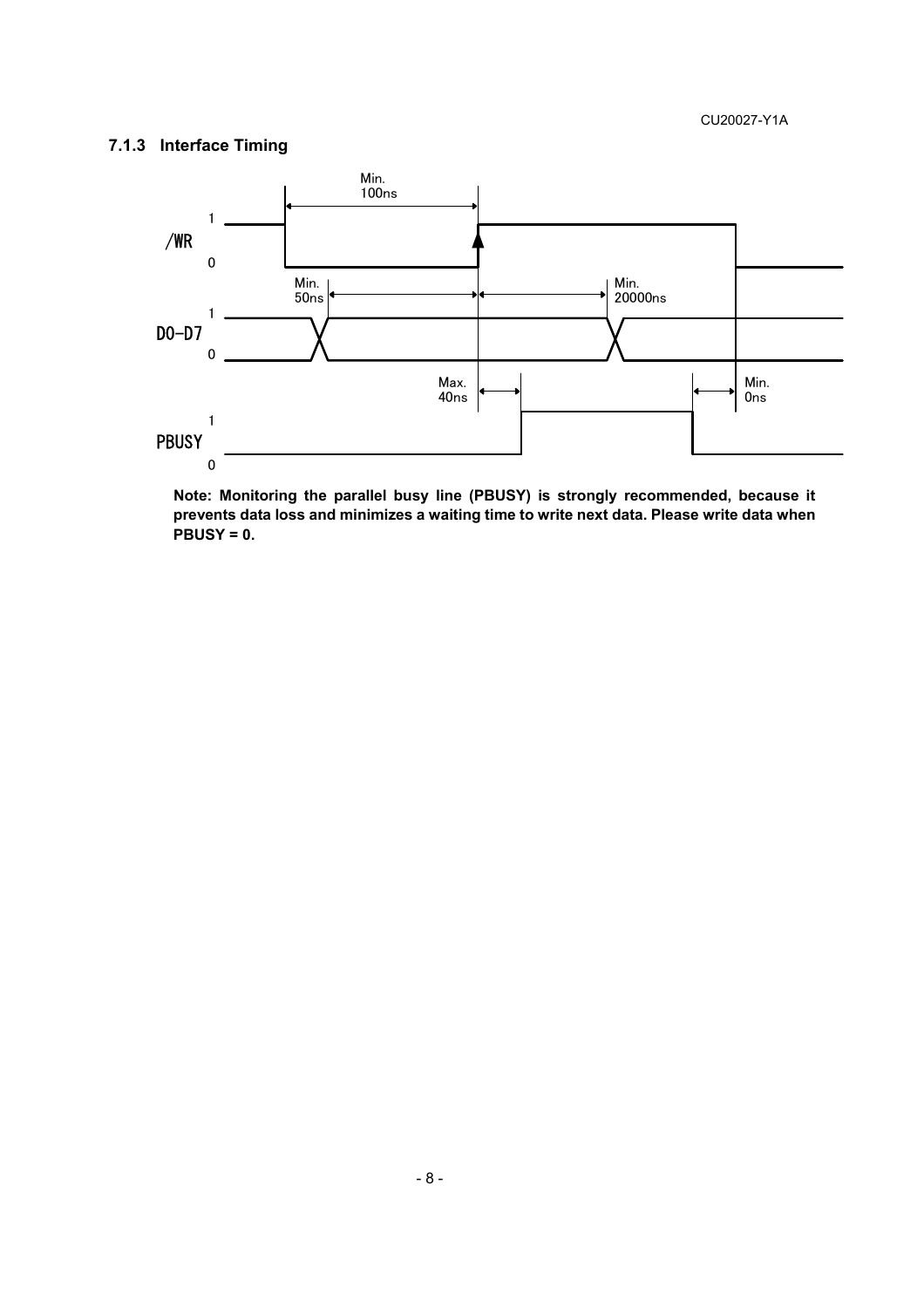# **7.2 Serial Interface**

#### **7.2.1 Basic Operation**

#### **Default setting: Asynchronous Serial Interface (Baud rate = 38,400bps)**

Either Synchronous or Asynchronous Serial Interface is selectable by jumper setting. Refer to "8 Jumper Setting" at page 12.

The capacity of the receiving buffer is 64 bytes. The relationship between SBUSY and the receiving buffer is as follows;

|                | Remaining space of receiving buffer |
|----------------|-------------------------------------|
| $SBUSY0 - > 1$ | 16 byte or less                     |
| SBUSY 1 -> $0$ | 24 byte or more                     |

Writing data when SBUSY = 1 may cause data loss, so please write data when SBUSY = 0.

# **7.2.2 Flowchart**

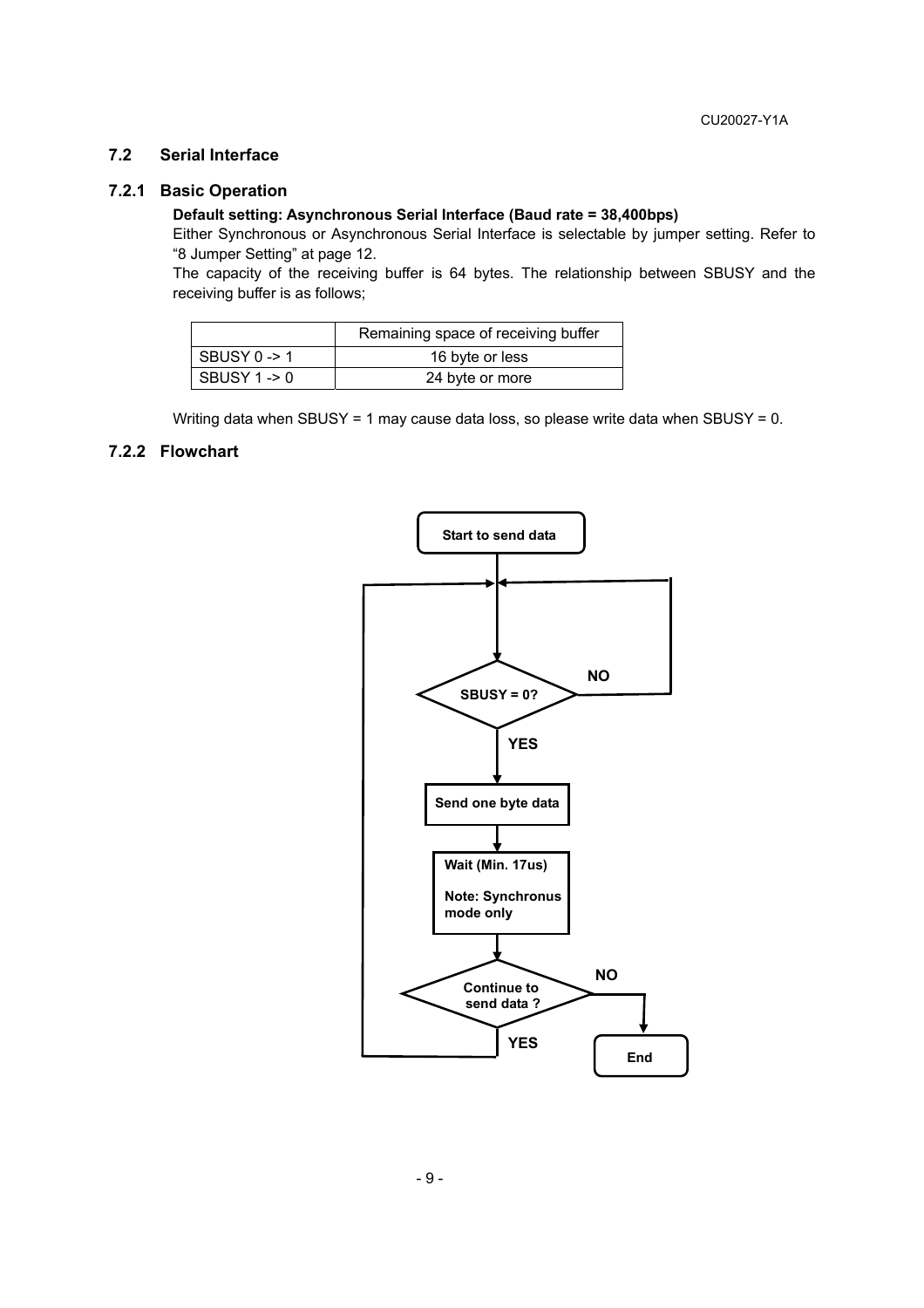# **7.2.3 Asynchronous Serial Interface Timing**





**Note: Monitoring the serial busy line (SBUSY) is strongly recommended, because it prevents data loss and minimizes a waiting time to write next data. Please write data when SBUSY = 0.** 

#### **7.2.3.2 Data read**

This is used for Read states information command only.



**Note: Output data is transferred collectively from a VFD module, so a receiving buffer may be required on a host system to prevent data loss.**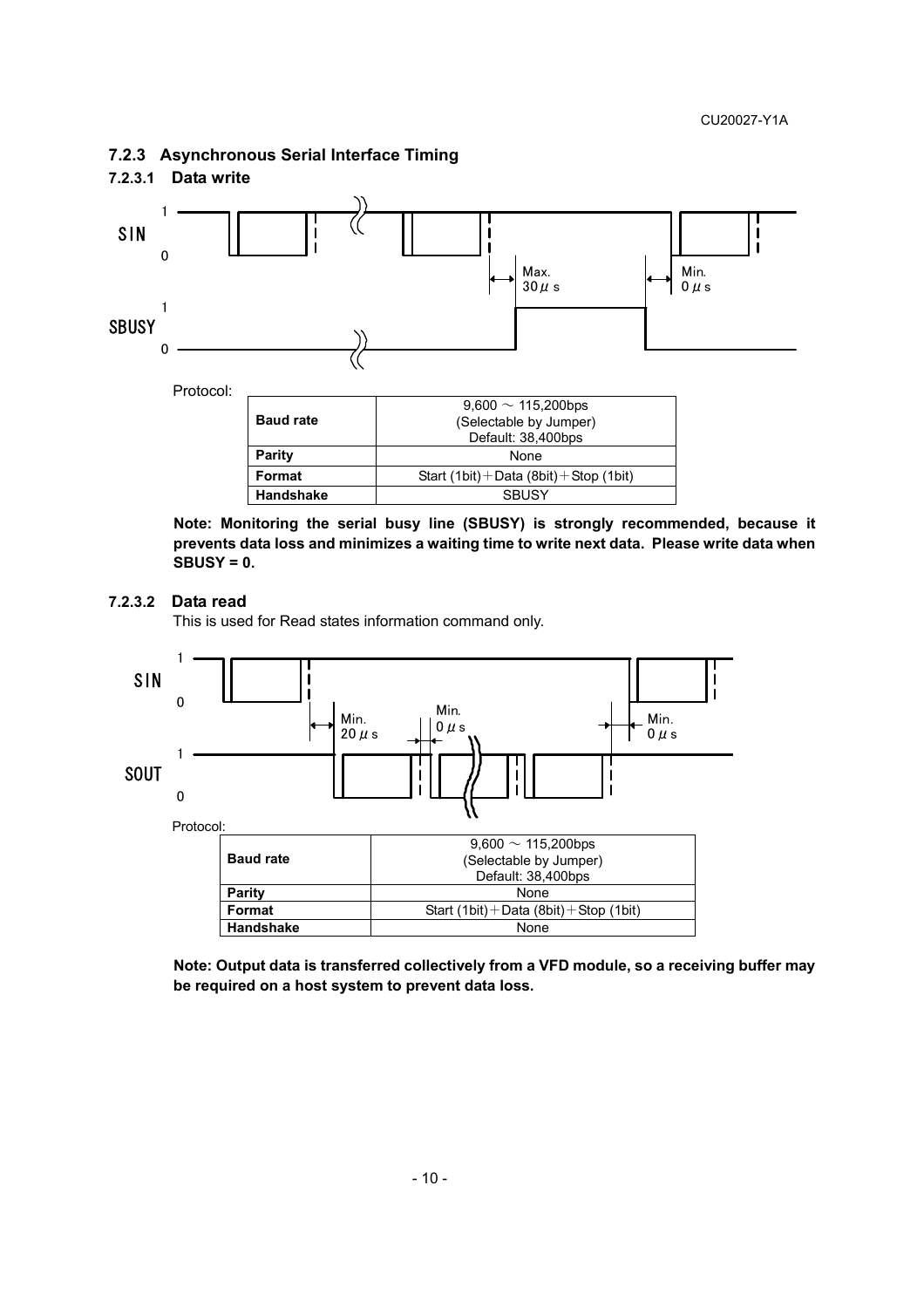CU20027-Y1A

# **7.2.4 Synchronous Serial Interface Timing**



**Note: Monitoring the serial busy line (SBUSY) is strongly recommended, because it prevents data loss and minimizes a waiting time to write next data. Please write data when SBUSY = 0.** 

#### **7.3 Reset Timing**

Reset pulse (active low) should be longer than 1ms.

The module sets the SBUSY/PBUSY line upon receipt of Reset signal and clears the line when ready to receive data.

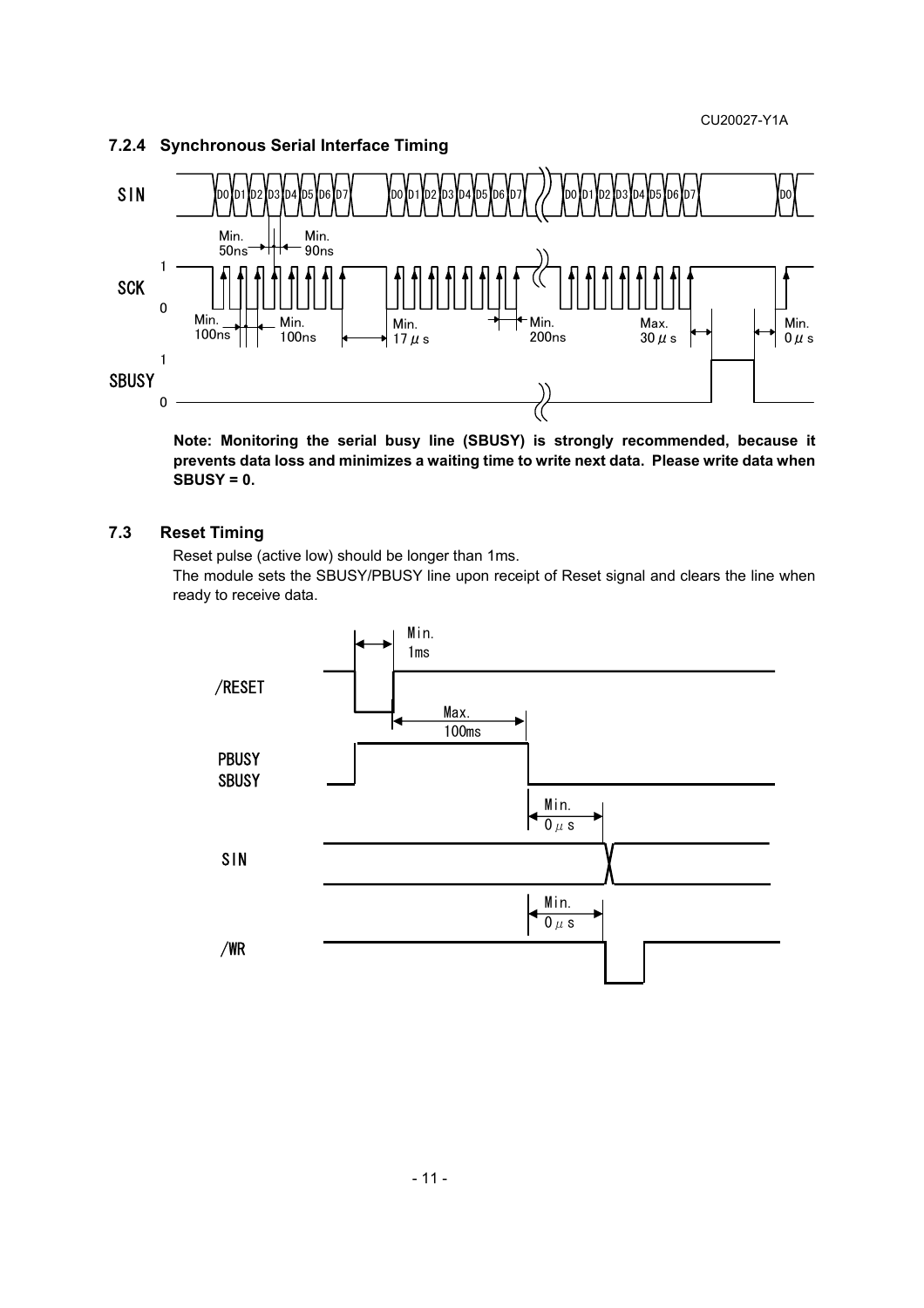# **8 Jumper Setting**

# **8.1 Jumper location**



Note: Jumper "BT" is for factory use only. **Please do not change.**

# **8.1.1 Baud Rate Setting (for Asynchronous Serial Interface only)**

| <b>Baud Rate</b>    | J0           | J1           |  |
|---------------------|--------------|--------------|--|
| 38,400bps (Default) | <b>OPEN</b>  | <b>OPEN</b>  |  |
| 19,200bps           | <b>SHORT</b> | <b>OEPN</b>  |  |
| 9,600bps            | <b>OPEN</b>  | <b>SHORT</b> |  |
| 115,200bps          | <b>SHORT</b> | <b>SHORT</b> |  |

# **8.1.2 Serial Synchronous / Asynchronous Interface Select**

| 1/F                                  | .12   |
|--------------------------------------|-------|
| Asynchronous serial I/F<br>(Default) | OPFN  |
| Synchronous serial I/F               | SHORT |

# **8.1.3 Test Mode**

Refer to "9.4 Test mode".

| Mode                             |              |
|----------------------------------|--------------|
| Direct Command<br>Mode (Default) | OPFN         |
| <b>Test Mode</b>                 | <b>SHORT</b> |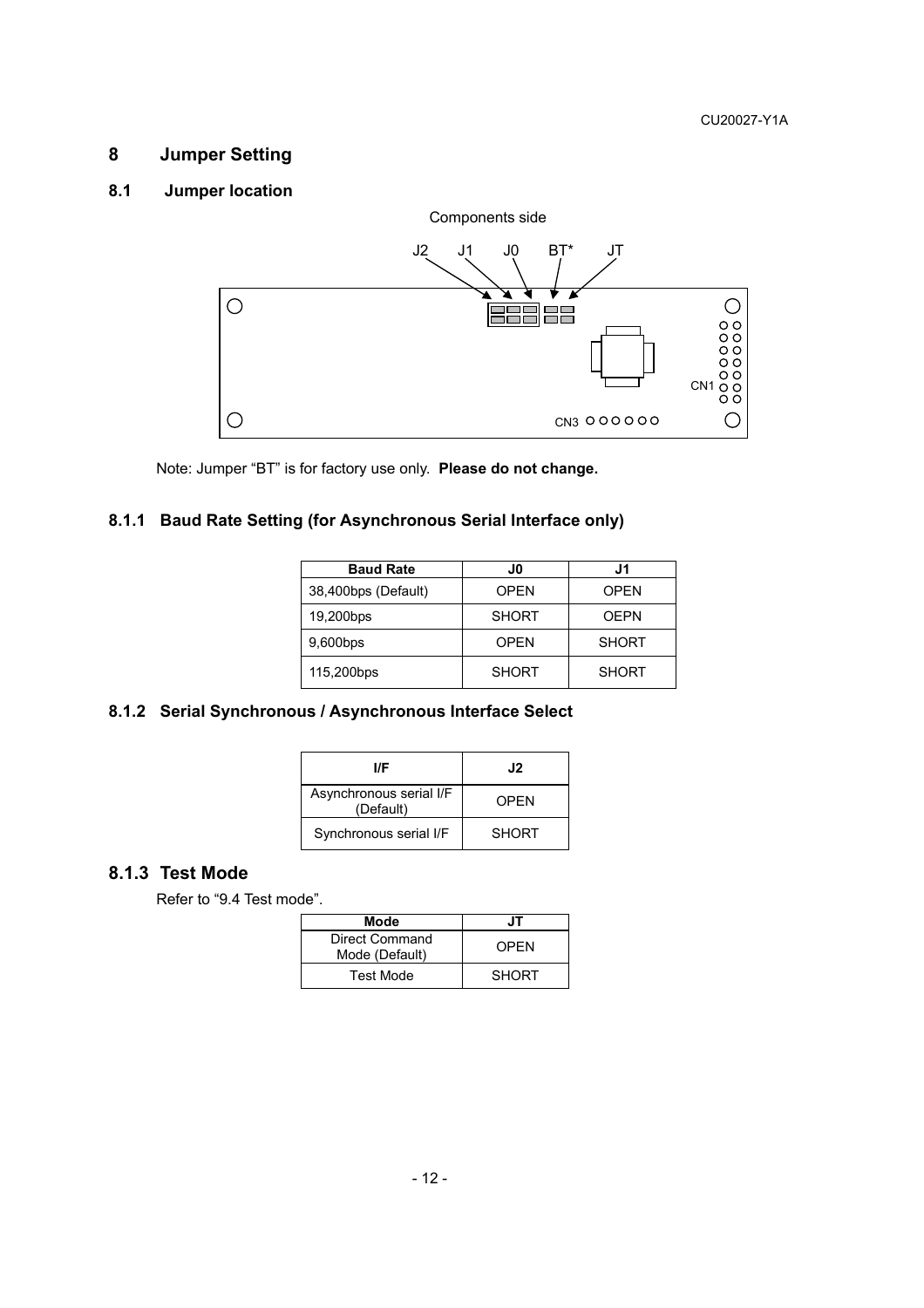# **9 Operating Mode**

This module has the following operating modes which are selectable by commands or jumper setting.



# **9.1 Direct Command Mode**

The module accepts data and all commands except "13.3.40 User setup mode end", "13.3.41 Define FROM user font", "13.3.42 Read status information", "13.3.43 Display status information", and "13.3.45 Serial OUT mode end".

#### **9.2 User Set up Mode**

Under this mode, an on-board flash memory is accessible. The module accepts only three commands: "13.3.40 User set up mode end", "13.3.41 Define FROM user font" and "13.3.43 Display status information".

### **9.3 Serial OUT Mode**

Under this mode, status information is readable via Asynchronous Serial Interface. The module accepts only two commands: "13.3.42 Read status information" and "13.3.45 Serial OUT mode end".

# **9.4 Test mode**

The module does not accept any commands but displays test-patterns. Test purpose only.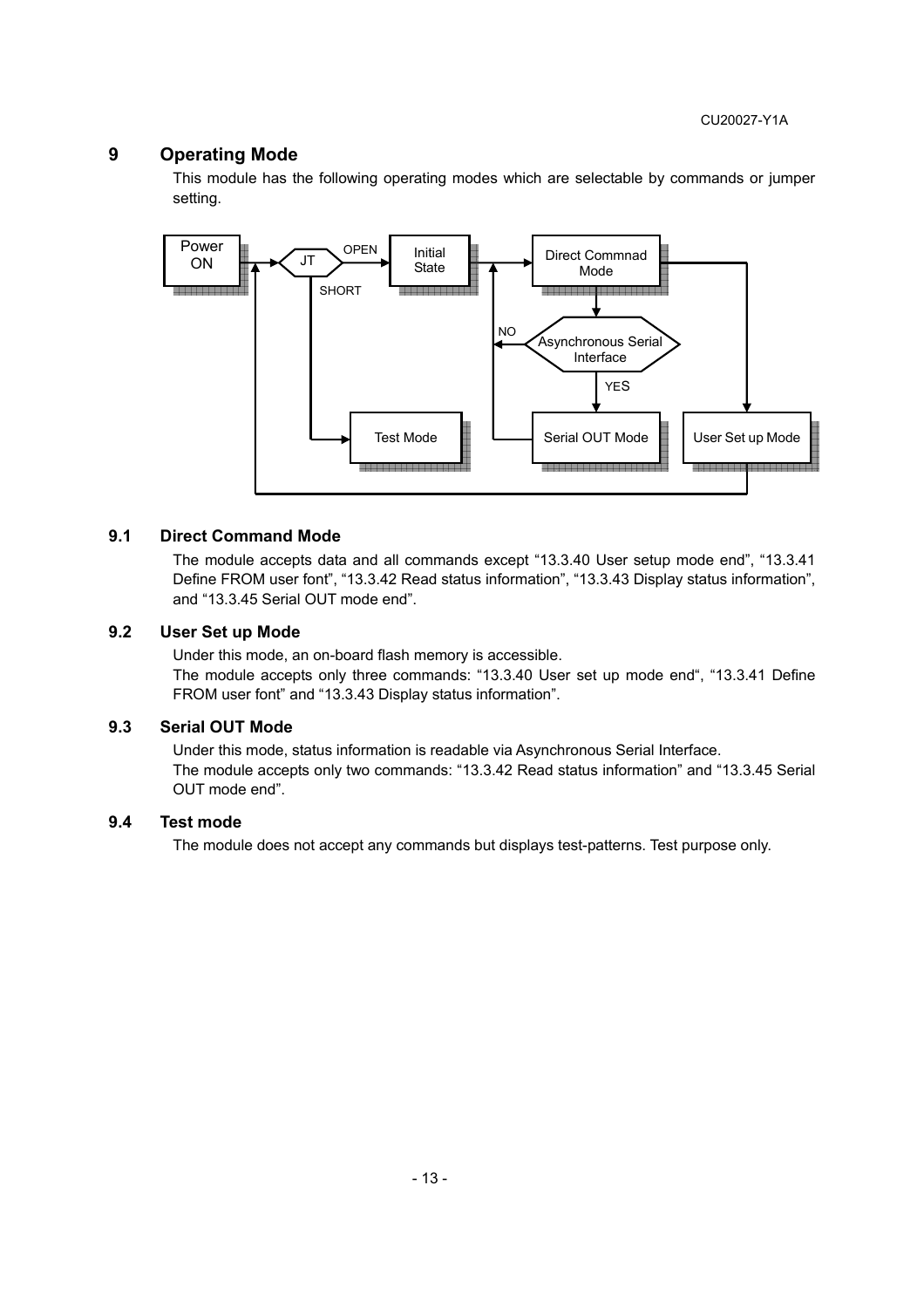# **10 Font Table Configuration**

This display's Font Table (20h-FFh) is configured as follows. The configuration can be changed by command.

The Font Table used in the default state is as follows.

| Q.<br>Q<br>D<br>o<br>Е<br>Λ<br>Е<br>ō<br>ō<br>o<br>п<br>Е<br>ô<br>D<br>D.                                                                                                                     |  |  |  |
|-----------------------------------------------------------------------------------------------------------------------------------------------------------------------------------------------|--|--|--|
| 8<br>9<br>Δ<br>F<br>×<br>H<br>Γ⊼<br>I.<br>O.<br>Ă.<br>r                                                                                                                                       |  |  |  |
| 3<br>8<br>2<br>5<br>6<br>9<br>A<br>В<br>С<br>4<br>7<br>D<br>F<br>Ε<br>$\mathbb{R}$<br>X<br>X<br>X<br>X<br>X<br>X                                                                              |  |  |  |
| X<br>×<br>×<br>×<br>Χ<br>×<br>×<br>×<br>Η<br>Н<br>Η<br>Н<br>Η<br>Н<br>Η<br>Н<br>Н<br>Η<br>Н<br>Н<br>Н<br>Η<br>Ì                                                                               |  |  |  |
| Ģ<br>Ø<br>P<br>8<br>j.<br>i<br>É<br>á<br>m<br>٣<br>O<br>P<br>x0H<br>O,                                                                                                                        |  |  |  |
| <b>Mark</b><br>Ā<br>Ū<br>.,<br>ß<br>ĺ<br>į<br>8<br>!<br>İ<br>ā<br>Ţ<br>x1H<br>9<br>u<br>æ<br>ï.<br>F                                                                                          |  |  |  |
| 2<br>$\overline{\Gamma}$<br>÷<br>R<br>÷,<br>$\vdots$<br>B<br>š<br>$\frac{1}{2}$<br>b<br>é<br>A<br>ŗ.<br>x2H<br>ò<br>Ŧ<br>Ŧ<br>$\overline{\Gamma}$                                             |  |  |  |
| I<br>C<br>5<br>Ġ,<br>ŝ<br>İ<br>$\frac{1}{2}$<br>ú<br>ŀ<br>ä.<br>C<br>x3H<br>S<br>π<br>c<br>d<br>J                                                                                             |  |  |  |
| ā<br>. .<br>ńф,<br>I<br>ř<br>Ţ<br>ł<br>D<br>ŧ<br>Ŀ.<br>4<br>d<br>Ċ<br>$\times$ 4H<br><br>F,<br>o<br>$\frac{1}{1}$                                                                             |  |  |  |
| 5<br>X<br>Ē<br>ńф,<br>٠.<br>H<br>J<br>U<br>à<br>÷<br>e<br>x5H<br>U<br>r<br>Ţ<br>o<br>N<br>m,<br>J.                                                                                            |  |  |  |
| ā<br>$\ddot{\phantom{a}}$<br>6<br>F<br>8<br>Ų<br>4<br>f<br>å<br>þ<br>Ų<br>x6H<br>Ļł.<br>÷<br>u<br>T<br>ਨ                                                                                      |  |  |  |
| Ï.<br>7<br>G<br>ŀ<br>÷<br>IJ<br><br>9<br>ă,<br>ú<br>T<br>x7H<br>9<br>S<br>W<br>T<br>÷                                                                                                         |  |  |  |
| Ż,<br>Ŧ<br>÷<br>8<br>ý.<br>h<br>H<br>ï.<br>Ç<br>ė<br>÷<br>X<br>F<br>x8H<br>V<br>።                                                                                                             |  |  |  |
| ē<br>9<br>Ī<br>ö<br>ÿ<br>P)<br>8<br>4<br>j.<br>$\blacksquare$<br>U<br>x9H<br>T<br>÷<br>ŗ.<br>į<br>$\sqrt{\Gamma}$                                                                             |  |  |  |
| 7<br>J<br>Ũ<br>J<br>è<br>Ω<br>l<br>alla<br>Ö.<br>÷<br>z<br>xAH<br><br>$\ddot{\phantom{a}}$<br>r<br>ħ<br>∴…                                                                                    |  |  |  |
| ï<br>€<br>5<br>$\sqrt{\Gamma}$<br>k<br>S<br>K<br>▒<br>ă<br>C<br>÷<br>¢<br>Ŧ<br>Ŧ<br>xBH<br>2                                                                                                  |  |  |  |
| ċ,<br>l<br>İ<br>£<br>ś,<br><br>h<br>Ĺ.<br>님<br>ŀ<br>0<br>xCH<br>ר<br>Ï.<br>C<br>▒<br>p<br>∰                                                                                                   |  |  |  |
| $\overline{\mathbb{C}}$<br>E<br>$\overline{\overline{C}}$<br>۰.<br>$\blacksquare$<br>l<br>¥<br>⊞<br>M<br>$\cdots$<br>$\mathbb{R}^n$<br>$\langle \tilde{1} \rangle$<br>xDH<br><br>m<br>į<br>ï. |  |  |  |
| ).<br>Z<br>R<br>Ą<br>Ä<br>ĺ<br>d<br>ŧ<br>l<br>ĉ<br>$\hat{\mathcal{L}}$<br>W<br>xEH<br>n<br>$\ddot{ }$                                                                                         |  |  |  |
| $\overline{\mathbb{Z}}$<br>m<br>Ñ<br>Å<br>Π<br>$\frac{d}{dt}$<br>alar<br>$\mathcal{S}$<br>X,<br>O<br>xFH<br>٠į                                                                                |  |  |  |
|                                                                                                                                                                                               |  |  |  |
| 13.3.20 Specify International font set<br>13.3.30 Specify character code type                                                                                                                 |  |  |  |
|                                                                                                                                                                                               |  |  |  |

For font pattern details, refer to font spec. DS-1519-0002-xx.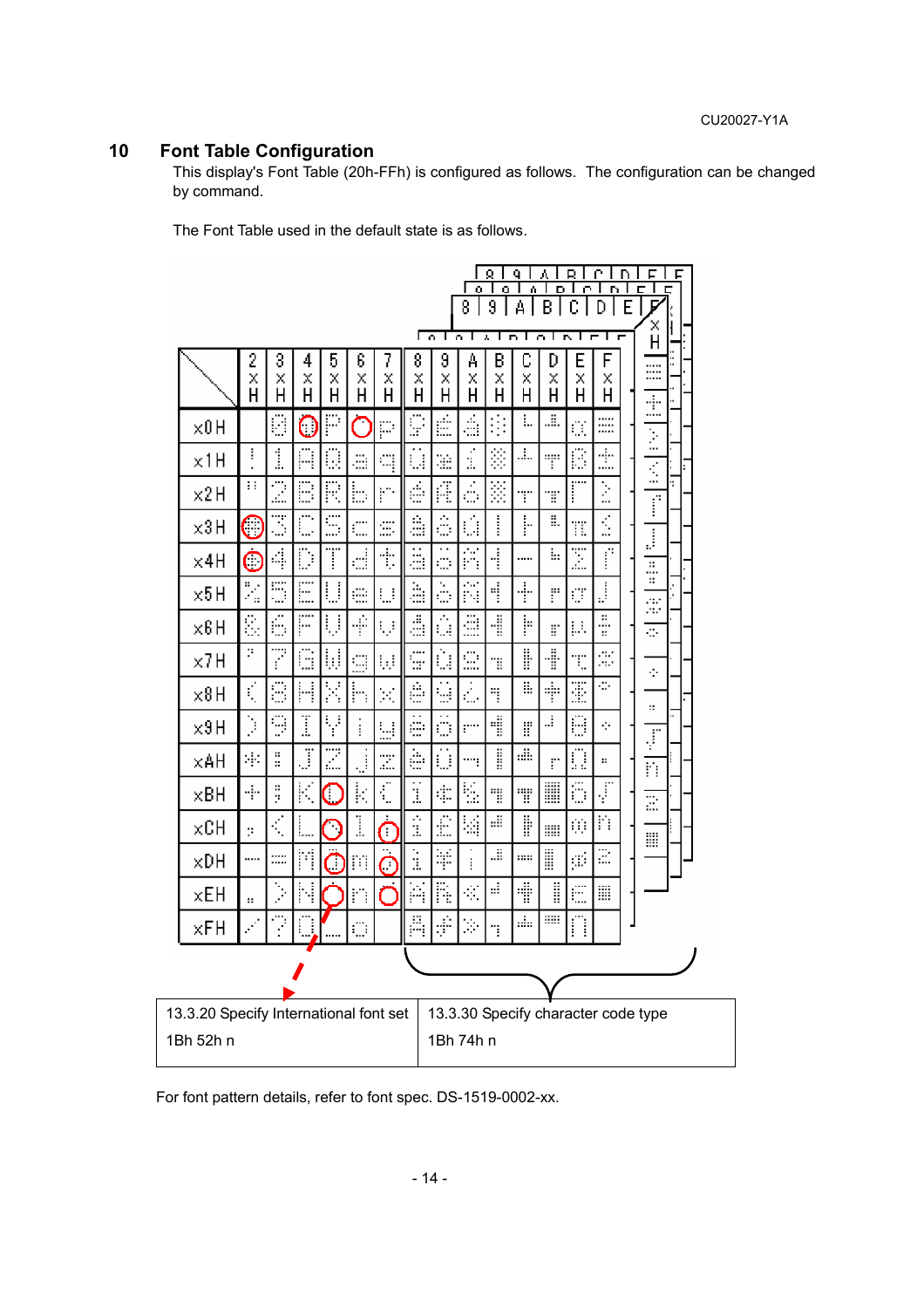CU20027-Y1A

# **11 Display Area-End of Line Behavior**

In most cases, a cursor moves to the next position after a character is displayed on the current cursor position, but some exceptional cases exist. At end of line, the next behavior of a display area depends on the current cursor position, character size and display mode.

Display area behaviors for some magnified character sizes are as follows:



It is possible to display a regular size (1×1) characrer in the dead space.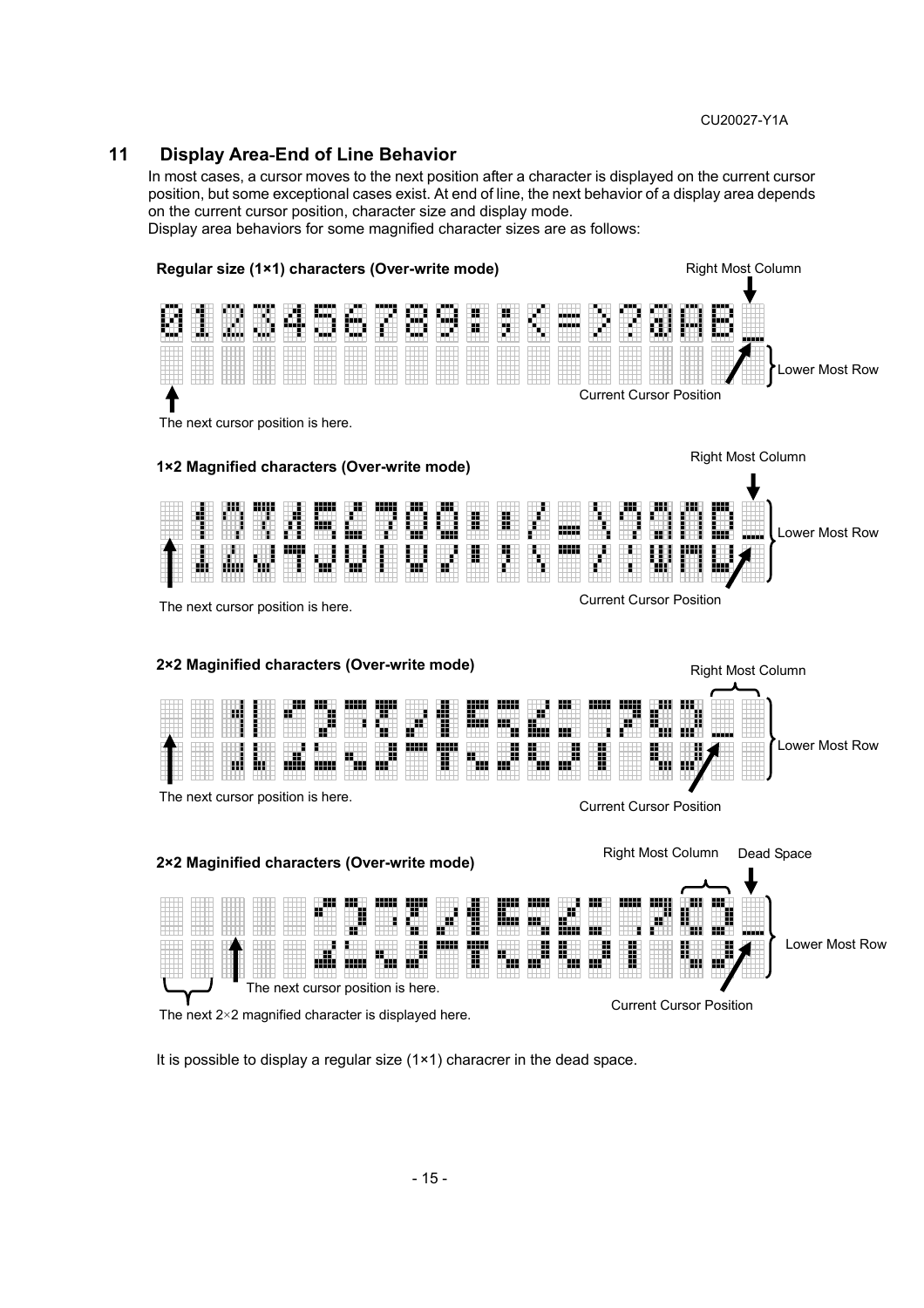# **12 Initial setting**

Initial states are set as follows.

|                                                      | Power on        | "Initialize display"<br>command | External reset or<br>"Reset"<br>command | "User set up<br>mode end"<br>command |
|------------------------------------------------------|-----------------|---------------------------------|-----------------------------------------|--------------------------------------|
| Cursor position                                      |                 | Home position                   |                                         |                                      |
| RAM user font                                        |                 | <b>Disable</b>                  |                                         |                                      |
| Cursor display                                       |                 |                                 | Underline cursor                        |                                      |
| Display mode                                         |                 |                                 | Over-write mode                         |                                      |
| Write mode                                           |                 |                                 | Quick write mode                        |                                      |
| International font set                               |                 | America                         |                                         |                                      |
| Character code type                                  |                 |                                 | PC437(USA - Euro std)                   |                                      |
| Character blink mode                                 |                 |                                 | Character blink mode OFF                |                                      |
| Underline display mode                               |                 |                                 | Underline display mode OFF              |                                      |
| <b>Individual Character</b>                          | Level 8 (100%)  |                                 |                                         |                                      |
| <b>Brightness Level Setting</b>                      |                 |                                 |                                         |                                      |
| <b>Brightness level</b>                              | 100%            |                                 |                                         |                                      |
| <b>Blink speed</b>                                   | 40h             |                                 |                                         |                                      |
| Horizontal scroll speed                              |                 |                                 | Instantaneous (n=00h)                   |                                      |
| RAM User font data                                   |                 |                                 | Cleared                                 |                                      |
| Blink display action<br>$(at c=00h)$                 | Stopped         |                                 |                                         |                                      |
| Select/Deselect 5×8 Matrix<br>font                   | 5×8 Matrix font |                                 |                                         |                                      |
| Select/Deselect Alternative<br><b>Magnified Font</b> | Normal font     |                                 |                                         |                                      |
| Font Magnification                                   | $x=1, y=1$      |                                 |                                         |                                      |
| Baud rate (J0, J1)                                   | Re-loaded       | Not re-loaded                   | Re-loaded                               | Re-loaded                            |
| Serial interface (J2)                                | Re-loaded       | Not re-loaded                   | Re-loaded                               | Re-loaded                            |
| Test mode (JT)                                       | Re-loaded       | Not re-loaded                   | Re-loaded                               | Re-loaded                            |

# **13 Commands**

This display's command is configured as following group.

# **13.1 Command Configuration**

| 08H-16H            | Control command                  |
|--------------------|----------------------------------|
| 1BH                | <b>ESC</b> command               |
| $1FH$              | User Setup command               |
| $-$ 1FH 28H 61H    | - Action command                 |
| $-1$ FH 28H 65H    | - Operation mode-related command |
| $-$ 1FH 28H 67H $$ | - Character-related command      |
| 20H-FFH            | Character code                   |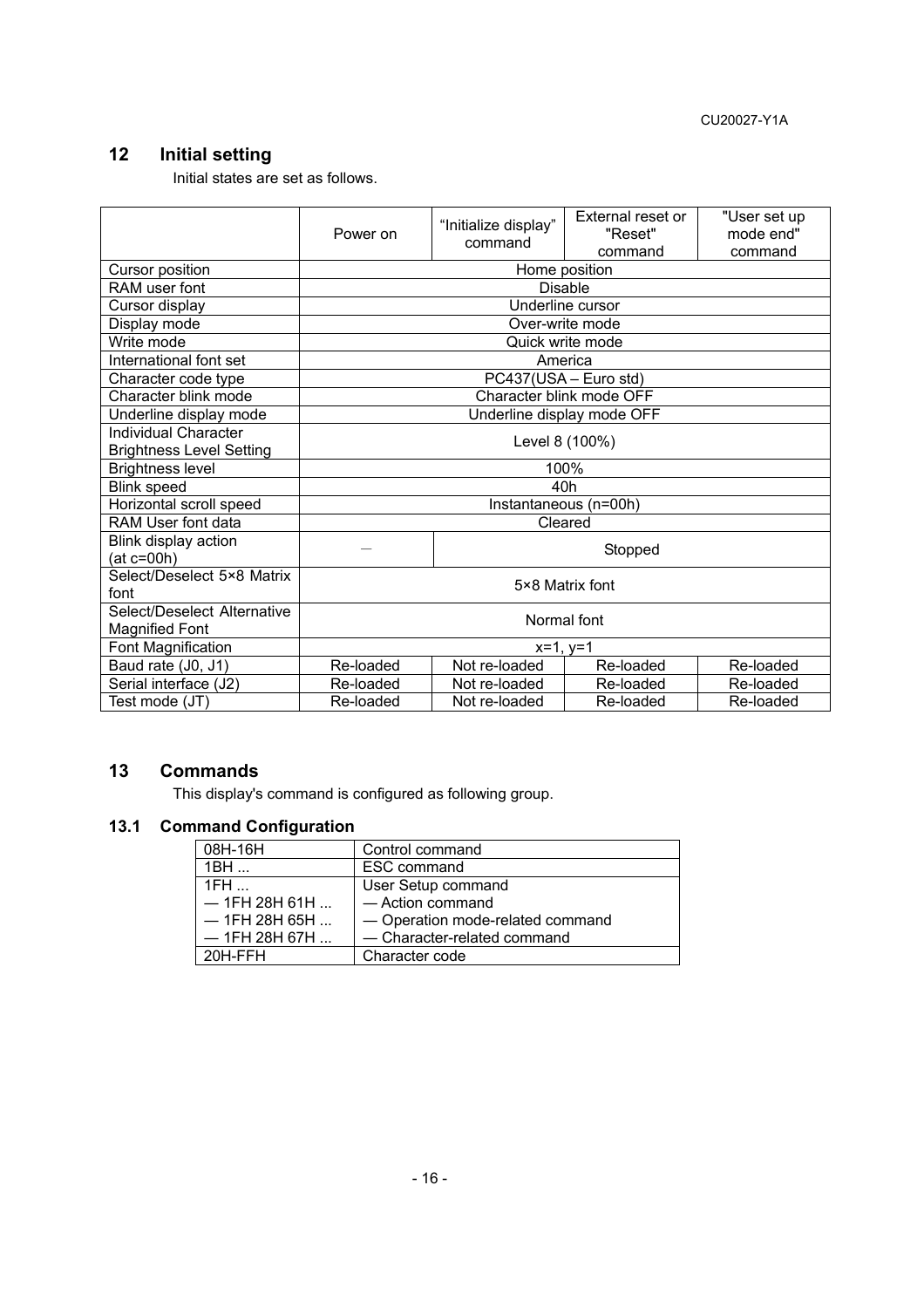# **13.2 Command Set**

| <b>Command Name</b>                            |        |                          |                                                      | Hex Code                 |                                                       |
|------------------------------------------------|--------|--------------------------|------------------------------------------------------|--------------------------|-------------------------------------------------------|
|                                                | BYTE1  | BYTE <sub>2</sub>        | BYTE3                                                | BYTE4                    | Parameter                                             |
| <b>Back Space</b>                              | 08h    |                          |                                                      |                          |                                                       |
| Horizontal Tab                                 | 09h    |                          |                                                      |                          |                                                       |
| Line Feed                                      | 0Ah    |                          |                                                      |                          |                                                       |
| Home Position                                  | 0Bh    |                          |                                                      |                          |                                                       |
| Display Clear                                  | 0Ch    |                          |                                                      |                          |                                                       |
| Carriage Return                                | 0Dh    |                          |                                                      |                          |                                                       |
| Underline cursor mode                          | 13h    |                          |                                                      |                          |                                                       |
| Cursor off mode                                | 14h    |                          |                                                      |                          |                                                       |
| Block cursor mode                              | 15h    |                          |                                                      |                          |                                                       |
|                                                |        |                          |                                                      |                          |                                                       |
| Underline cursor blink mode                    | 16h    |                          |                                                      |                          |                                                       |
| RAM user font                                  |        | 25h                      |                                                      |                          | n                                                     |
| Define RAM user font                           |        | 26h                      | 01h                                                  |                          | c1c2<br>[x1 d1d(a X x1)]<br>[xk d1 $d(a \times xk)$ ] |
| Delete RAM user font                           |        | 3Fh                      | 01h                                                  |                          | c                                                     |
| Initialize display                             |        | 40h                      |                                                      |                          |                                                       |
| Character blink mode OFF                       |        | 41h                      |                                                      |                          |                                                       |
| Character blink mode ON                        |        | 42h                      |                                                      |                          |                                                       |
| Specify quick write mode                       |        | 45h                      |                                                      |                          |                                                       |
| Specify International font set                 |        | 52h                      |                                                      |                          | n                                                     |
| Specify flickerless write mode                 | 1Bh    | 53h                      |                                                      |                          |                                                       |
| Blink speed control                            |        | 54h                      | $\overline{\phantom{0}}$                             | $\qquad \qquad$          | s                                                     |
| Underline display mode ON                      |        | 55h                      | $\overline{\phantom{0}}$                             |                          |                                                       |
| Underline display mode OFF                     |        | 57h                      | $\equiv$                                             |                          |                                                       |
| Insert character                               |        |                          | F <sub>3</sub> h                                     |                          |                                                       |
| Delete character                               |        |                          | F <sub>4</sub> h                                     |                          |                                                       |
| Insert line                                    |        | 58h                      | F <sub>5</sub> h                                     | $\equiv$                 |                                                       |
| Delete line                                    |        |                          | F <sub>6</sub> h                                     | $\equiv$                 |                                                       |
| Reset                                          |        |                          | FFh                                                  | $\overline{\phantom{m}}$ |                                                       |
| Specify character code type                    |        | 74h                      |                                                      |                          |                                                       |
| Over-write mode                                |        | 01h                      |                                                      |                          | n                                                     |
| Vertical scroll mode                           |        | 02h                      | $\overline{\phantom{0}}$<br>$\overline{\phantom{0}}$ |                          |                                                       |
|                                                |        |                          |                                                      |                          | $\overline{\phantom{m}}$                              |
| Horizontal scroll mode                         |        | 03h                      | $\overline{\phantom{0}}$                             | $\overline{\phantom{0}}$ |                                                       |
| Cursor set                                     |        | 24h                      | $\qquad \qquad$                                      |                          | xL 00h yL 00h                                         |
| Wait                                           |        |                          |                                                      | 01h                      | t                                                     |
| Display blink                                  |        |                          | 61h                                                  | 11h                      | p t1 t2 c                                             |
| Screen saver                                   |        |                          |                                                      | 40h<br>01h               | p<br>d1 d2                                            |
| User set up mode start<br>User set up mode end |        |                          |                                                      | 02h                      | d1 d2 d3                                              |
| Define FROM user font                          |        |                          |                                                      | 14h                      | P(20h-1) P(20h-2)P(FFh-5)                             |
| Read Status information                        |        |                          | 65h                                                  | 40h                      | a [b c d e]                                           |
| Display Status information                     | 1Fh    |                          |                                                      | 41h                      | a                                                     |
| Serial OUT mode start                          |        | 28h                      |                                                      | 83h                      | d1 d2                                                 |
| Serial OUT mode end                            |        |                          |                                                      | 84h                      | d1 d2 d3                                              |
| Select / Deselect 5×8 Matrix font              |        |                          |                                                      | 04h                      | d                                                     |
| Select/Deselect Alternative                    |        |                          |                                                      | 06h                      | s                                                     |
| <b>Magnified Font</b>                          |        |                          | 67h                                                  |                          |                                                       |
| Font Magnification                             |        |                          |                                                      | 40h                      | хy                                                    |
| Individual Character Brightness                |        |                          |                                                      | 50h                      | d1 d2 d3                                              |
| Level Setting                                  |        |                          |                                                      |                          |                                                       |
| <b>Brightness level setting</b>                |        | 58h                      | $\overline{\phantom{a}}$                             | $\overline{\phantom{m}}$ | n                                                     |
| Horizontal scroll speed                        |        | 73h                      | $\overline{\phantom{0}}$                             | $\overline{\phantom{m}}$ | n                                                     |
| Character display                              | 20-FFh | $\overline{\phantom{0}}$ | $\overline{\phantom{0}}$                             | $\overline{\phantom{m}}$ | $\overline{\phantom{m}}$                              |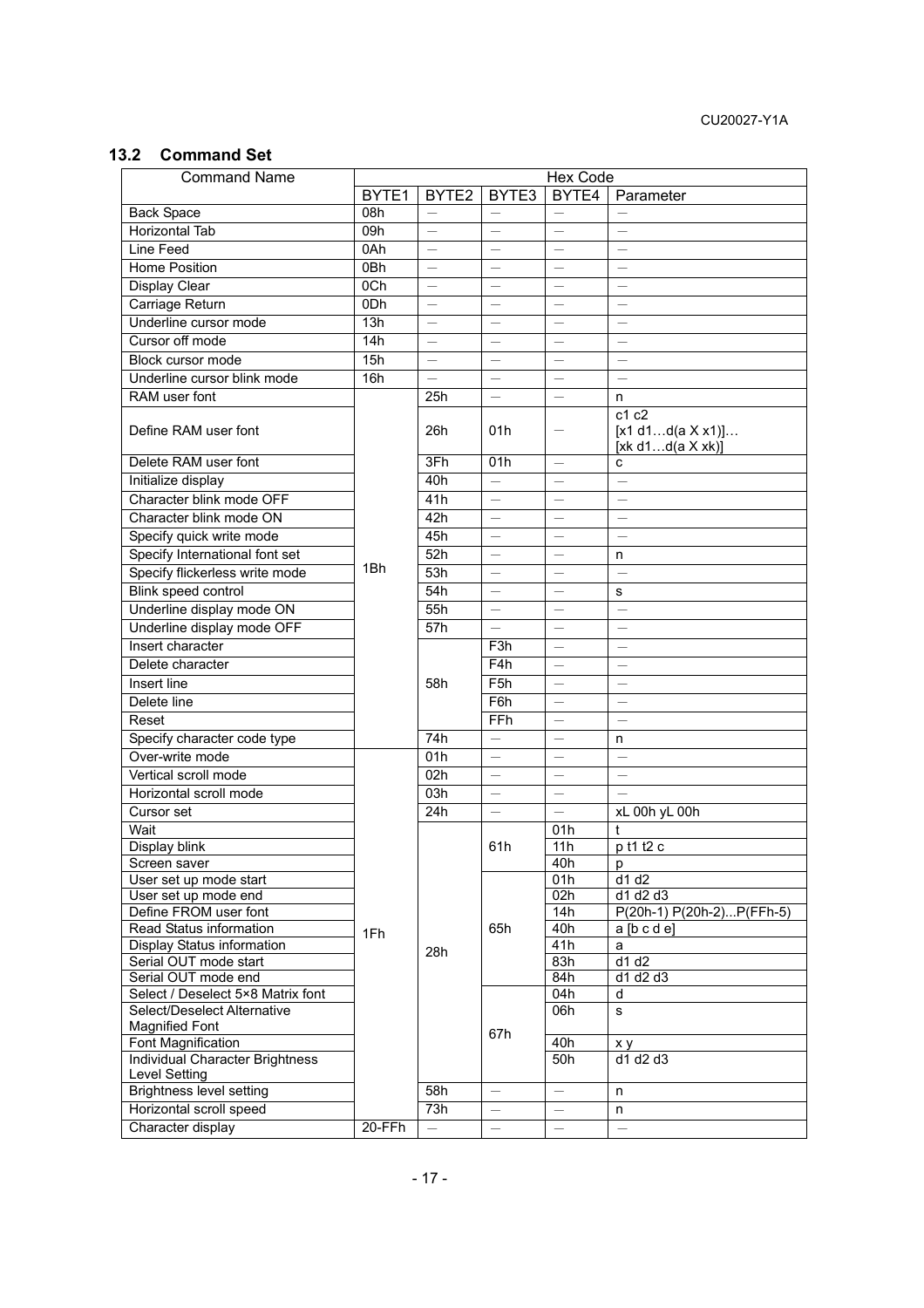### **13.3 Detail of Command Set**

#### **13.3.1 Character display**

#### **Code: 20h – FFh**

#### **Please refer to "11 Display Area-End of Line Behavior" before reading.**

Function: Display a character on the current cursor position. The details of operation are as follows:

When "Over-write mode" is selected.

| <b>Current cursor position</b> |                          |                                                                                                                                            |
|--------------------------------|--------------------------|--------------------------------------------------------------------------------------------------------------------------------------------|
| X position (Column)            | Y position (Row)         | <b>Operations</b>                                                                                                                          |
| Excluding right most column    |                          | 1. Display a character on the current cursor position.<br>2. Increment the cursor to the right by one column.                              |
| Right most column              | Excluding lower most row | 1. Display a character on the current cursor position.<br>2. Move the cursor to left most column of next lower<br>row.                     |
|                                | Lower most row           | 1. Display a character on the current cursor position.<br>2. Move the cursor to the home position (left most<br>column of upper most row). |

#### When "Vertical scroll mode" is selected.

| <b>Current cursor position</b> |                          |                                                                                                                                                                                                                    |
|--------------------------------|--------------------------|--------------------------------------------------------------------------------------------------------------------------------------------------------------------------------------------------------------------|
| X position (Column)            | Y position (Row)         | <b>Operations</b>                                                                                                                                                                                                  |
| Excluding right most column    |                          | 1. Display a character on the current cursor position.<br>2. Increment the cursor to the right by one column.                                                                                                      |
|                                | Excluding lower most row | 1. Display a character on the current cursor position.<br>2. Move the cursor to left most column of next lower<br>row.                                                                                             |
| Right most column              | Lower most row           | 1. Display a character on the current cursor position.<br>2. Clear upper most row.<br>3. Shift all rows up by one to make lower most row<br>clear.<br>4. Move the cursor to left most column of lower most<br>row. |

# When "Horizontal scroll mode" is selected.

| <b>Cursor position</b>      |             |                                                                                                                         |  |
|-----------------------------|-------------|-------------------------------------------------------------------------------------------------------------------------|--|
| X direction                 | Y direction | <b>Operations</b>                                                                                                       |  |
| Excluding right most column |             | 1. Display a character on the current cursor position.<br>2. Increment the cursor to the right by one column.           |  |
| Right most column           |             | 1. Display a character on the current cursor position.<br>2. Move to Scroll ON mode.<br>Note: The cursor does not move. |  |

|                | <b>Operations</b>                                                                                                                                                     |
|----------------|-----------------------------------------------------------------------------------------------------------------------------------------------------------------------|
| Scroll ON mode | 1. Shift only the current row left by one column to make<br>a space for the next character.<br>2. Display a character on the space<br>Note: The cursor does not move. |

Note: Scroll ON mode is cancelled if any of the following commands are executed: "Back Space", "Line Feed", "Home Position", "Display Clear", "Carriage Return", "Cursor Set", "Over-write mode", "Vertical scroll mode", "Horizontal scroll mode", "Insert character", "Delete character", "Insert line" and "Delete line".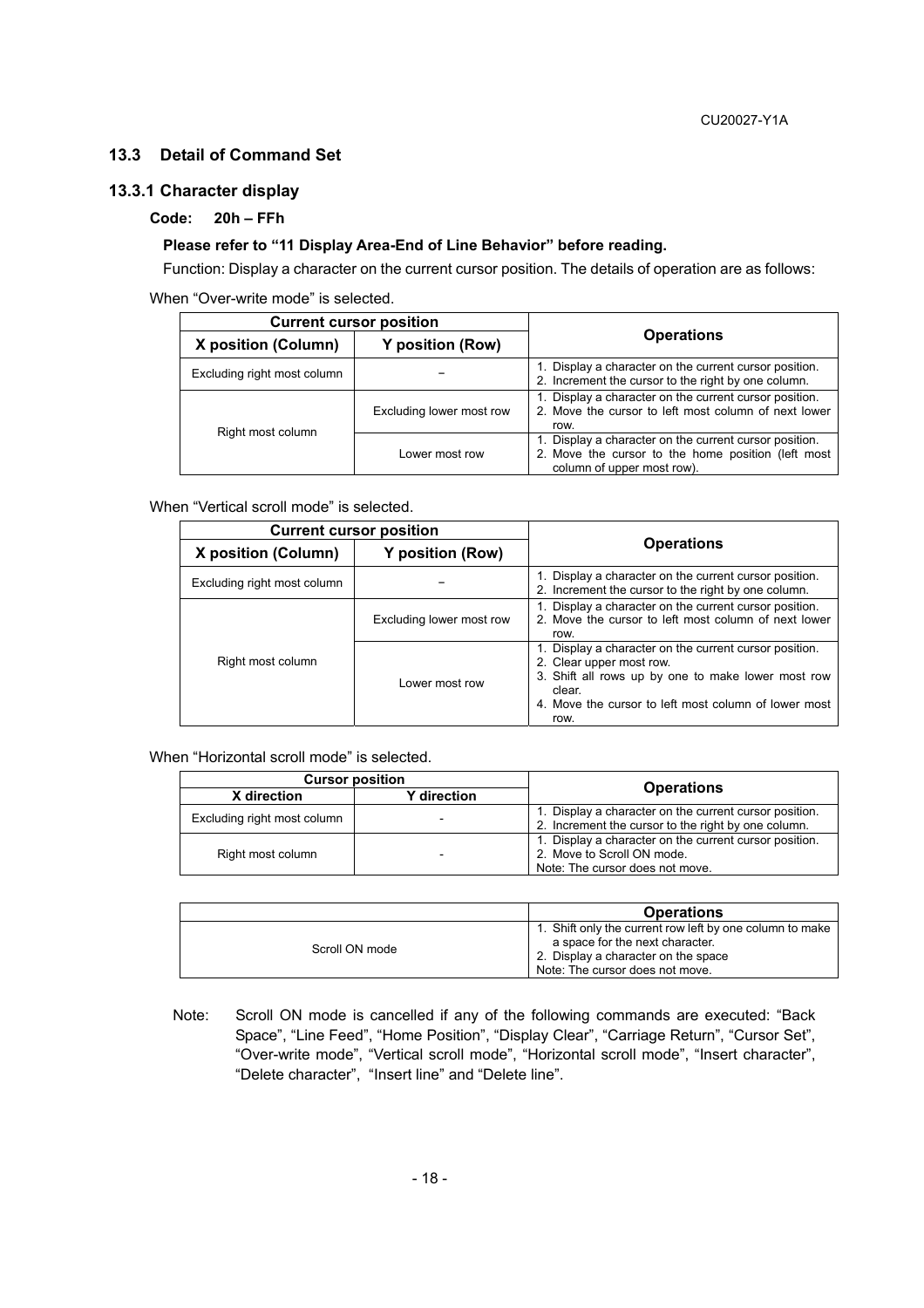#### **13.3.2 Back Space**

#### **Code: 08h**

# **Please refer to "11 Display Area-End of Line Behavior" before reading.**

Function: The cursor moves to the left by one character. The details of operation are as follows:

#### When "Over-write mode" or "Vertical scroll mode" is selected.

| <b>Current cursor position</b> |                          | <b>Operations</b>                                             |
|--------------------------------|--------------------------|---------------------------------------------------------------|
| <b>X</b> direction (Column)    | Y direction (Row)        |                                                               |
| Excluding left most column     |                          | Decrement the cursor to the left by one column.               |
| Left most column               | Excluding upper most row | 1. Move the cursor to right most column of next upper<br>row. |
|                                | Upper most row           | No operation                                                  |

When "Horizontal scroll mode" is selected.

| <b>Current cursor position</b> |                   |                                                 |
|--------------------------------|-------------------|-------------------------------------------------|
| X direction (Column)           | Y direction (Row) | <b>Operations</b>                               |
| Excluding left most column     |                   | Decrement the cursor to the left by one column. |
| Left most column               |                   | No operation                                    |

#### **13.3.3 Horizontal Tab**

#### **Code: 09h**

#### **Please refer to "11 Display Area-End of Line Behavior" before reading.**

Function: The cursor moves to the right by one character. The details of operation are as follows:

#### When "Over-write mode" is selected.

| <b>Current cursor position</b> |                          | <b>Operations</b>                                                                |
|--------------------------------|--------------------------|----------------------------------------------------------------------------------|
| X direction (Column)           | <b>Y</b> direction (Row) |                                                                                  |
| Excluding right most column    |                          | 1. Increment the cursor to the right by one column.                              |
|                                | Excluding lower most row | 1. Move the cursor to left most column of next lower<br>row.                     |
| Right most column              | Lower most row           | 1. Move the cursor to the home position (left most<br>column of upper most row). |

When "Vertical scroll mode" is selected.

| <b>Current cursor position</b> |                          |                                                                                                                                                          |
|--------------------------------|--------------------------|----------------------------------------------------------------------------------------------------------------------------------------------------------|
| X direction (Column)           | <b>Y</b> direction (Row) | <b>Operations</b>                                                                                                                                        |
| Excluding right most column    |                          | 1. Increment the cursor to the right by one column.                                                                                                      |
|                                | Excluding lower most row | 1. Move the cursor to left most column of next lower<br>row.                                                                                             |
| Right most column              | Lower most row           | 1. Clear upper most row.<br>2. Shift all rows up by one to make lower most row<br>clear.<br>3. Move the cursor to left most column of lower most<br>row. |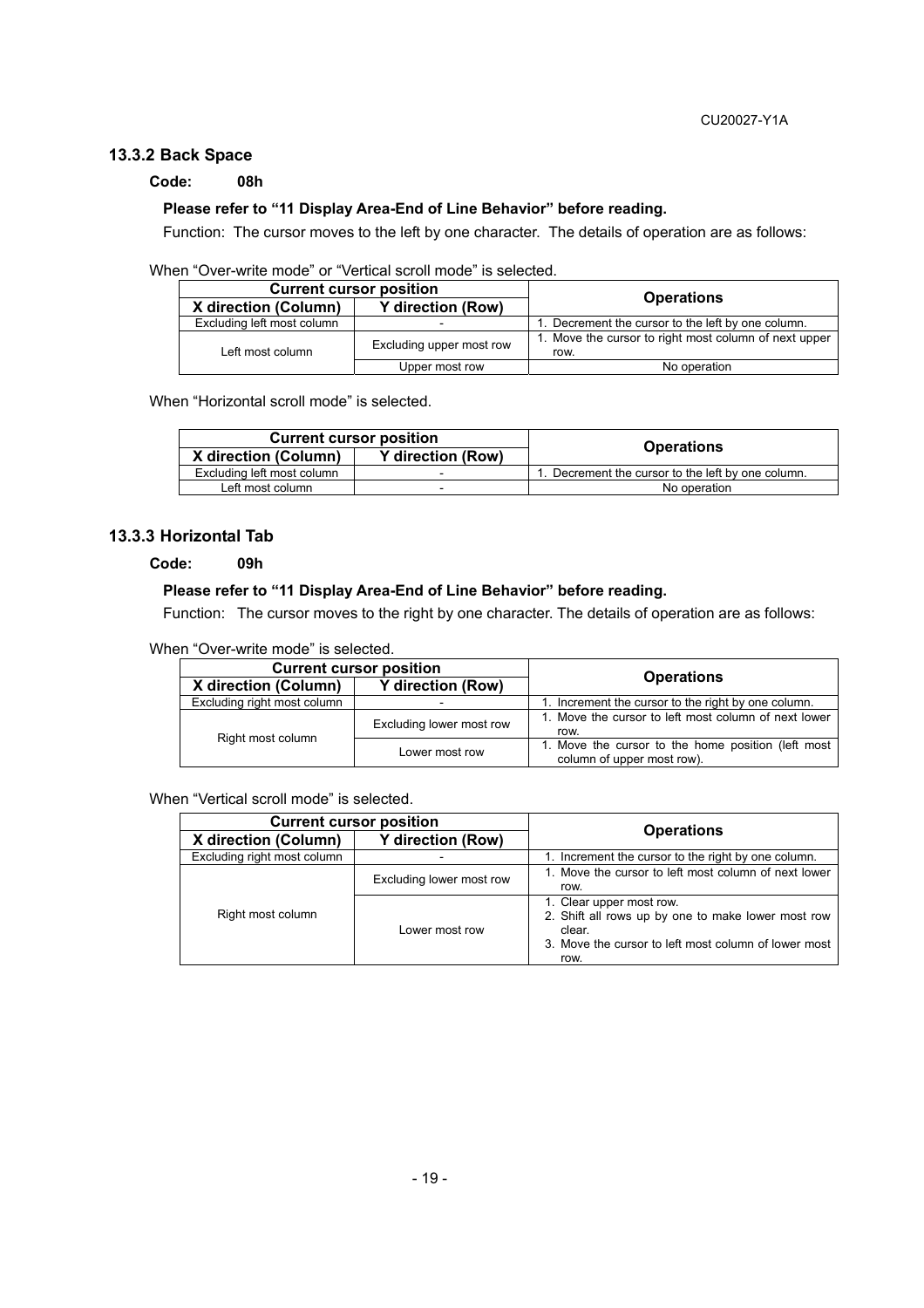#### CU20027-Y1A

When "Horizontal scroll mode" is selected.

|                                                  | <b>Current cursor position</b> |                                                                                                                                            |  |
|--------------------------------------------------|--------------------------------|--------------------------------------------------------------------------------------------------------------------------------------------|--|
| <b>Y</b> direction (Row)<br>X direction (Column) |                                | <b>Operations</b>                                                                                                                          |  |
| Excluding right most column                      |                                | 1. Increment the cursor to the right by one column.                                                                                        |  |
| Right most column                                |                                | 1. Shift only the current row left by one column.<br>2. Keep executing this operation (Scroll ON mode).<br>Note: The cursor does not move. |  |

Note: Scroll ON mode is cancelled if any of the following commands are executed: "Back Space", "Line Feed", "Home Position", "Display Clear", "Carriage Return", "Cursor Set", "Over-write mode", "Vertical scroll mode", "Horizontal scroll mode", "Insert character", "Delete character", "Insert line" and "Delete line".

#### **13.3.4 Line Feed**

#### **Code: 0Ah**

#### **Please refer to "11 Display Area-End of Line Behavior" before reading.**

Function: The cursor moves to next lower line. The details of operation are as follows:

When "Over-write mode" is selected.

| <b>Current cursor position</b> |                          | <b>Operations</b>                                                                |  |
|--------------------------------|--------------------------|----------------------------------------------------------------------------------|--|
| X direction (Column)           | Y direction (Row)        |                                                                                  |  |
|                                | Excluding lower most row | 1. Move the cursor to the same column of next lower<br>row.                      |  |
|                                | Lower most row           | 1. Move the cursor to the home position (left most<br>column of upper most row). |  |

#### When "Vertical scroll mode" is selected.

|                                           | <b>Current cursor position</b> |                                                                                                                             |  |
|-------------------------------------------|--------------------------------|-----------------------------------------------------------------------------------------------------------------------------|--|
| X direction (Column)<br>Y direction (Row) |                                | <b>Operations</b>                                                                                                           |  |
|                                           | Excluding lower most row       | 1. Move the cursor to the same column of next lower<br>row.                                                                 |  |
| $\overline{\phantom{a}}$                  | Lower most row                 | 1. Clear upper most row.<br>2. Shift all rows up by one to make lower most row<br>clear.<br>Note: The cursor does not move. |  |

When "Horizontal scroll mode" is selected.

|                      | <b>Current cursor position</b> |                   |
|----------------------|--------------------------------|-------------------|
| X direction (Column) | <b>Y</b> direction (Row)       | <b>Operations</b> |
|                      |                                | No operation      |

#### **13.3.5 Home Position**

#### **Code: 0Bh**

Function: Cursor moves to the home position. (the left end of top line).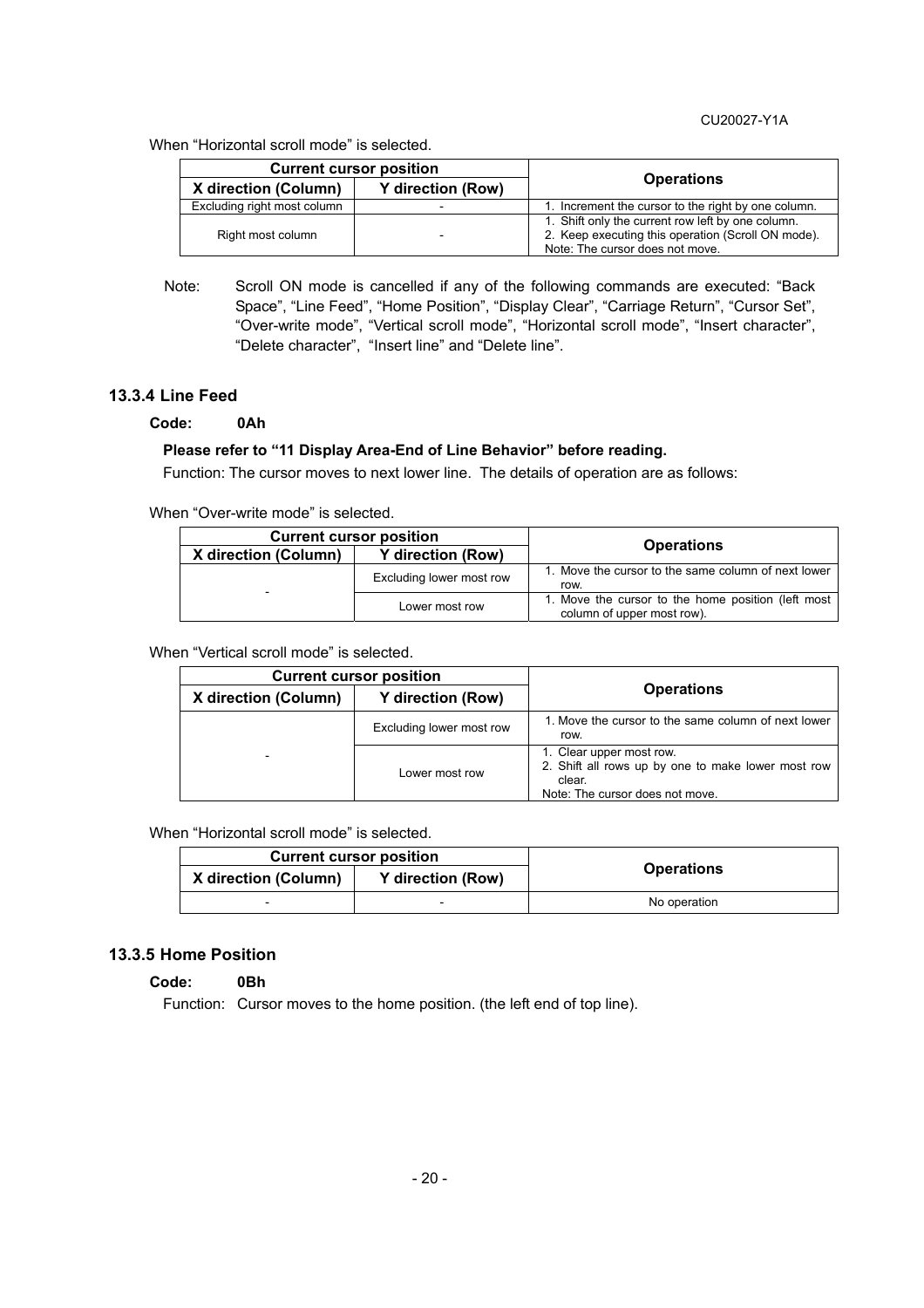#### **13.3.6 Display Clear**

### **Code: 0Ch**

Function: Display is cleared and cursor moves to home position.

#### **13.3.7 Carriage Return**

#### **Code: 0Dh**

Function: Cursor moves to left end of same line.

# **13.3.8 Underline cursor mode**

#### **Code: 13h**

Function: Cursor is displayed as underline.

#### **13.3.9 Cursor off mode**

**Code: 14h**  Function: Cursor display is OFF.

#### **13.3.10 Block cursor mode**

#### **Code: 15h**

Function: Cursor is displayed as a block, blinking. Blinking speed can be varied by "Blink Speed Control" command.

#### **13.3.11 Underline cursor blink mode**

**Code: 16h**  Function: Cursor is displayed as underline, blinking. Blinking speed can be varied by "Blink Speed Control" command.

# **13.3.12 Cursor set**

| Code:           | 1Fh 24h xL 00h yL 00h                       |
|-----------------|---------------------------------------------|
| xL:             | Cursor position x Lower byte (1 char /unit) |
| vL:             | Cursor position y Lower byte (1 line /unit) |
| Definable area: | $0(00h) \le xL \le 19(13h)$                 |
|                 | $0(00h) \leq yL \leq 1(01h)$                |

Function: The cursor moves to the specified X, Y position. If the specified X, Y position (X, Y, either or both) is outside the definable area, the command is ignored, and the cursor remains in the same position.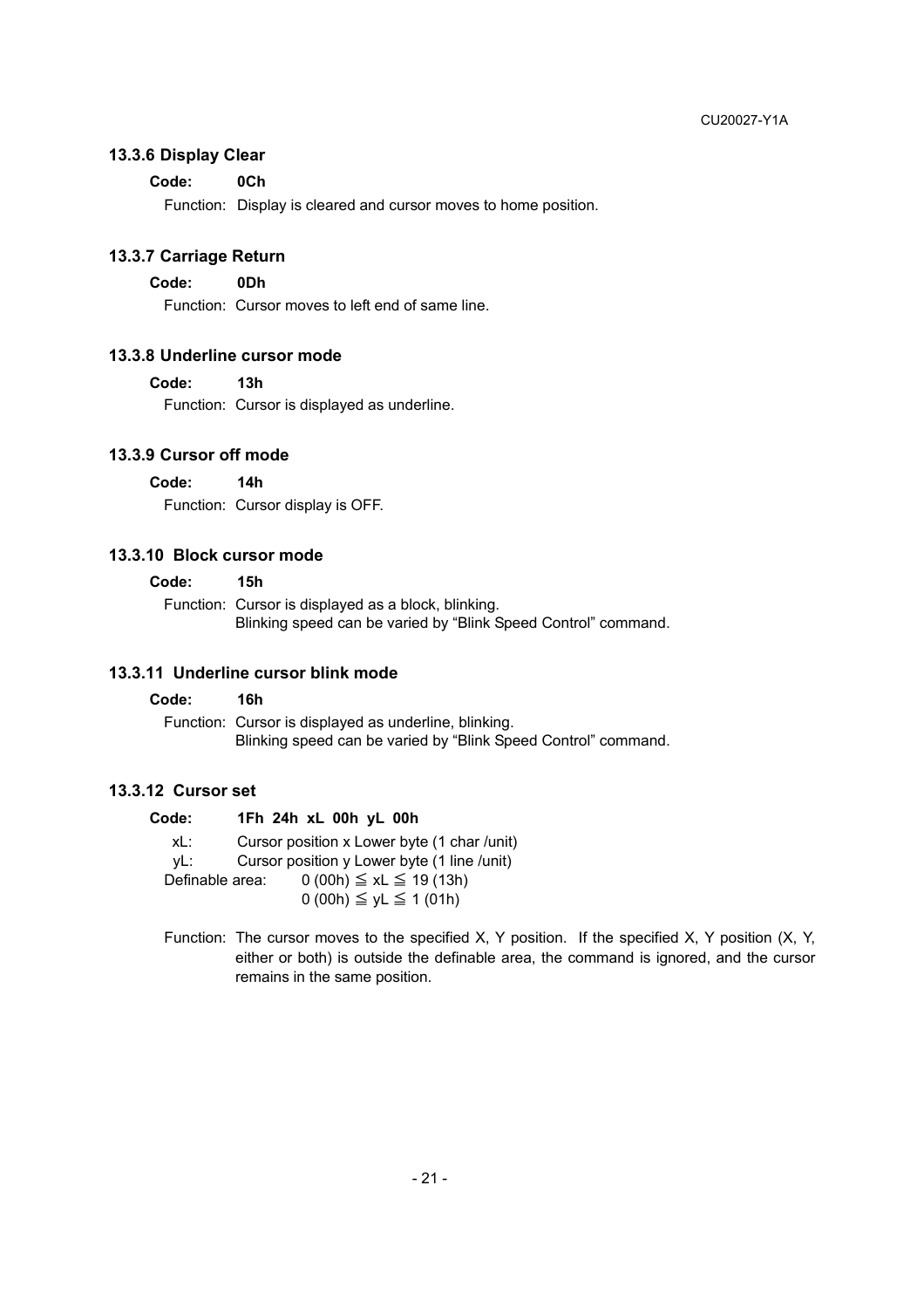#### CU20027-Y1A



# **13.3.13 Initialize display**

# **Code: 1Bh 40h**

Function: Clear display and return settings to initial state. Software settings return to power-on state. Jumper settings are not re-loaded

# **13.3.14 RAM user font**

#### **Code: 1Bh 25h n**

Function: Enable or disable for RAM user font.

n = 01h, 31h: Enable (If RAM user font is not defined for a character code, built-in character is displayed)

n = 00h, 30h: Disable (RAM user font already defined are not affected)

Initial value: n = 00h

Characters already displayed are not affected.

 In case of user font enable (n=01h, 31h), RAM user font is used for character codes defined using "Define RAM user font" command regardless of the state of various other settings.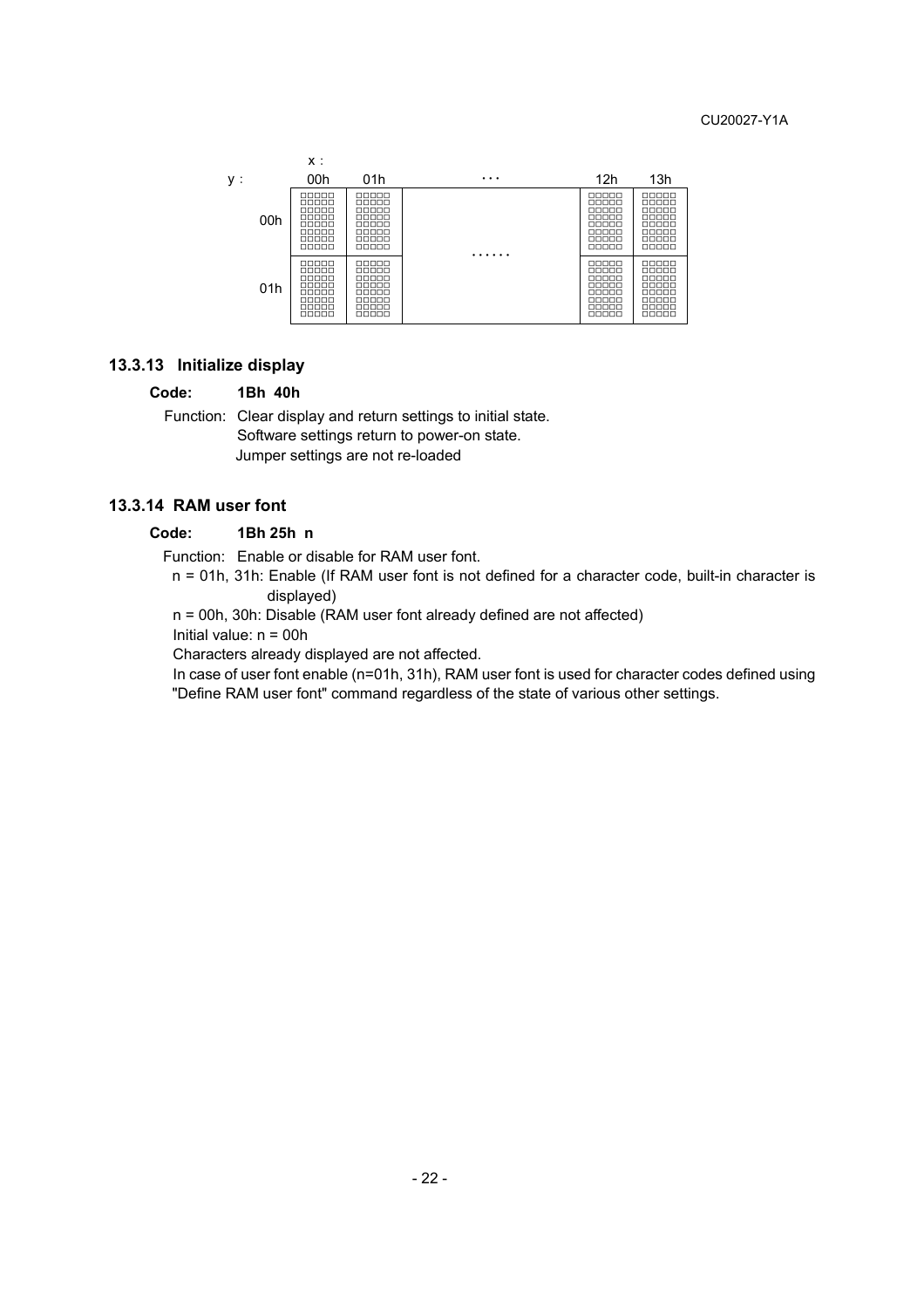# **13.3.15 Define RAM user font**

**Code: 1Bh 26h a c1 c2 [x1 d1…d(a×x1)]…[xk d1…d(a×xk)]** 

- a: Select character type
- c1: Start character code
- c2: End character code
- x: Number of dot for X direction
- d: Defined data

Definable area:  $a = 1 (01h)$ 

\n
$$
32 \, (20h) \leq c1 \leq c2 \leq 255 \, (\text{FFh})
$$
\n

\n\n $x = 5 \, (05h)$ \n

\n\n $0 \, (00h) \leq d \leq 255 \, (\text{FFh})$ \n

\n\n $k = c2 - c1 + 1$ \n

Function: Define user font into RAM.

A maximum of 16 characters may be defined.

After the first 16 are defined, any additional user font characters required must replace one already defined.

To display RAM user font characters, execution of "Define RAM user font" and "RAM user font" command is required. If a RAM user font character that is currently being displayed is re-defined, the currently-displayed character also changes to the new RAM user font character.

| < RAM User font data format> | 5x8 dot assignment |
|------------------------------|--------------------|
|------------------------------|--------------------|

| P <sub>1</sub>  | P <sub>2</sub>  | P3              | P <sub>4</sub>  | P <sub>5</sub>  |
|-----------------|-----------------|-----------------|-----------------|-----------------|
| P6              | P7              | P8              | P <sub>9</sub>  | P <sub>10</sub> |
| P <sub>11</sub> | P <sub>12</sub> | P <sub>13</sub> | P14             | P <sub>15</sub> |
| P <sub>16</sub> | P <sub>17</sub> | P <sub>18</sub> | P <sub>19</sub> | P <sub>20</sub> |
| P21             | P <sub>22</sub> | P <sub>23</sub> | P <sub>24</sub> | P <sub>25</sub> |
| P <sub>26</sub> | P <sub>27</sub> | P <sub>28</sub> | P <sub>29</sub> | P30             |
| P31             | P32             | P33             | P34             | P35             |
| P36             | P37             | P38             | P39             | P40             |

|          | B7(MSB)         | B6              | B5              | B4              | B3              | B <sub>2</sub>  | <b>B1</b>       | B0(LSB)         |
|----------|-----------------|-----------------|-----------------|-----------------|-----------------|-----------------|-----------------|-----------------|
| 1st byte | P8              | P7              | P <sub>6</sub>  | P5              | P4              | P3              | P <sub>2</sub>  | P1              |
| 2nd byte | P16             | P <sub>15</sub> | P <sub>14</sub> | P13             | P <sub>12</sub> | P <sub>11</sub> | P <sub>10</sub> | P <sub>9</sub>  |
| 3rd byte | P <sub>24</sub> | P <sub>23</sub> | P <sub>22</sub> | P21             | P <sub>20</sub> | P <sub>19</sub> | P <sub>18</sub> | P <sub>17</sub> |
| 4th byte | P32             | P31             | P30             | P <sub>29</sub> | P <sub>28</sub> | P <sub>27</sub> | P <sub>26</sub> | P <sub>25</sub> |
| 5th byte | P40             | P39             | P38             | P37             | P36             | P35             | P34             | P33             |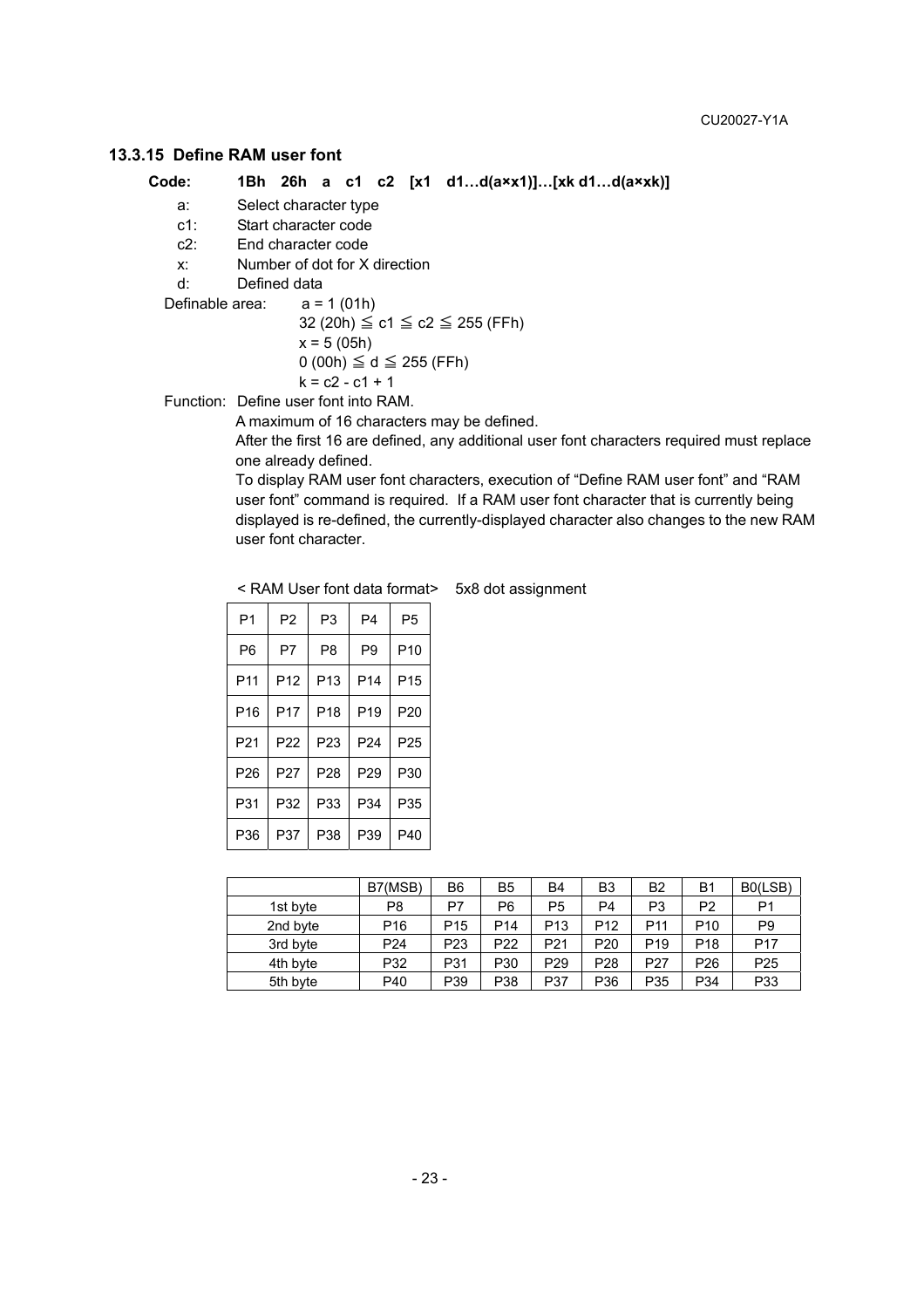# **13.3.16 Delete RAM user font**

**Code: 1Bh 3Fh a c** 

| a: | Select character                                                                               |
|----|------------------------------------------------------------------------------------------------|
| C. | Character code to delete                                                                       |
|    | Definable area: $a = 1 (01h)$                                                                  |
|    | 32 (20h) $\leq c \leq 255$ (FFh)                                                               |
|    | Function: Delete defined RAM user font character.                                              |
|    | The built-in character is displayed after this command is executed.                            |
|    | If the RAM user font character is currently being displayed, the display changes to            |
|    | built-in character (according to the current settings for "Specify international font set" and |
|    | "Specify character code type" command).                                                        |
|    | This command is ignored if character code for RAM user font is not defined.                    |

# **13.3.17 Character blink mode OFF**

| Code: | 1Bh 41h                                                               |
|-------|-----------------------------------------------------------------------|
|       | Function: Cancel character blink mode.                                |
|       | Blinking stops for characters written after this command is executed. |
|       | Characters already displayed are not affected.                        |

# **13.3.18 Character blink mode ON**

| Code: | 1Bh 42h                                                                                                             |
|-------|---------------------------------------------------------------------------------------------------------------------|
|       | Function: Specifies character blink mode.<br>Blinking starts for characters written after this command is executed. |
|       | Characters already displayed are not affected.                                                                      |
|       | Blinking speed can be varied by "Blink speed control" command.                                                      |

# **13.3.19 Specify quick write mode**

#### **Code: 1Bh 45h**

Function: Specifies quick write mode. Quick data write with minimum BUSY time will be provided by this mode because data acceptance is given priority over refreshing of the screen.

Note: Within this mode, continuous high speed data write may cause display to flicker. Blinking speed may deviate from set speed. **The figure in 13.3.21 Specify flickerless write mode shows the difference between Flickerless Mode and Quick Write Mode.**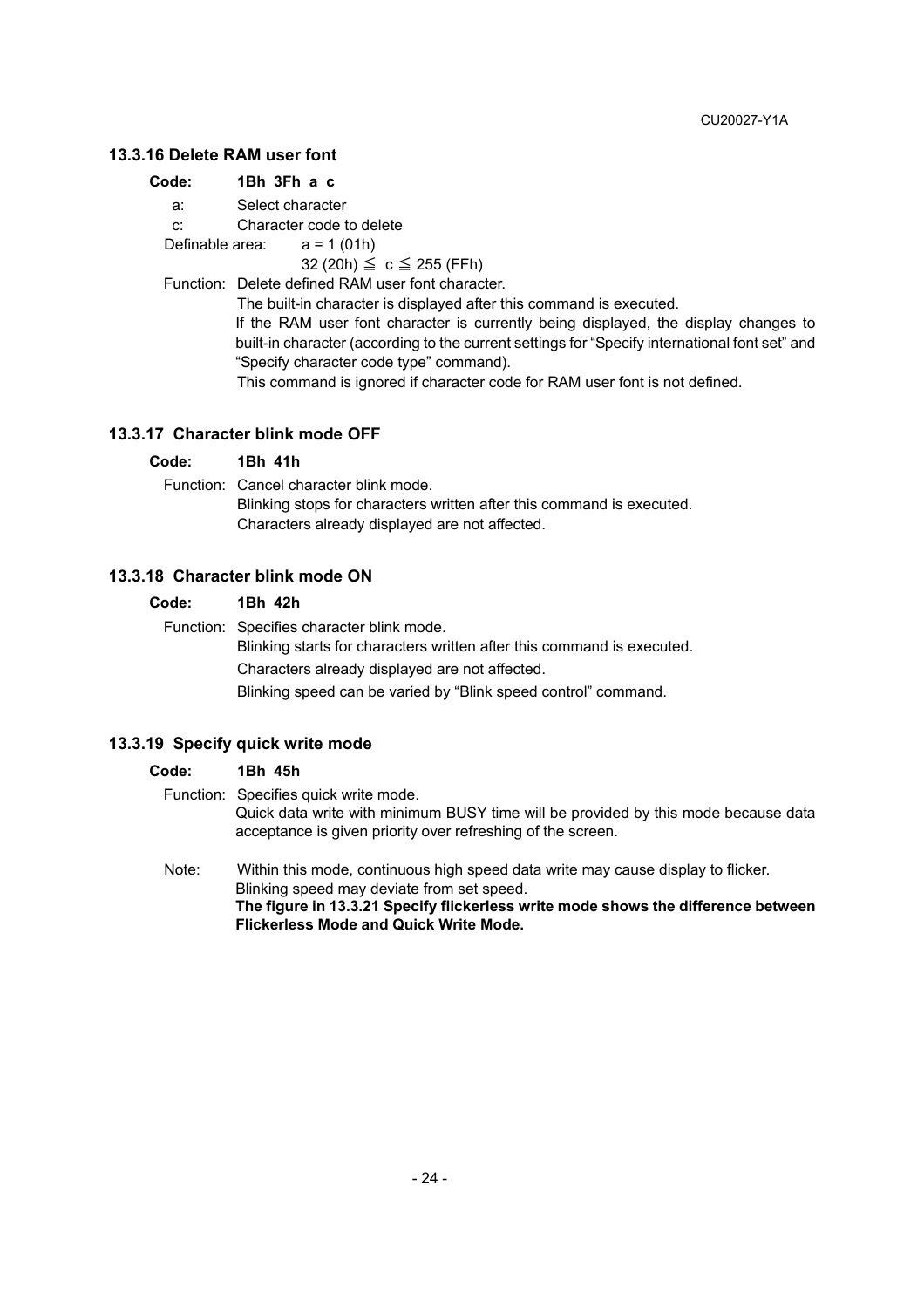#### CU20027-Y1A

# **13.3.20 Specify International font set**

| Code: | 1Bh 52h n                                        |
|-------|--------------------------------------------------|
|       | Definable area: $0(00h) \le n \le 13(00h)$       |
|       | Default: $n = 0 (00h)$                           |
|       | Function: Select international font set.         |
|       | Does not affect characters already displayed.    |
| Note: | Refer to 10 Font Table Configuration at page 14. |
|       |                                                  |

| n               | <b>Font set</b>      |
|-----------------|----------------------|
| 00h             | America              |
| 01h             | France               |
| 02h             | Germany              |
| 03h             | England              |
| 04h             | Denmark 1            |
| 05h             | Sweden               |
| 06h             | Italy                |
| 07h             | Spain1               |
| 08h             | Japan                |
| 09h             | Norway               |
| 0Ah             | Denmark <sub>2</sub> |
| 0 <sub>Bh</sub> | Spain2               |
| 0Ch             | Latin America        |
| 0Dh             | Korea                |

#### **13.3.21 Specify flickerless write mode**

#### **Code: 1Bh 53h**

Function: Specifies flickerless write mode.

 Within flickerless mode, although BUSY might become longer, flicker-less high-speed continuous data write can be achieved since refreshing of screen is given priority over data acceptance.

# **Note: The following figure shows the difference between Flickerless Mode and Quick Write Mode. Refer to 13.3.19 Specify quick write mode.**

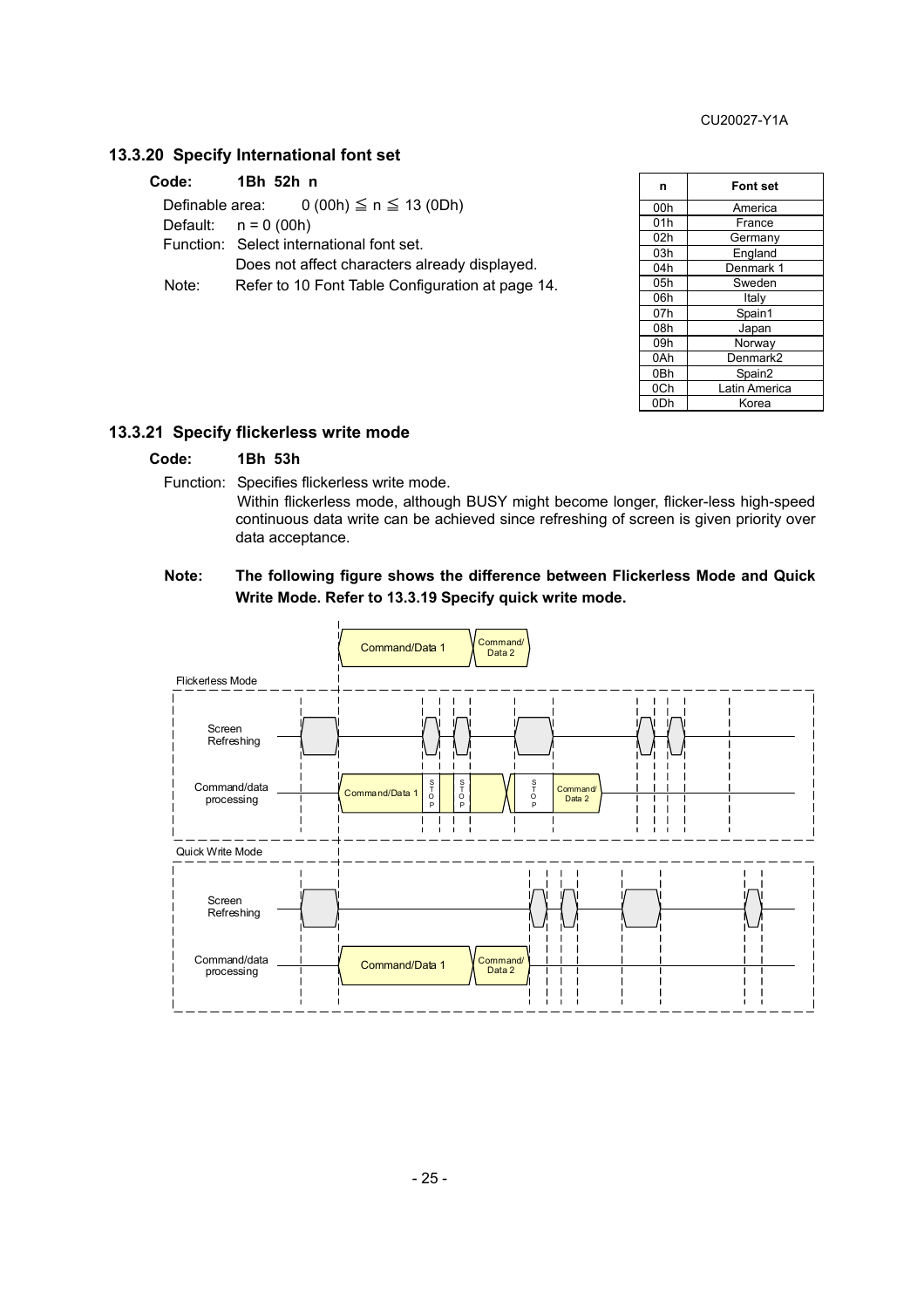# **13.3.22 Blink speed control**

**Code: 1Bh 54h s**  s: Blinking speed Definable area:  $0(00h) \leq s \leq 255$  (FFh) 00h, FFh :128×13.5ms (Typ.) FEh, FDh:127×13.5ms (Typ.) : : 02h, 01h : 1×13.5ms (Typ.) Default: s = 40h (32 X 13.5ms) Function: Specifies blinking speed for block cursor, underline cursor blink, and character blink.

# **13.3.23 Underline display mode ON**

| Code: | 1Bh<br>55h                                                                                                            |  |  |  |  |
|-------|-----------------------------------------------------------------------------------------------------------------------|--|--|--|--|
|       | Function: Specifies underline display mode.                                                                           |  |  |  |  |
|       | Characters written after this command are displayed with underline. Characters already<br>displayed are not affected. |  |  |  |  |
| Note: | The underline changes an impression of characters on a display. Please refer to the<br>following sample pictures.     |  |  |  |  |
|       | $5\times8$ font without underline                                                                                     |  |  |  |  |
|       | $5\times8$ font with underline                                                                                        |  |  |  |  |

Emil Badi Excel anno 1993 Badii Badii Casa Badii Labo Emil Badii Labo anno and <mark>a base pool ook you when you</mark>

# **13.3.24 Underline display mode OFF**

5×7 font with underline

#### **Code: 1Bh 57h**

Function: Cancel underline display mode.

Characters written after this command are displayed with no underline.

M

Characters already displayed are not affected.

#### **13.3.25 Insert character**

#### **Code: 1Bh 58h F3h**

Function: Characters from cursor position to right end of same line move to the right by one character. The right-most character is discarded. One-character blank (space) is set at cursor position. Cursor does not move.

Command is ignored if there is insufficient space in the x and/or y direction for one character at the current cursor position.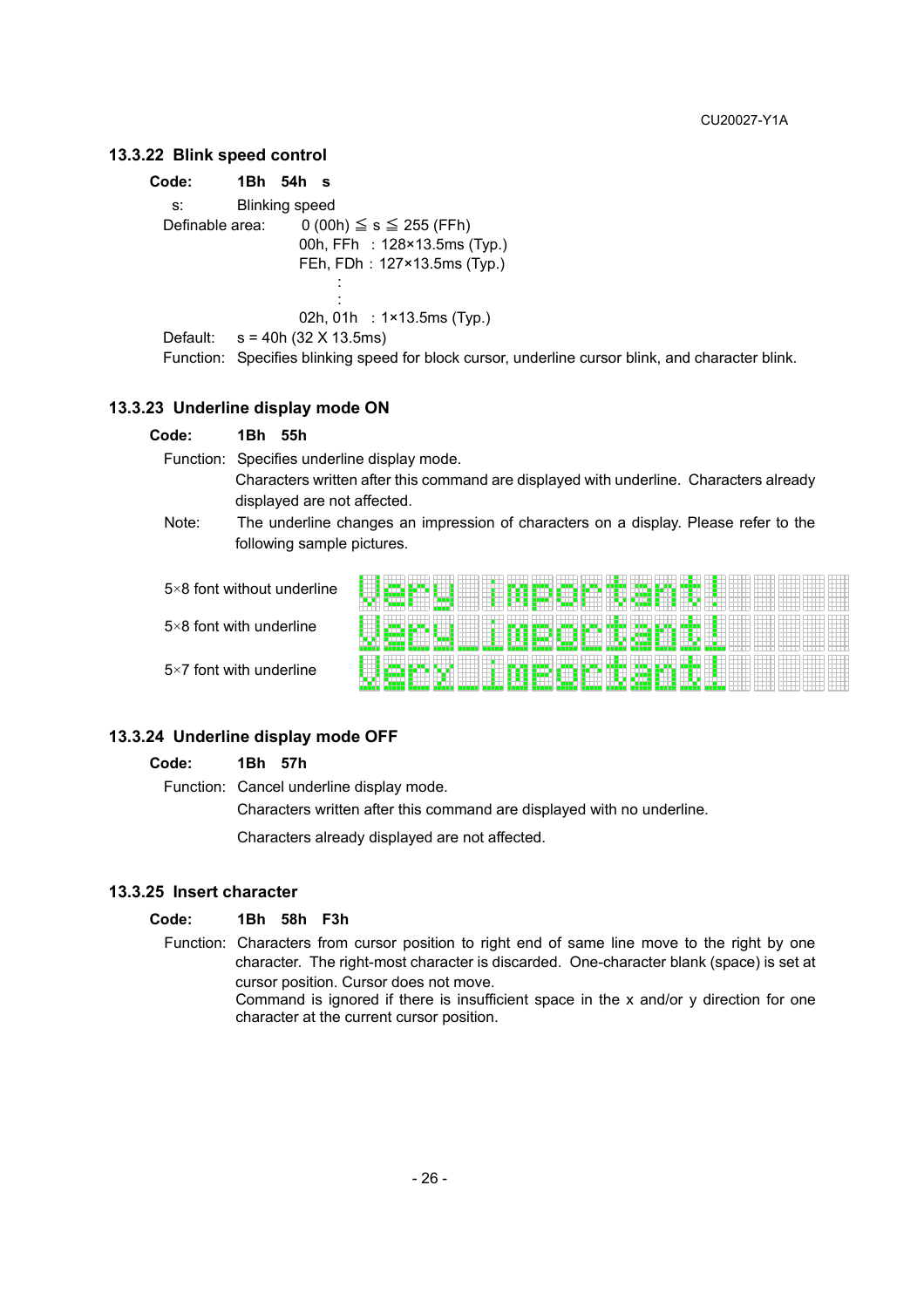#### **13.3.26 Delete character**

# **Code: 1Bh 58h F4h**

- Function: Character at cursor position is deleted, and display from there to right end of same line moves to the left by one character. One-character blank (space) is set at right end of same line. Cursor does not move.
	- Command is ignored if there is insufficient space in the x and/or y direction for one character at the current cursor position.

#### **13.3.27 Insert line**

#### **Code: 1Bh 58h F5h**

Function: Display contents for the line of the current cursor position, and all lower lines, are shifted down by one line. The line of the current cursor position is blanked (space), and cursor position is set to left end of same line. Display contents in the bottom line are discarded. Command is ignored if there is insufficient space in the x and/or y direction for one character at the current cursor position.

#### **13.3.28 Delete line**

#### **Code: 1Bh 58h F6h**

Function: The line of the current cursor position is deleted, and the below display is moved up by one line. Cursor position does not change. Bottom line is blanked (space). Command is ignored if there is insufficient space in the x and/or y direction for one character at the current cursor position.

#### **13.3.29 Reset**

#### **Code: 1Bh 58h FFh**

Function: Transition to state immediately after power-on. Jumper settings are re-loaded; baud rate (for asynchronous serial), serial interface (synchronous / asynchronous) and test mode setting.

#### **13.3.30 Specify character code type**

| Code:                       | 1Bh 74h n |                                                                |
|-----------------------------|-----------|----------------------------------------------------------------|
|                             |           | Definable area: $n = 0(00h)$ , 1(01h), 2(02h), 3(03h), 4(04h), |
|                             |           | 5(05h), 16(10h), 17(11h), 18(12h),                             |
|                             |           | 19(13h), 255(FFh)                                              |
| Default: I                  | $n = 0$   |                                                                |
| Function: Selects font code |           |                                                                |
|                             |           | Characters already displayed are not affected.                 |
| Note:                       |           | Refer to 10 Font Table Configuration at page 14.               |
|                             |           |                                                                |

| n               | Font code type               |
|-----------------|------------------------------|
| 00h             | PC437(USA - Euro std)        |
| 01h             | Katakana - Japanese          |
| 02h             | PC850 (Multilingual)         |
| 03h             | PC860 (Portuguese)           |
| 04h             | PC863 (Canadian-French)      |
| 05h             | PC865 (Nordic)               |
| 10 <sub>h</sub> | <b>WPC1252</b>               |
| 11h             | PC866 (Cyrillic #2)          |
| 12h             | $\overline{PC}852$ (Latin 2) |
| 13h             | PC858                        |
| FFh             | <b>FROM User font table</b>  |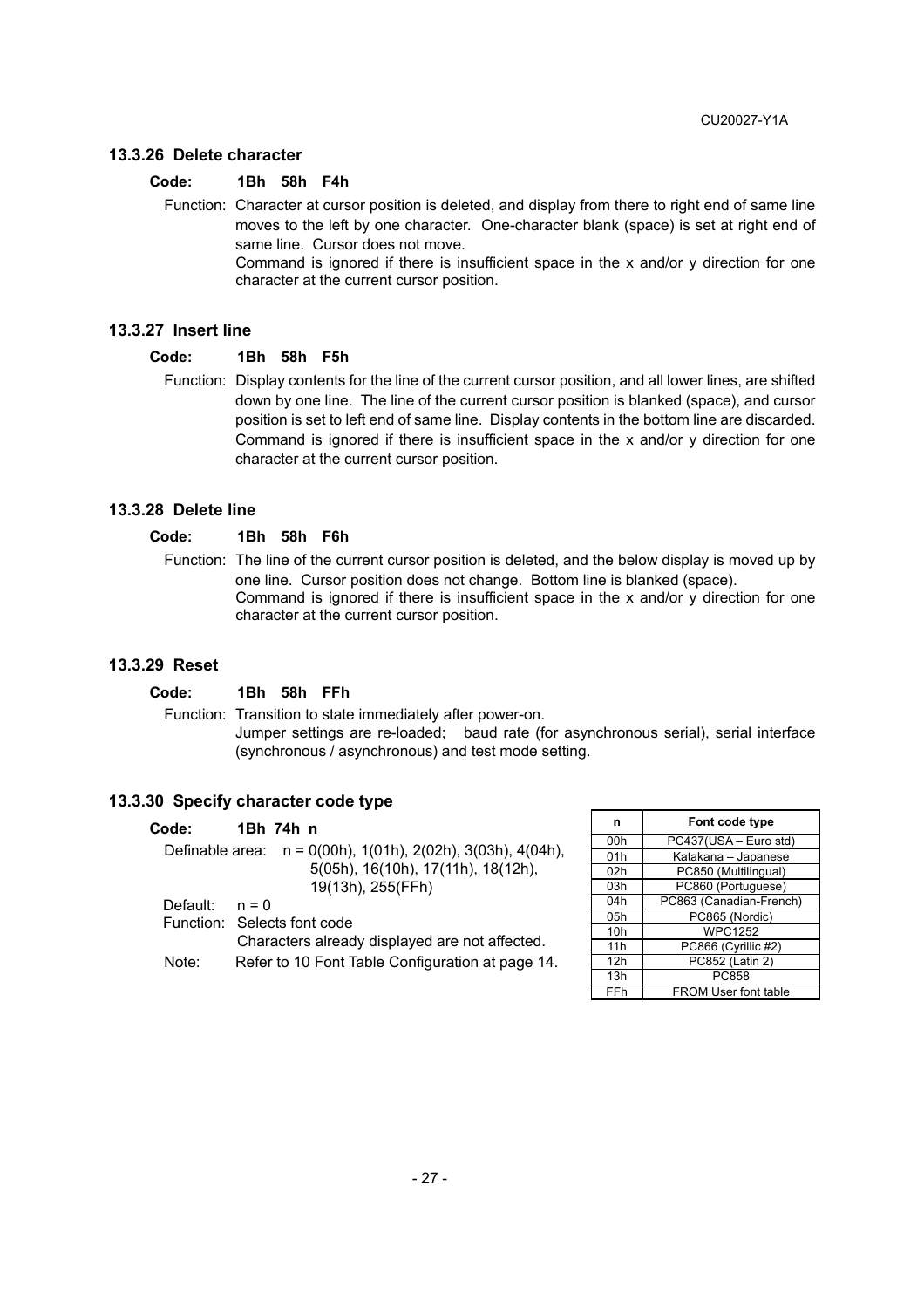#### **13.3.31 Over-write mode**

| 1Fh 01h                                                                                           |
|---------------------------------------------------------------------------------------------------|
| Function: Overwrite or replace an existing character. After replacing the character at right most |
| column of lower most row, move the cursor to the home position.                                   |
| For further information of this command, please refer to "13.3.1 Character display",              |
| "13.3.2 Back Space", "13.3.3 Horizontal Tab" and "13.3.4 Line Feed".                              |
|                                                                                                   |

#### **13.3.32 Vertical scroll mode**

#### **Code: 1Fh 02h**

- Function: Overwrite or replace an existing character. After replacing the character at right most column of lower most row, shift all rows up by one to make lower most row clear.
- Note: For further information of this command, please refer to "13.3.1 Character display", "13.3.2 Back Space", "13.3.3 Horizontal Tab" and "13.3.4 Line Feed".

# **13.3.33 Horizontal scroll mode**

#### **Code: 1Fh 03h**

- Function: Overwrite or replace an existing character. After replacing the character at right most column of any row, shift only the current row left by one column to make a space for the next character.
- Note: For further information of this command, please refer to "13.3.1 Character display", "13.3.2 Back Space", "13.3.3 Horizontal Tab" and "13.3.4 Line Feed".

#### **13.3.34 Horizontal scroll speed**

**Code: 1Fh 73h n**  Definable area:  $0 (00h) \le n \le 31 (1Fh)$ Default:  $n = 0$  (00h)

Note: Next command is not executed until scrolling action is finished.

| If n=0 is specified, scrolling is<br>appeared by character n | <b>Speed</b>              |
|--------------------------------------------------------------|---------------------------|
| 00h                                                          | Instantaneous             |
| $01h - 1Fh$                                                  | $n \times 13.5$ ms (Typ.) |

# **13.3.35 Brightness level setting**

#### **Code: 1Fh 58h n**

 n : Brightness level setting Definable area: 1 (01h)  $\leq$  n  $\leq$  8 (08h), 49 (31h)  $\leq$  n  $\leq$  56 (38h) Default:  $n = 4 (04h)$ Function: Specify display brightness level.

| n          | <b>Brightness level</b> |
|------------|-------------------------|
| 01h or 31h | 25 %                    |
| 02h or 32h | 50%                     |
| 03h or 33h | 75 %                    |
| 04h or 34h | 100 %                   |
| 05h or 35h | 125 %                   |
| 06h or 36h | 150 %                   |
| 07h or 37h | 175 %                   |
| 08h or 38h | 200%                    |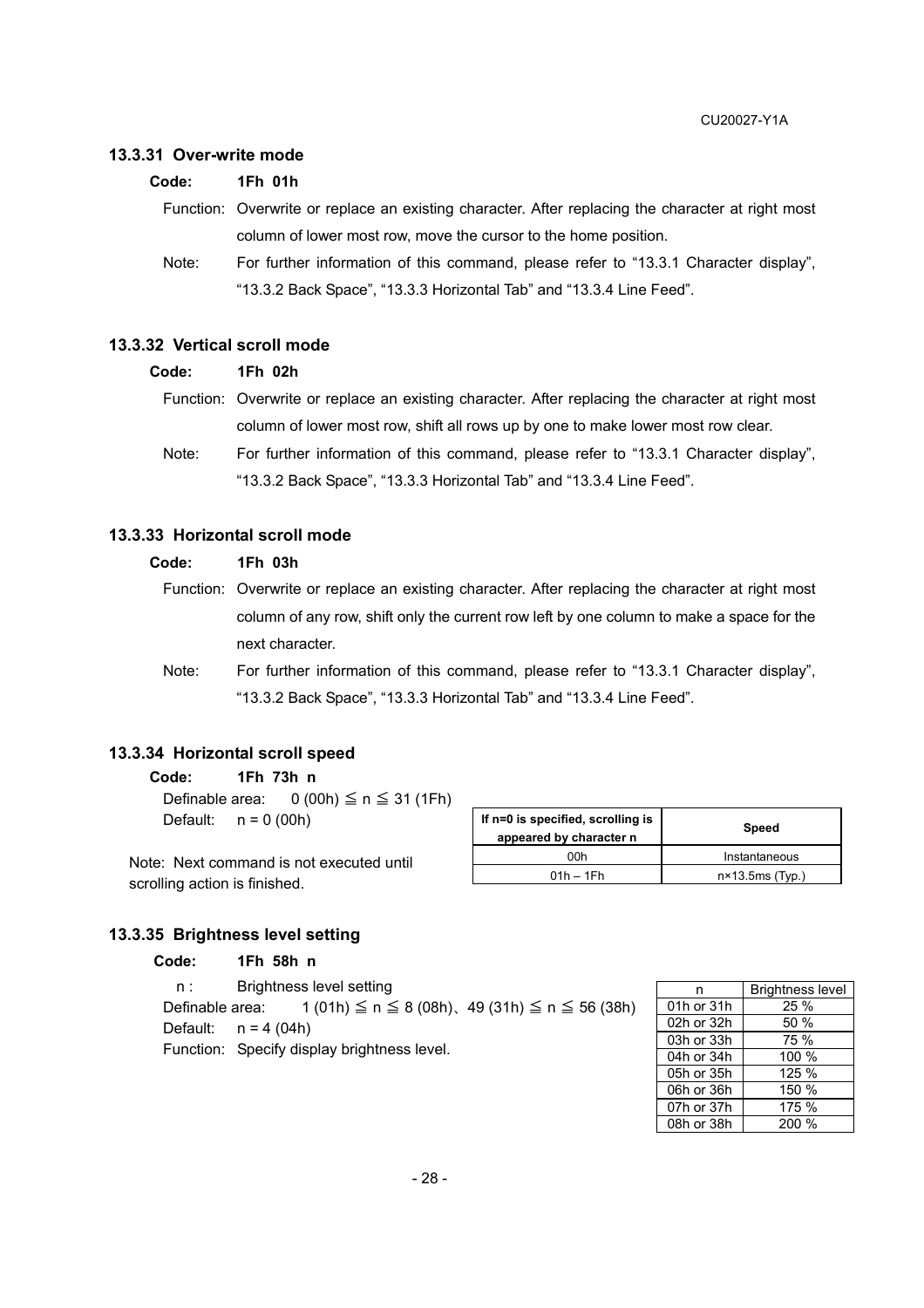# **13.3.36 Wait**

**Code: 1Fh 28h 61h 01h t** 

t: Wait time

Definable area:  $0(00h) \le t \le 255$  (FFh)

Function: Wait for the specified period of time. Command and data processing is suspended. Wait time  $=$  t  $X$  approx. 0.5sec

#### **13.3.37 Display blink**

| Code: | 1Fh 28h 61h 11h p t1 t2 c |  |  |  |  |  |  |
|-------|---------------------------|--|--|--|--|--|--|
|-------|---------------------------|--|--|--|--|--|--|

- p: Blink pattern
- t1: Normal display time
- t2: Blank display time
- c: Number of repetition

Definable area:  $0 \leq p \leq 1$ 

p=0: A display is not affected.

p=1: Repeat blink display with normal and blank display

- 1 (01h) ≦ t1 ≦ 255 (FFh)
- 1 (01h) ≦ t2 ≦ 255 (FFh)
- 0 (00h)  $\leq c \leq 255$  (FFh)

Function: Blink display action

Blink pattern specified by "p".

Time specified by "t1", "t2", and repeat Blink display

A : t1 X 13.5 ms (Typ.) Normal display

B : t2 X 13.5 ms (Typ.) Blank display

This command does not affect the display memory.

If c=0 is specified, blinking continues during subsequent command/data processing, until c=1 – 255 or Initialize command is specified.

If  $c=1 - 255$  is specified, blink display is repeated  $1 - 255$  times while command/data execution is stopped. After display blinking is ended, normal display and command/data execution is resumed.

During display blinking, Block cursor, Underline cursor blink and Character blink stops. After blink action, blinking speed for Block cursor, Underline cursor blink and Character blink change to t1 and t2 as set in blink action command.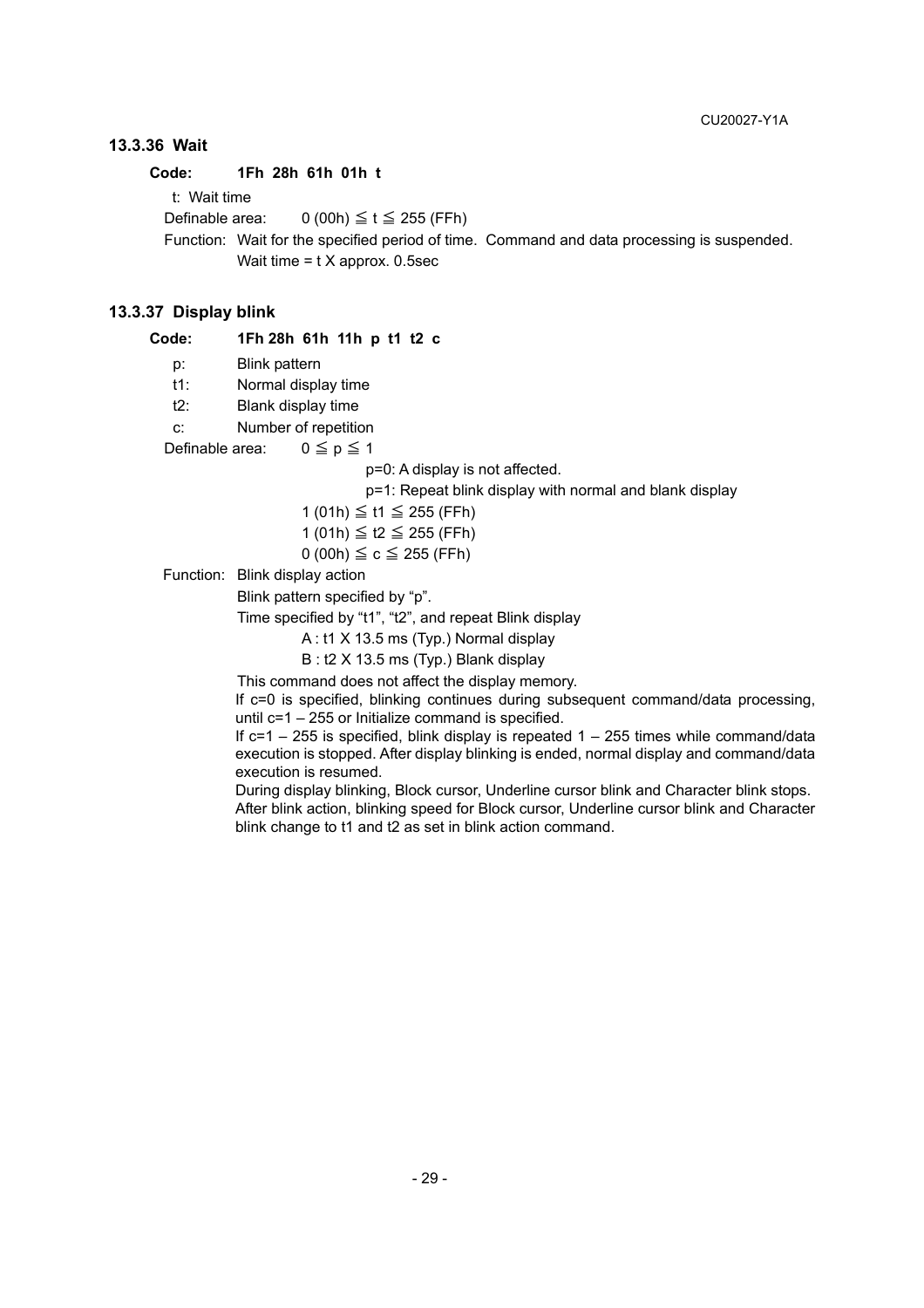#### **13.3.38 Screen saver**

| Code:           | 1Fh 28h 61h 40h p                                                                                                                                                                                                                                                                                                                                                                                                                                  |
|-----------------|----------------------------------------------------------------------------------------------------------------------------------------------------------------------------------------------------------------------------------------------------------------------------------------------------------------------------------------------------------------------------------------------------------------------------------------------------|
| p:              | Screen saver mode                                                                                                                                                                                                                                                                                                                                                                                                                                  |
| Definable area: | 0 (00h) $\leq p \leq 3$ (03h), 48 (30h) $\leq p \leq 51$ (33h)<br>p=00h or 30h: Power OFF (display OFF, Power save mode)<br>p=01h or 31h: Power ON (display ON)<br>p=02h or 32h: All dots OFF<br>p=03h or 33h: All dots ON                                                                                                                                                                                                                         |
|                 | Function: Control power ON or OFF, and start screen saver mode.<br>p=00h, 01h, 30h, 31h: Control power ON or OFF. This is applied until this command is<br>re-specified<br>p=02h, 03h, 32h, 33h: Start screen saver mode. When next command or data is<br>inputted, screen saver is cancelled, and previous display condition is resumed.<br>All dots ON is at gray-shade level 8 (100%), regardless of the setting before Screen<br>saver action. |
|                 | 13.3.39 User set up mode start                                                                                                                                                                                                                                                                                                                                                                                                                     |
|                 | 1FL AOL CFL A1L 1AL                                                                                                                                                                                                                                                                                                                                                                                                                                |

| Code:                                      | 1Fh 28h 65h 01h 49h 4Eh                            |  |                            |  |                                                                    |  |
|--------------------------------------------|----------------------------------------------------|--|----------------------------|--|--------------------------------------------------------------------|--|
| Definable area: $d1 = 49h$ (Character "I") |                                                    |  |                            |  |                                                                    |  |
|                                            |                                                    |  | $d2 = 4Eh$ (Character "N") |  |                                                                    |  |
| Function: Start user set up mode.          |                                                    |  |                            |  |                                                                    |  |
|                                            | This command is only valid in Direct Command mode. |  |                            |  |                                                                    |  |
|                                            |                                                    |  |                            |  | Display screen is cleared and normal commands stop being accepted. |  |
|                                            |                                                    |  |                            |  |                                                                    |  |

# **13.3.40 User set up mode end**

**Code: 1Fh 28h 65h 02h 4Fh 55h 54h** 

Definable area: d1 = 4Fh (Character "O")  $d2 = 55h$  (Character "U")<br> $d3 = 54h$  (Character "T")

| $d3 = 54h$ (Character "T") |  |
|----------------------------|--|
|----------------------------|--|

Function: End user set up mode, and software reset of display is executed.

# **This command is only valid in user setup mode.**

After this command is executed, software reset is executed, the receiving buffer is cleared, and all settings and display are reset to a power-on condition.

Jumper settings are re-loaded; baud rate (for asynchronous serial), serial interface (synchronous / asynchronous) and test mode setting.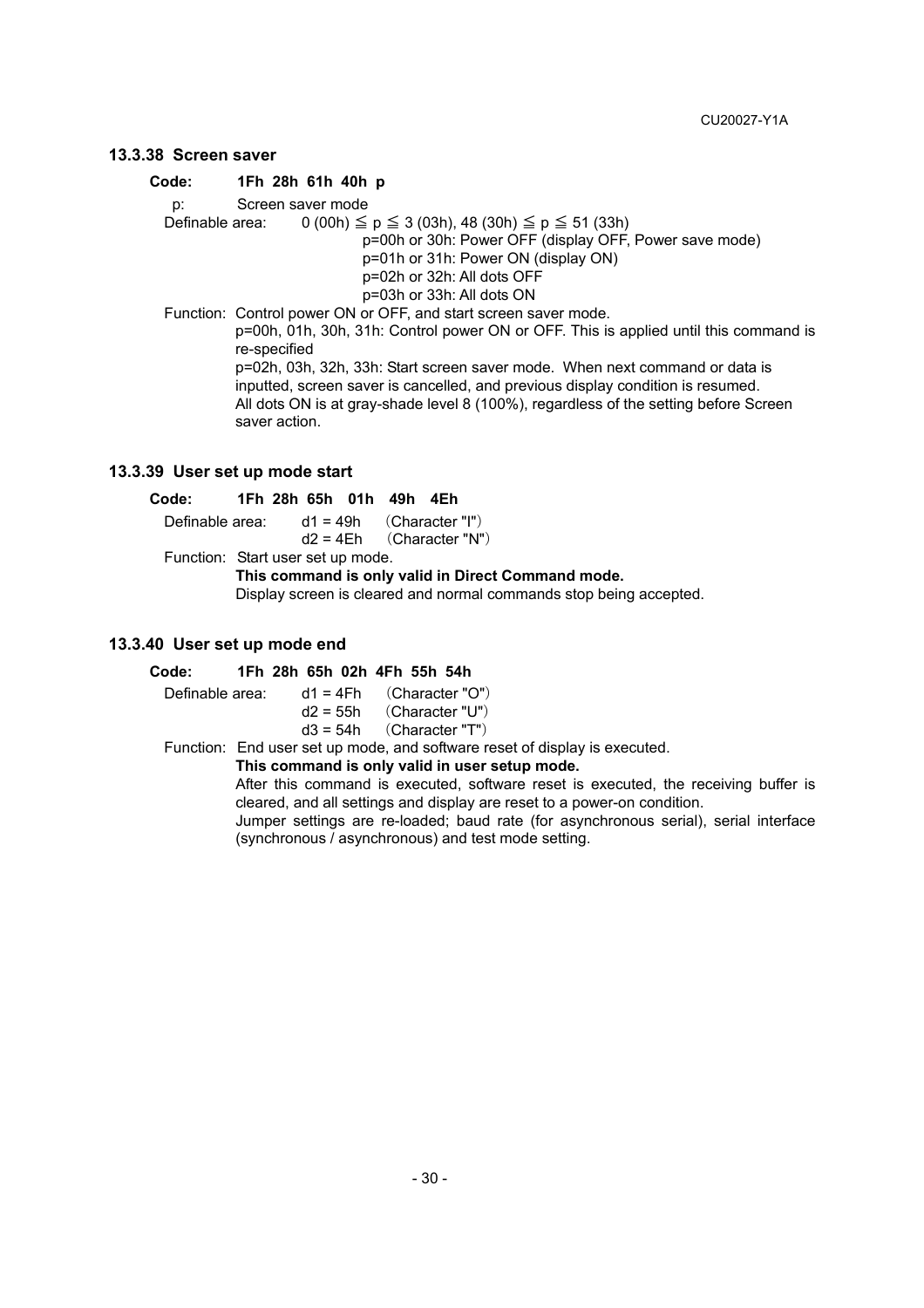#### **13.3.41 Define FROM user font**

#### **Code: 1Fh 28h 65h 14h P(20h-1) P(20h-2)…P(FFh-5)**

P: Definition data

Definable area:  $0(00h) \le P \le 255$  (FFh)

 (20h-1)...P(20h-5)......P(FFh-5) 5 Bytes / font x 224 characters (1120 bytes) Function: Define the 1 byte user font to the user font table in FROM.

All 224 characters should be defined at once; it is not possible to only define some part of the FROM user font address space. Contents of FROM user font table are not defined when shipped.

#### **This command is only valid in user setup mode.**

Data defined by this command is retained even if power is turned off.

Display power is switched OFF during processing of this command.

The display screen is cleared and display power is turned on again after this command is executed.

To display FROM user font characters, "Specify character code type" command (n=FFh) must be executed.

#### **Please follow the procedures to define and display FROM user font characters.**

(1) "User set up mode start" command Code: 1Fh 28h 65h 01h 49h 4Eh

- (2) "Define FROM user font" command Code: 1Fh 28h 65h 14h P(20h-1) P(20h-2)…P(FFh-5)
- (3) "User set up mode end" command Code: 1Fh 28h 65h 02h 4Fh 55h 54h
- (4) "Specify character code type" command Code: 1Bh 74h FFh
- 

| P <sub>1</sub>  | P <sub>2</sub>  | P <sub>3</sub>  | P4              | <b>P5</b>       |
|-----------------|-----------------|-----------------|-----------------|-----------------|
| P <sub>6</sub>  | P7              | P8              | P <sub>9</sub>  | P <sub>10</sub> |
| P11             | P <sub>12</sub> | P <sub>13</sub> | P <sub>14</sub> | P <sub>15</sub> |
| P <sub>16</sub> | P <sub>17</sub> | P <sub>18</sub> | P <sub>19</sub> | P <sub>20</sub> |
| P <sub>21</sub> | P <sub>22</sub> | P <sub>23</sub> | P <sub>24</sub> | P <sub>25</sub> |
| P <sub>26</sub> | P27             | P <sub>28</sub> | P <sub>29</sub> | P30             |
| P31             | P32             | P33             | P34             | P35             |
| P36             | P37             | P38             | P39             | P40             |

#### <FROM User font data format> 5x8 dot assignment

|            | B7(MSB)        | B6  | B5              | B4              | B3              | B2              | Β1              | B0(LSB)         |
|------------|----------------|-----|-----------------|-----------------|-----------------|-----------------|-----------------|-----------------|
| $P(XXh-1)$ | P <sub>8</sub> | P7  | P6              | P <sub>5</sub>  | P4              | P3              | P <sub>2</sub>  | P1              |
| $P(XXh-2)$ | P16            | P15 | P <sub>14</sub> | P <sub>13</sub> | P <sub>12</sub> | P <sub>11</sub> | P <sub>10</sub> | P <sub>9</sub>  |
| $P(XXh-3)$ | P24            | P23 | P <sub>22</sub> | P <sub>21</sub> | P <sub>20</sub> | P19             | P18             | P <sub>17</sub> |
| $P(XXh-4)$ | P32            | P31 | P30             | P <sub>29</sub> | P28             | P <sub>27</sub> | P26             | P <sub>25</sub> |
| $P(XXh-5)$ | P40            | P39 | P38             | P37             | P36             | P35             | P34             | P33             |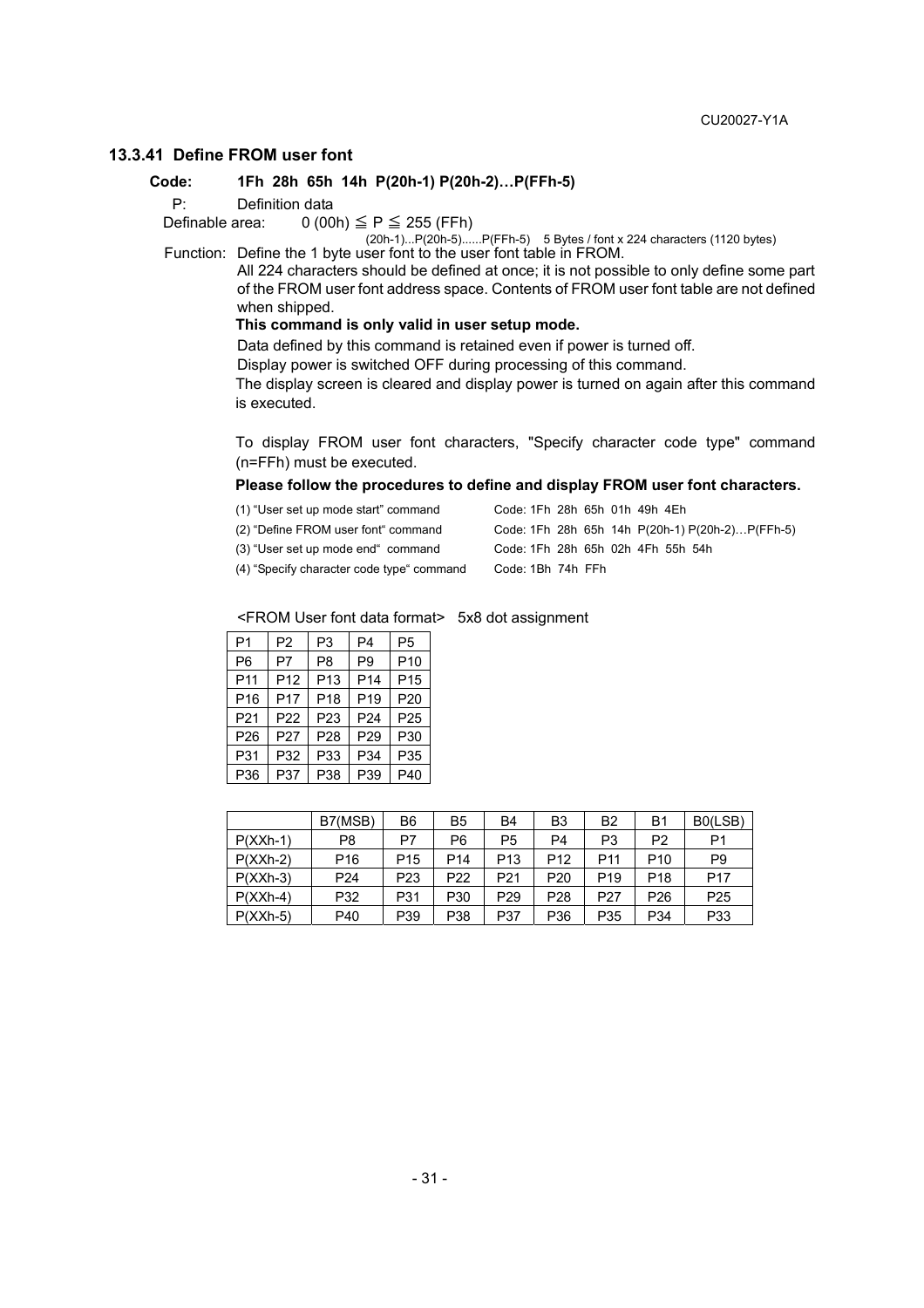CU20027-Y1A

#### **13.3.42 Read Status information**

**Code: 1Fh 28h 65h 40h a [ b c d e ]** 

Definable area: a =2 (02h), 32 (20h), 48 (30h), 128 (80h)

a= 02h : Firmware version information (b, c, d, e are not used)

a= 20h : Memory checksum information

0000h  $\leq$  ( b + c x 100h )  $\leq$  FFFFh : Start address

- 0000h  $\leq$  (d + e x 100h)  $\leq$  FFFFh : Data length
- a= 30h : Product type information (b, c, d, e are not used)
- a= 80h : User font information (c, d, e are not used)

 $20h \leq b \leq FFh$  : Character code

Function: Respond with the requested display status information.

 The following data are sent from Asynchronous serial interface **This command is only valid in Serial OUT mode.** 

| Send data       | Hex           | Number of data       |
|-----------------|---------------|----------------------|
| 1: Header       | 28h           | 1byte                |
| 2: Identifier 1 | 65h           | 1byte                |
| 3: Identifier 2 | 40h           | 1 <sub>byte</sub>    |
| 4: Data         | $00h\sim$ FFh | $a = 02h : 4$ bytes  |
|                 |               | $a = 20h : 4 bytes$  |
|                 |               | $a = 30h : 11$ bytes |
|                 |               | $a = 80h : 5$ bytes  |

# **13.3.43 Display Status information**

**Code: 1Fh 28h 65h 41h a** 

Definable area: a =2 (02h), 32 (20h), 33 (21h)

a= 02h : Firmware version

a= 20h : Firmware checksum

a= 30h : User font table checksum

 $[P(20h-1)...P(FFh-5)]$ 

Function: Display on home position the requested status information. **This command is only valid in user setup mode.** 

#### **13.3.44 Serial OUT mode start**

**Code: 1Fh 28h 65h 83h d1 d2** 

Definable area: d1 = 49h (Character "I")

d2 = 4Eh (Character "N")

Function: Switch SBUSY to Serial OUT and start "Serial OUT mode".

**This command is only valid when Asynchronous serial interface is selected and mode is Direct Command mode.** 

Display screen is cleared and normal commands stop being accepted.

Wait at least 5ms after sending 4Eh ("N") before sending next data.

During Serial OUT mode, do not use SBUSY for communication flow control.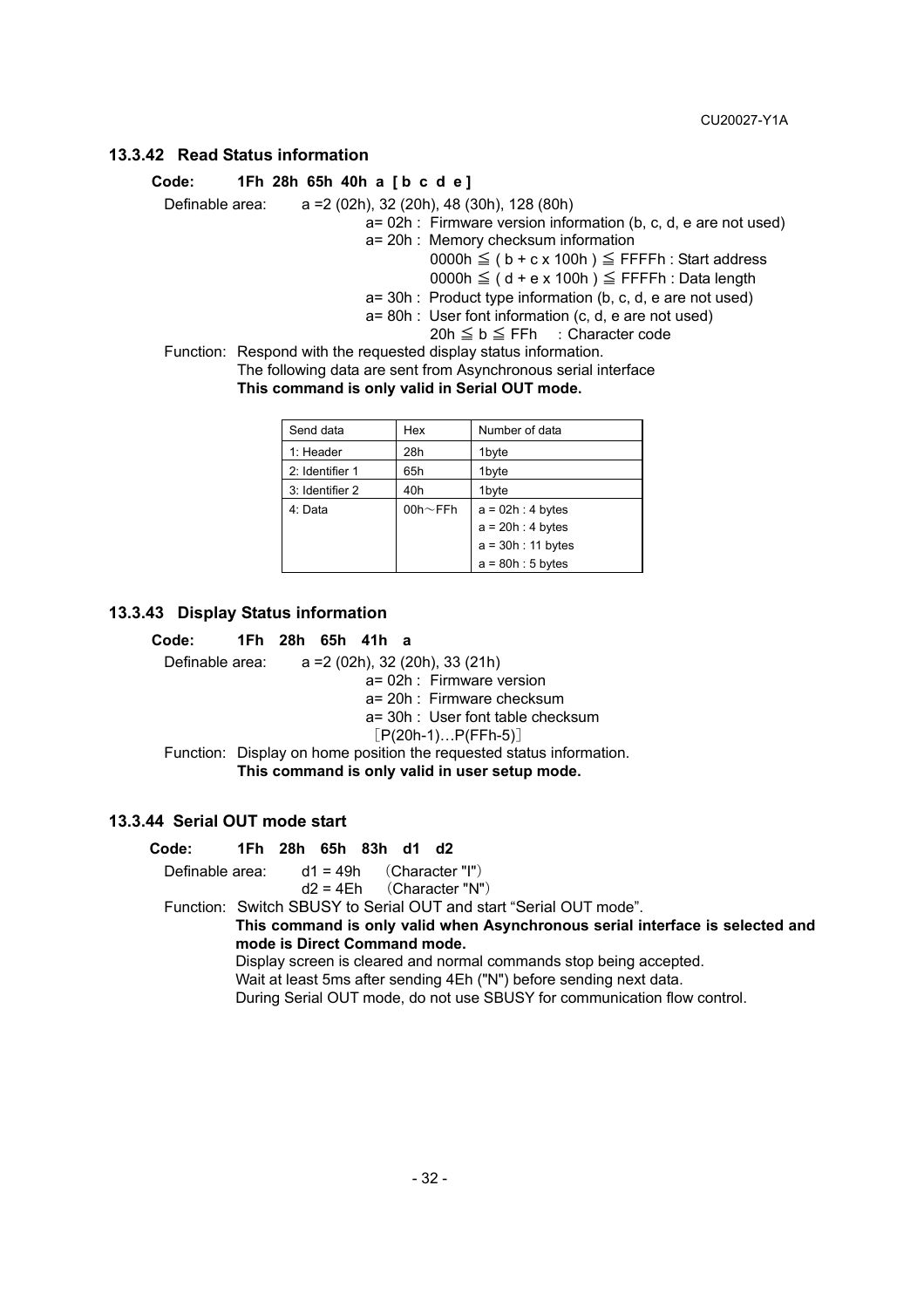# **13.3.45 Serial OUT mode end**

**Code: 1Fh 28h 65h 84h d1 d2 d3** 

Definable area: d1 = 4Fh (Character "O")  $d2 = 55h$  (Character "U")  $d3 = 54h$  (Character "T") Function: Switch Serial OUT to SBUSY and start "Direct Command mode". **This command is only valid in Serial OUT mode.**  After "Serial OUT mode end" command is executed, SBUSY=0 (READY) until receipt of next data.

Wait at least 5ms after sending 54h ("T") before sending next data.

# **13.3.46 Select / Deselect 5×8 Matrix font**

| Code:                                       | 1Fh 28h 67h 04h                                                               |                                   |        | d |                                      |         |  |  |         |  |  |                                                                                    |
|---------------------------------------------|-------------------------------------------------------------------------------|-----------------------------------|--------|---|--------------------------------------|---------|--|--|---------|--|--|------------------------------------------------------------------------------------|
| $d$ :                                       | Select / Deselect 5×8 Matrix font                                             |                                   |        |   |                                      |         |  |  |         |  |  |                                                                                    |
| Definable area:                             |                                                                               | 128 (80h) $\leq d \leq 129$ (81h) |        |   |                                      |         |  |  |         |  |  |                                                                                    |
|                                             |                                                                               |                                   |        |   | $d = 80h$ : Deselect 5×8 Matrix font |         |  |  |         |  |  |                                                                                    |
|                                             |                                                                               |                                   |        |   | $d = 81h$ : Select 5×8 Matrix font   |         |  |  |         |  |  |                                                                                    |
| Default:                                    | $d = 81h$ (Select 5×8 Matrix font)                                            |                                   |        |   |                                      |         |  |  |         |  |  |                                                                                    |
| Function: Select / Deselect 5×8 Matrix font |                                                                               |                                   |        |   |                                      |         |  |  |         |  |  |                                                                                    |
|                                             |                                                                               |                                   |        |   |                                      |         |  |  |         |  |  | Selecting 5×8 Matrix font gives decender to only these five characters: 'g' (67h), |
|                                             | 'j' (6Ah), 'p' (70h), 'q' (71h) and 'y' (79h).                                |                                   |        |   |                                      |         |  |  |         |  |  |                                                                                    |
|                                             | Both 5×8 font and 5×7 font give the same style fonts to the other characters. |                                   |        |   |                                      |         |  |  |         |  |  |                                                                                    |
|                                             | d=81h: The five characters are displayed in 5×8 font after this command.      |                                   |        |   |                                      |         |  |  |         |  |  |                                                                                    |
|                                             | Characters already displayed are not affected.                                |                                   |        |   |                                      |         |  |  |         |  |  |                                                                                    |
|                                             | For details of each pattern, refer to font spec. DS-1519-0002-xx.             |                                   |        |   |                                      |         |  |  |         |  |  |                                                                                    |
|                                             |                                                                               |                                   |        |   |                                      |         |  |  |         |  |  |                                                                                    |
|                                             |                                                                               |                                   | 5 Char |   |                                      | 10 Char |  |  | 15 Char |  |  |                                                                                    |
|                                             |                                                                               |                                   |        |   |                                      |         |  |  |         |  |  |                                                                                    |
| 5×8 Font                                    |                                                                               |                                   |        |   |                                      |         |  |  |         |  |  |                                                                                    |
|                                             |                                                                               |                                   |        |   |                                      |         |  |  |         |  |  |                                                                                    |
|                                             |                                                                               |                                   |        |   |                                      |         |  |  |         |  |  |                                                                                    |
|                                             |                                                                               |                                   |        |   |                                      |         |  |  |         |  |  |                                                                                    |
|                                             |                                                                               |                                   |        |   |                                      |         |  |  |         |  |  |                                                                                    |
| 5×7 Font                                    |                                                                               |                                   |        |   |                                      |         |  |  |         |  |  |                                                                                    |
|                                             |                                                                               |                                   |        |   |                                      |         |  |  |         |  |  |                                                                                    |
|                                             |                                                                               |                                   |        |   |                                      |         |  |  |         |  |  |                                                                                    |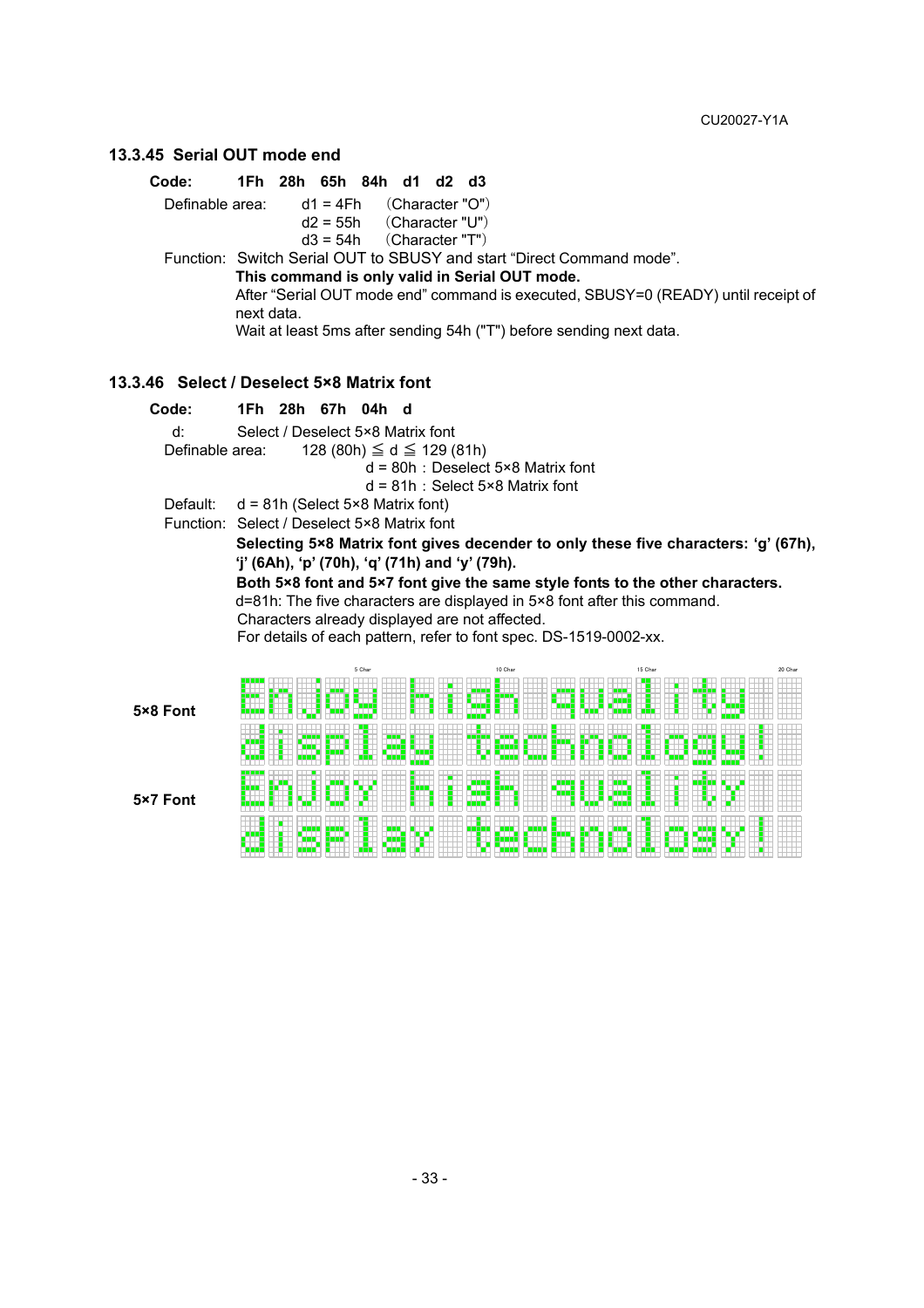# **13.3.47 Select/Deselect Alternative Magnified Font**

| Code:           |           | 1Fh 28h 67h 06h s           |  |                                                                                                                                                                                                                                   |
|-----------------|-----------|-----------------------------|--|-----------------------------------------------------------------------------------------------------------------------------------------------------------------------------------------------------------------------------------|
| S.              |           |                             |  | Select/Deselect Alternative Magnified Font                                                                                                                                                                                        |
| Definable area: |           | $0(00h) \leq s \leq 1(01h)$ |  |                                                                                                                                                                                                                                   |
|                 |           |                             |  | $s = 00h$ : Normal font                                                                                                                                                                                                           |
|                 |           |                             |  | $s = 01h$ : Alternative Magnified font                                                                                                                                                                                            |
| Default:        | $s = 00h$ |                             |  |                                                                                                                                                                                                                                   |
|                 |           |                             |  | Function: Select Alternative Magnified font to improve legibility for Font magnified display.                                                                                                                                     |
|                 |           |                             |  | This command is valid for characters written after this command execution; it does not                                                                                                                                            |
|                 |           |                             |  | affect characters that are already displayed.                                                                                                                                                                                     |
|                 |           |                             |  | Alternative Magnified font is only used when magnification is $x=2X$ , $y=2X$ . At all other                                                                                                                                      |
|                 |           |                             |  | times, normal font is used regardless of this setting.                                                                                                                                                                            |
|                 |           |                             |  | $\mathbf{r}$ . The contract of the contract of the contract of the contract of the contract of the contract of the contract of the contract of the contract of the contract of the contract of the contract of the contract of th |

Applicable characters are only for International font set "America" (n=00h). For all other fonts, normal font is used regardless of this setting.

When FROM user font table ("Specify character code type" command) is selected, user font characters have priority, regardless of this setting.

Note: Refer to the DS-1519-0002-xx CU-Y Series VFD character fonts specification.

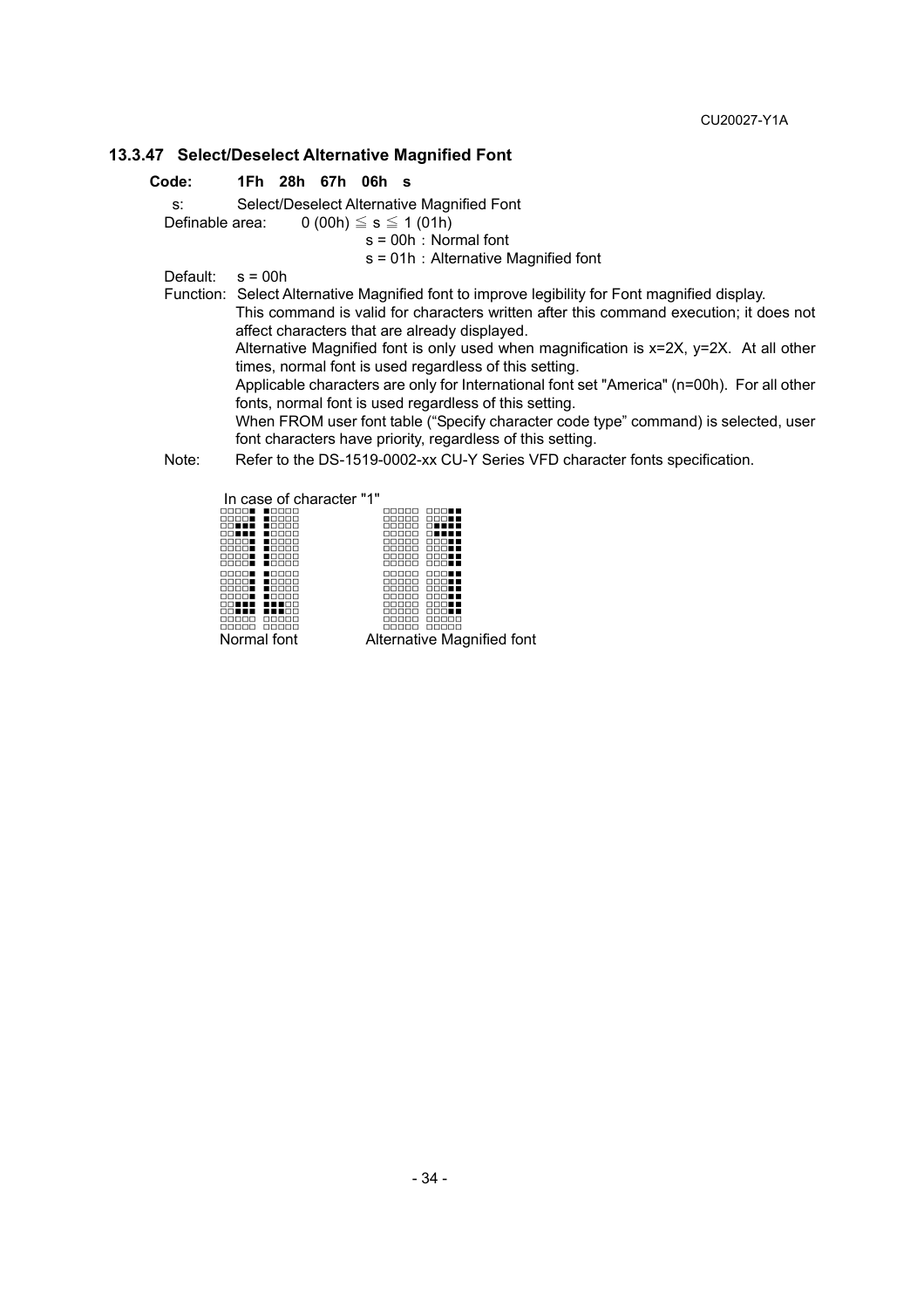# **13.3.48 Font Magnification**

| Code:          |                                           | 1Fh 28h 67h 40h x y                 |                                                           |                                                                            |                                                                                        |
|----------------|-------------------------------------------|-------------------------------------|-----------------------------------------------------------|----------------------------------------------------------------------------|----------------------------------------------------------------------------------------|
| $\mathsf{X}$ : |                                           | Specify the size of magnification X |                                                           |                                                                            |                                                                                        |
| у:             |                                           | Specify the size of magnification Y |                                                           |                                                                            |                                                                                        |
|                | Definable area: $1(01h) \le x \le 2(02h)$ | $1(01h) \le y \le 2(02h)$           |                                                           |                                                                            |                                                                                        |
| Default:       | $x = 01h$                                 |                                     |                                                           |                                                                            |                                                                                        |
|                | $v = 01h$                                 |                                     |                                                           |                                                                            |                                                                                        |
|                |                                           |                                     |                                                           | Function: Magnify the character by x times on the right, y times downward. |                                                                                        |
|                |                                           |                                     |                                                           |                                                                            | This command is valid for characters written after this command execution; it does not |
|                |                                           |                                     | affect characters that are already displayed.             |                                                                            |                                                                                        |
|                |                                           |                                     | $x=2$ , $y=1$ is not supported (command will be ignored). |                                                                            |                                                                                        |
|                | 1x1 magnification                         |                                     | 1x2 magnification                                         | 2x2 magnification                                                          |                                                                                        |
|                | (default)                                 |                                     |                                                           |                                                                            |                                                                                        |
|                |                                           |                                     |                                                           |                                                                            |                                                                                        |
|                |                                           |                                     |                                                           |                                                                            |                                                                                        |
|                |                                           |                                     |                                                           |                                                                            |                                                                                        |
|                |                                           |                                     |                                                           |                                                                            |                                                                                        |
|                |                                           |                                     |                                                           |                                                                            |                                                                                        |
|                |                                           |                                     |                                                           |                                                                            |                                                                                        |
|                |                                           |                                     |                                                           |                                                                            |                                                                                        |
|                |                                           |                                     |                                                           |                                                                            |                                                                                        |
|                |                                           |                                     |                                                           |                                                                            |                                                                                        |
|                |                                           |                                     |                                                           |                                                                            |                                                                                        |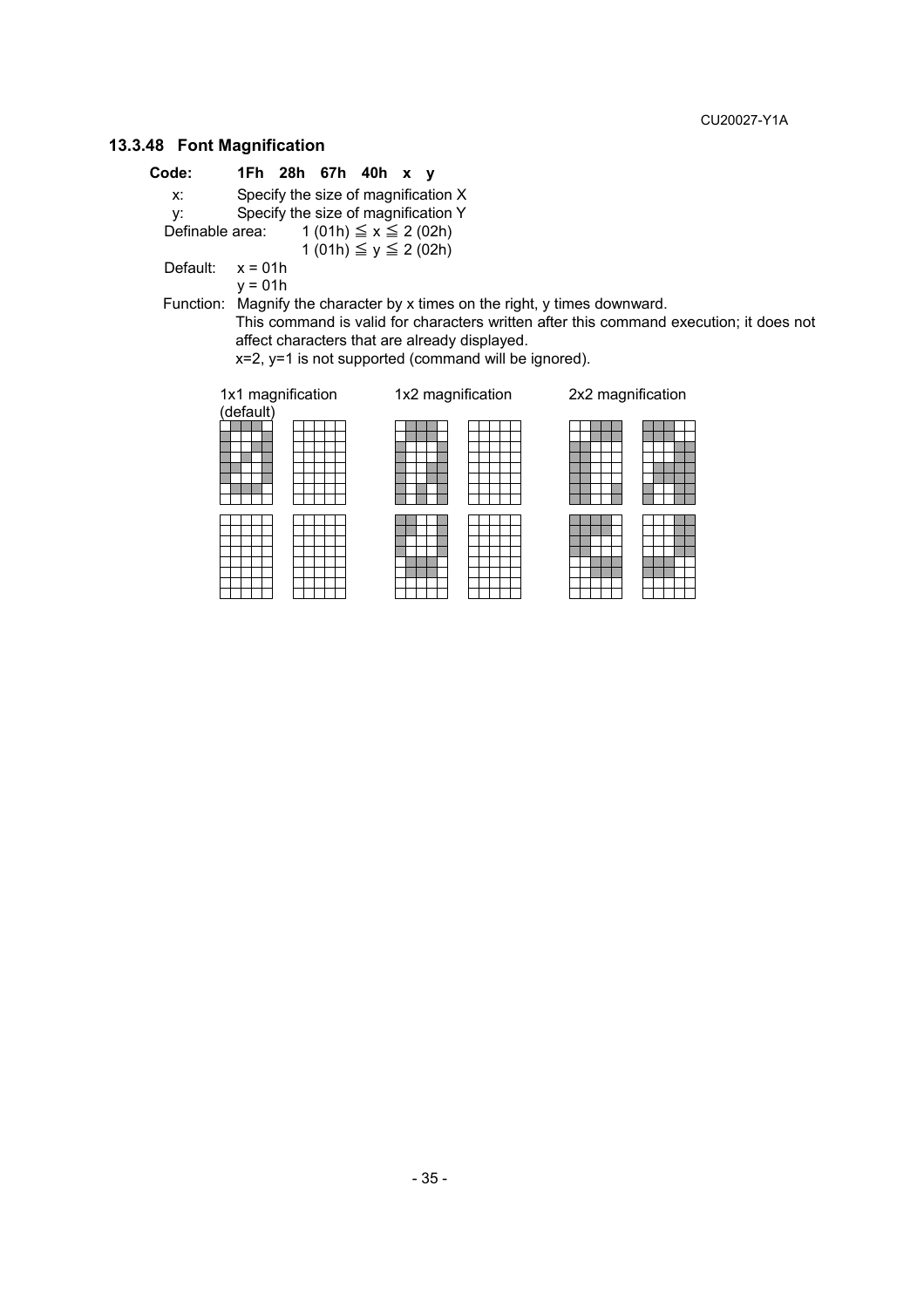#### **13.3.49 Individual Character Brightness Level Setting**

# **Code: 1Fh 28h 67h 50h d1 d2 d3**

- d1: Gray-shade level
- d2: Dummy data
- d3: Dummy data

Definable area: 1 (01h)  $\leq d1 \leq 8$  (08h), 49 (31h)  $\leq d1 \leq 54$  (38h)

| D1                                 | Level          |  |  |  |  |  |
|------------------------------------|----------------|--|--|--|--|--|
| 01h or 31h                         | Level 1 (0%)   |  |  |  |  |  |
| 02h or 32h                         | Level 2 (14%)  |  |  |  |  |  |
| 03h or 33h                         | Level 3 (29%)  |  |  |  |  |  |
| 04h or 34h                         | Level 4 (43%)  |  |  |  |  |  |
| 05h or 35h                         | Level 5 (57%)  |  |  |  |  |  |
| 06h or 36h                         | Level 6 (71%)  |  |  |  |  |  |
| 07h or 37h                         | Level 7 (86%)  |  |  |  |  |  |
| 08h or 38h                         | Level 8 (100%) |  |  |  |  |  |
| 0 (00h) $\leq$ d2 $\leq$ 255 (FFh) |                |  |  |  |  |  |

- $0 \text{ (00h)} \leq \text{d}3 \leq 255 \text{ (FFh)}$ 
	- Default: d1 = 8 (08h)

Function: Specify gray-shade level of characters.

This command is valid for characters written after this command execution; it does not affect characters that are already displayed.

Note: This individual character brightness is a relative value of allover display brightness. If the display brightness level and the individual matrix brightness level are 200% (2,000 cd/m2) and Level 5 (57%) respectively, the individual character brightness is 2,000 cd/m<sup>2</sup> × 57% = 1,140 cd/m<sup>2</sup>. In order to set allover the display brightness, please refer to the command "13.3.35 Brightness level setting".

| Level 1 | Level 2 | Level 3 | Level 4 | Level 5 | Level 6 | Level 7 | Level 8   |
|---------|---------|---------|---------|---------|---------|---------|-----------|
| $(0\%)$ | (14%)   | (29%)   | (43%)   | (57%)   | (71%)   | (86%)   | $(100\%)$ |
|         |         |         |         |         |         |         |           |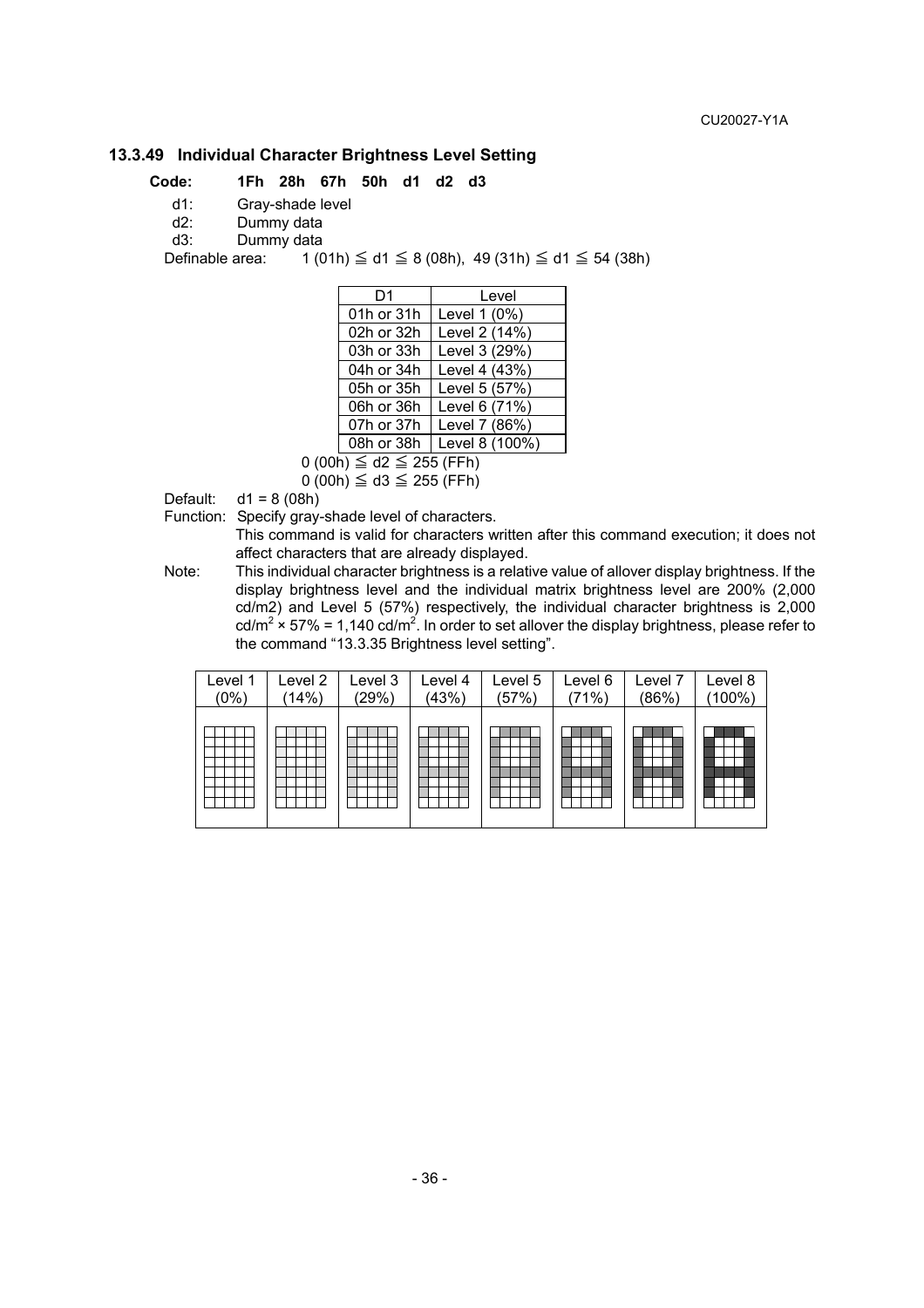# **14 Pin Configuration**

| Pin<br>No.     | Signal<br>name | <b>Function</b>  | <b>Direction</b> | Pin<br>No. | Signal<br>name | <b>Function</b>  | <b>Direction</b> |
|----------------|----------------|------------------|------------------|------------|----------------|------------------|------------------|
|                | <b>GND</b>     | Ground           |                  | 8          | D <sub>1</sub> | Data input       | Input            |
| 2              | VCC            | Power supply     |                  | 9          | D <sub>2</sub> | Data input       | Input            |
| 3              | <b>PBUSY</b>   | Display busy     | Output           | 10         | D <sub>3</sub> | Data input       | Input            |
| $\overline{4}$ | /RESET         | Reset            | Input            | 11         | D4             | Data input       | Input            |
| 5              | /WR            | Data write       | Input            | 12         | D <sub>5</sub> | Data input       | Input            |
| 6              | <b>NC</b>      | Non connection   | -                | 13         | D <sub>6</sub> | Data input       | Input            |
|                | D0             | Data input (LSB) | Input            | 14         | D7             | Data input (MSB) | Input            |

# **14.1 Parallel interface connecter (Fourteen through-holes / CN1)**

#### **14.2 Serial interface connector (Six through-holes / CN3)**

#### **14.2.1 Case of Asynchronous serial interface is selected.**

| Pin No. | Signal name  | <b>Function</b> | <b>Direction</b> |
|---------|--------------|-----------------|------------------|
|         | VCC          | Power supply    |                  |
|         | SIN          | Data receive    | Input            |
|         | GND          | Ground          |                  |
|         | <b>SBUSY</b> | Display busy    | Output           |
|         | <b>NC</b>    | Non connection  |                  |
|         | /RFSFT       | Reset           | Input            |

#### **14.2.2 Case of Synchronous serial interface is selected.**

| Pin No. | Signal name  | <b>Function</b> | <b>Direction</b> |
|---------|--------------|-----------------|------------------|
|         | VCC          | Power supply    |                  |
|         | <b>SIN</b>   | Data receive    | Input            |
| ົ       | <b>GND</b>   | Ground          |                  |
|         | <b>SBUSY</b> | Display busy    | Output           |
| 5       | <b>SCK</b>   | Display clock   | Input            |
|         | <b>RESET</b> | Reset           | Input            |

# **15 Firmware Version Notation**

The firmware version is shown in the following position.

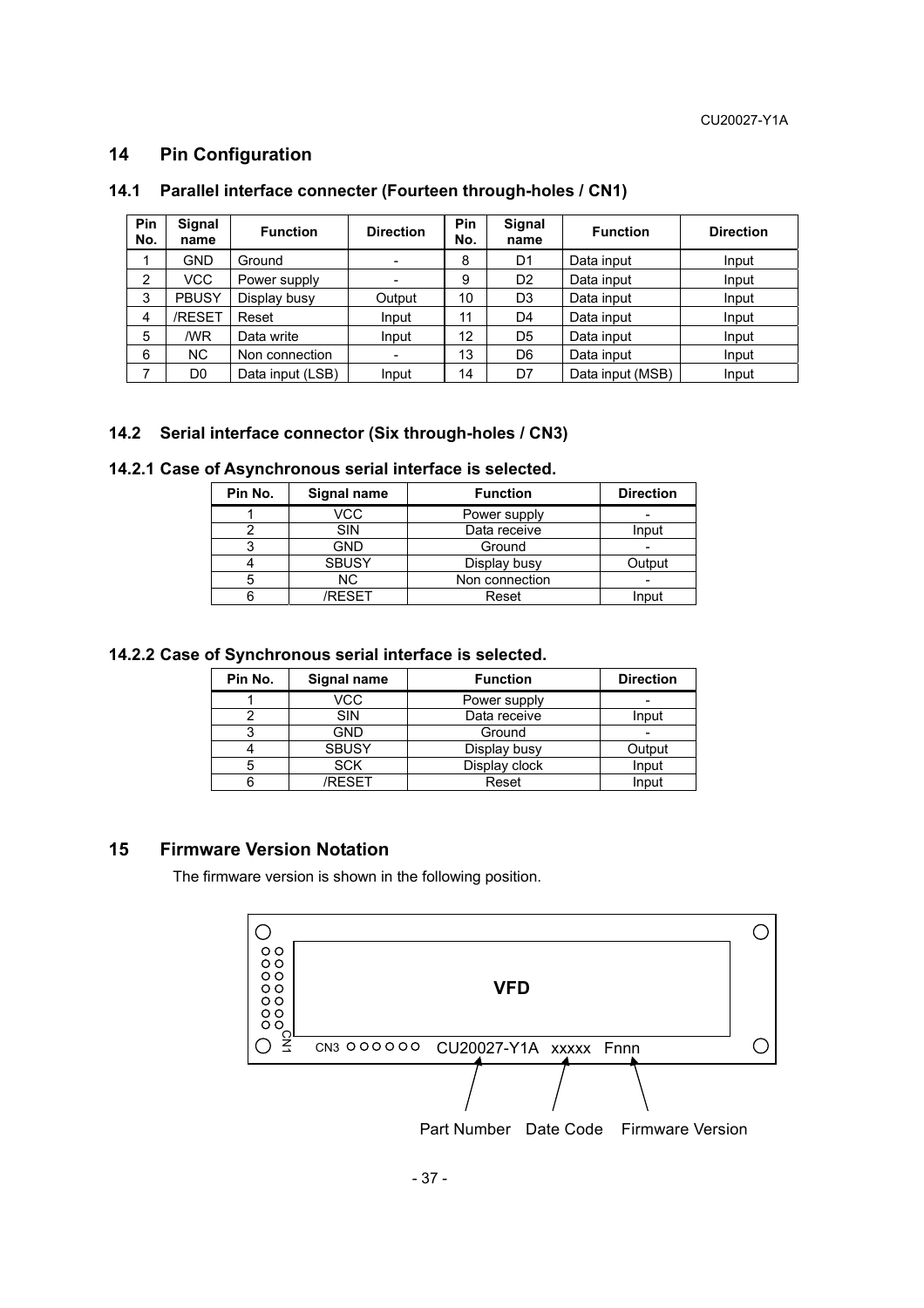# **16 Physical Dimensions**







- 38 -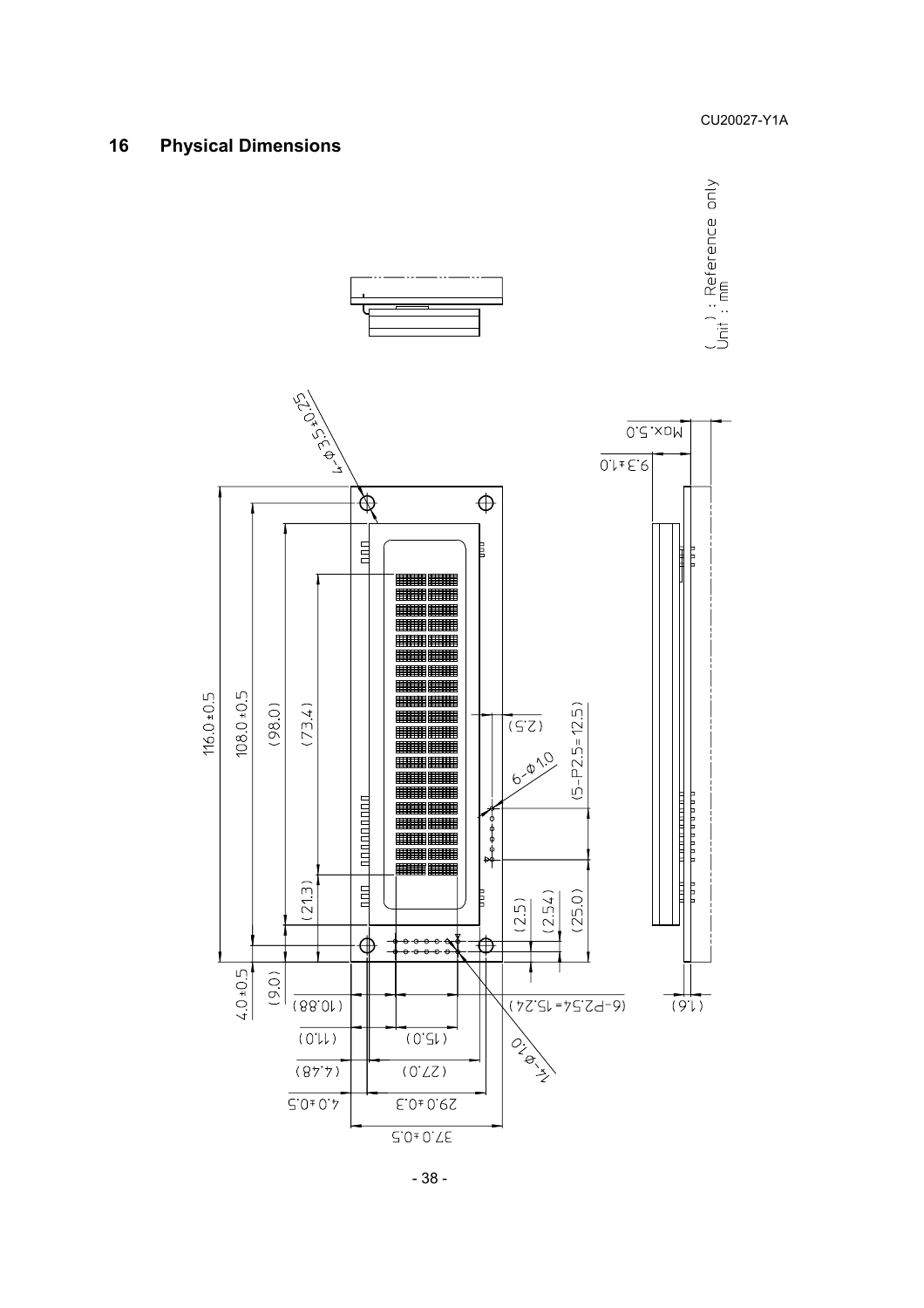# **Notice for the Cautious Handling VFD Modules**

#### Handling and Usage Precautions:

Please carefully follow the appropriate product application notes for proper usage, safety handling, and operation standards for maximum performance.

[VFD tubes are made of glass]

- Because the edges of the VFD glass-envelop are not smooth, it is necessary to handle carefully to avoid injuries to your hands
- Please avoid breaking the VFD glass-envelop to prevent injury from sharp glass particles.
- The tip of the exhaust pipe is fragile so avoid shock from impact.
- It is recommended to allow sufficient open space surrounding the exhaust pipe to avoid possible damage.
- Please design the PCB for the VFD-module within 0.3 mm warping tolerance to avoid any forces that may damage the display due to PCB distortion causing a breakdown of the electrical circuit leading to VFD failure.

[High voltage]

- Avoid touching conductive electrical parts, because the VFD-module uses high voltage exceeding  $30~100$  volts.
- Even when electric power is turned off, it may take more than one minute for the electrical current to discharge.

#### [Cable connection]

- Do not unplug the power and/or data cables of VFD-modules during operating condition because unrecoverable damage may result.
- Sending input signals to the VFD-module during a power off condition sometimes causes I/O port damage.
- It is recommended to use a 30 cm or shorter signal cable to prevent functional failures.

#### [Electrostatic charge]

• VFD-modules needs electrostatic free packaging and protection from electrostatic charges during handling and usage.

[Structure]

- During operation, VFD and VFD-modules generate heat. Please consider sufficient heat radiation dissipation using heat sink solutions.
- We prefer to use UL grade materials or components in conjunction with VFD-modules.
- Wrap and twist motion causes stress and may break VFDs & VFD modules. Please adhere to allowances within 0.3mm at the point of attachment.

[Power]

- Apply regulated power to the VFD-module within specified voltages to protect from failures.
- Because some VFD-modules may consume in rush current equal to twice the typical current at power-on timing, we recommend using a sufficient power capability and quick starting of the power regulator.
- VFD-module needs a specified voltage at the point of connection. Please use an adequate power cable to avoid a decrease in voltage. We also recommend inserting a power fuse for extra protection.

[Operating consideration]

- Illuminating phosphor will decrease in brightness during extended operation. If a fixed pattern illuminates for an extended period,( several hours), the phosphor efficiency will decrease compared to the non operating phosphor causing a non uniform brightness among pixels. Please consider programming the display patterns to use all phosphor segments evenly. Scrolling may be a consideration for a period of time to refresh the phosphor condition and improve even illumination to the pixels.
- We recommend using a signal cable 30cm or less to avoid some possible disturbances to the signal.

[Storage and operating environment]

• Please use VFD-modules under the recommended specified environmental conditions. Salty, sulfur and dusty environments may damage the VFD-module even during storage.

[Discard]

• Some VFDs contain a small amount of cadmium in the phosphor and lead in the solder. When discarding VFDs or VFD-modules, please adhere to governmental related laws or regulations.

[Others]

- Although the VFD-module is designed to be protected from electrical noise, please plan your circuitry to exclude as much noise as possible.
- Do not reconstruct or repair the VFD-module without our authorization. We cannot assure the quality or reliability of unauthorized reconstructed VFD-modules.

#### Notice:

・We do not authorize the use of any patents that may be inherent in these specifications.

・Neither whole nor partial copying of these specifications are permitted without our approval.

If necessary , please ask for assistance from our sales consultant.

・This product is not designed for military, aerospace, medical or other life-critical applications. If you choose to use this product for these applications, please ask us for prior consultation or we cannot take responsibility for problems that may occur.